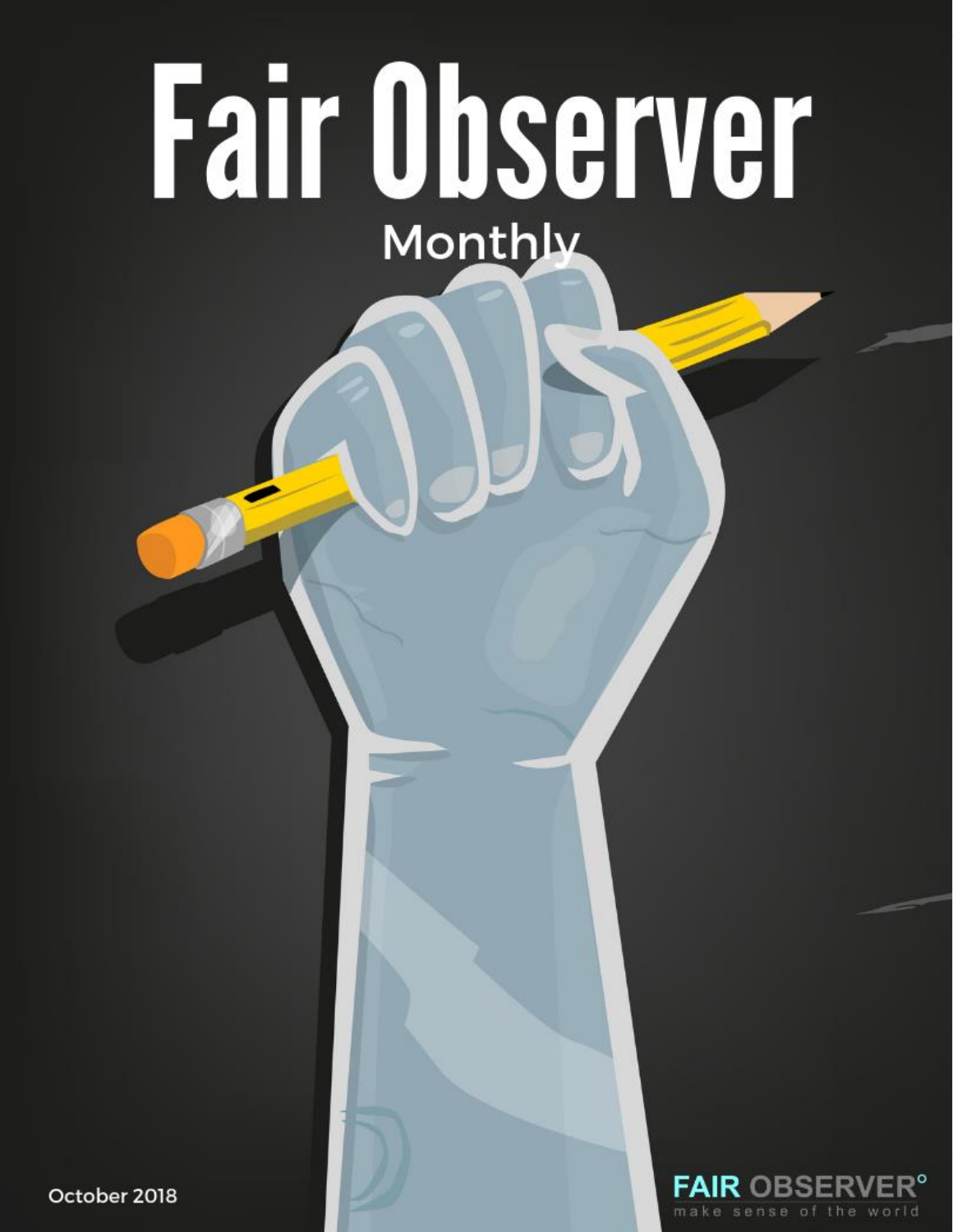## **Fair Observer Monthly**



October 2018

Fair Observer Monthly | 2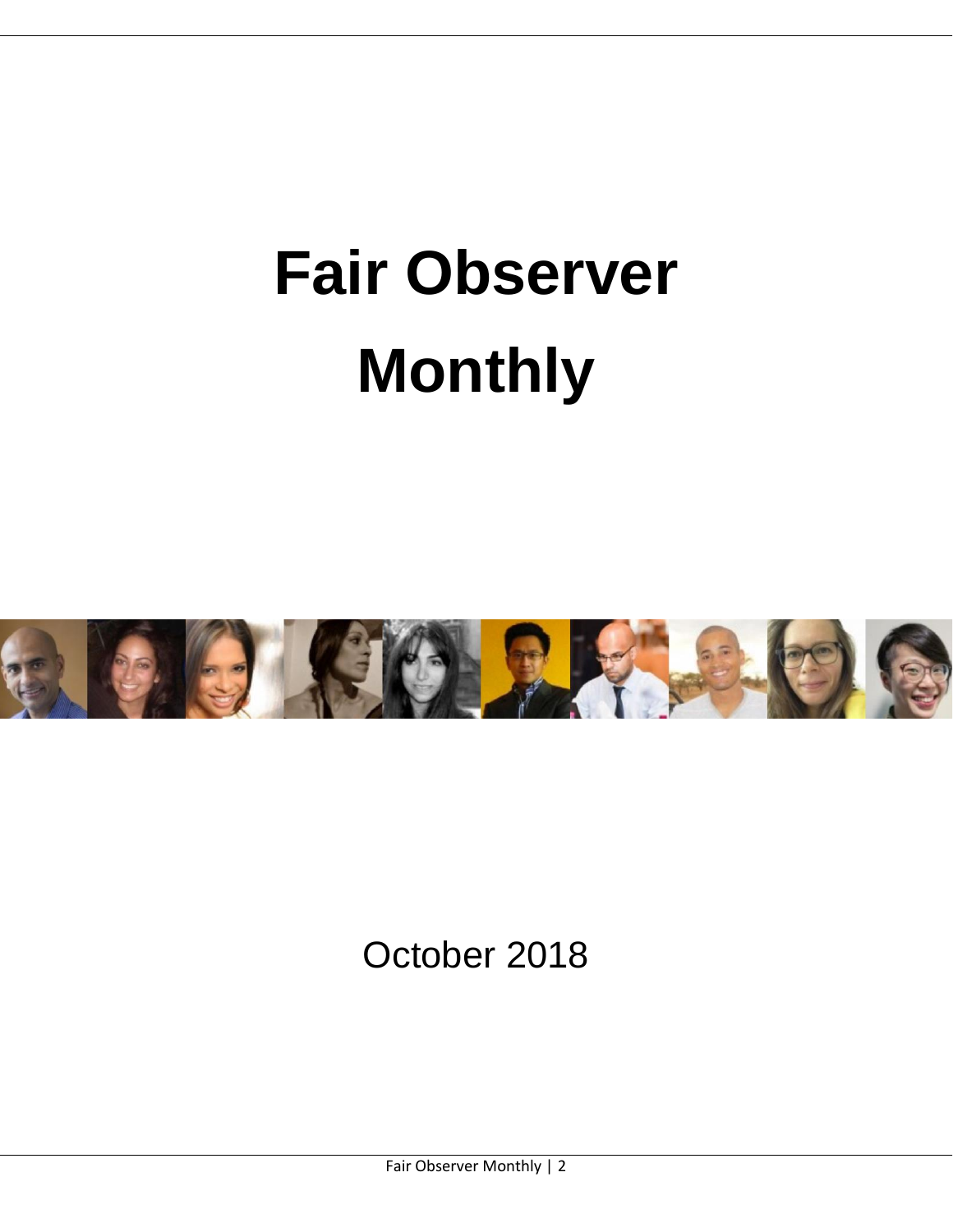**Atul Singh** (Founder, CEO & Editor-in-Chief) **Abul-Hasanat Siddique** (Co-Founder, COO & Managing Editor) **Anna Pivovarchuk** (Co-Founder & Deputy Managing Editor)

Fair Observer | 237 Hamilton Ave | Mountain View | CA 94043 | USA www.fairobserver.com | [info@fairobserver.com](mailto:info@fairobserver.com)

**The views expressed in this publication are the authors' own and do not necessarily reflect Fair Observer's editorial policy.**

Copyright © 2018 Fair Observer Photo Credit: Crystal Eye Studio / Shutterstock

All rights reserved. No part of this publication may be reproduced, stored in a retrieval system, or transmitted in any form or by any means—electronic, mechanical, photocopy, recording, or any other—except for brief quotations in printed reviews, without the prior written permission of the publisher.

International Standard Serial Number (ISSN): 2372-9112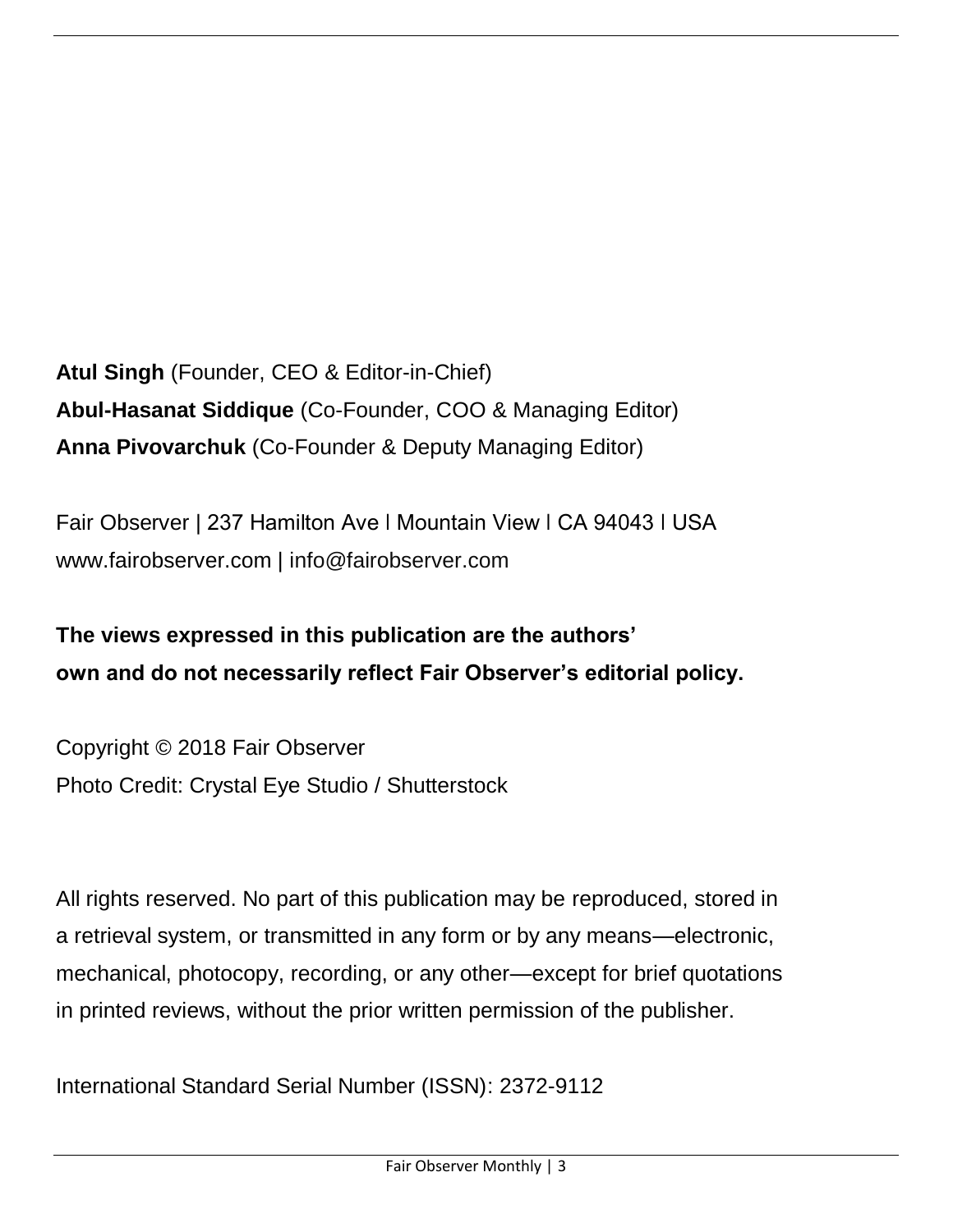## **CONTENTS**

| <b>About Fair Observer</b>                                                                                                | 5  |
|---------------------------------------------------------------------------------------------------------------------------|----|
| <b>Share Your Perspective</b>                                                                                             | 6  |
| <b>Mark Zuckerberg Is More Dangerous than Donald Trump</b><br><b>Atul Singh</b>                                           | 7  |
| Maduro's Regime Is in Denial Over the Scale of Venezuela's Migrant Crisis 13<br>German Peinado Delgado & Glenn Ojeda Vega |    |
| Iran's Defiant Message on Syria<br>Giorgio Cafiero                                                                        | 16 |
| The US Is in Uncharted Territory with Saudi Arabia<br><b>Gary Grappo</b>                                                  | 19 |
| Jamal Khashoggi: The Martyr Who Made Backlash Possible<br>Peter Isackson                                                  | 22 |
| Why Erdogan Had to Act on Khashoggi Killing<br><b>Nathaniel Handy</b>                                                     | 30 |
| Is Jair Bolsonaro the Man for Brazil?<br>Kinga Brudzinska                                                                 | 33 |
| Is Brazil Headed for a Dictatorship?<br><b>Karin Schmalz</b>                                                              | 35 |
| Pro-European Conservatives Will Soon Call Time on Brexit<br><b>Richard Coward</b>                                         | 40 |
| What's at Stake in the US Midterm Elections?<br>S. Suresh                                                                 | 44 |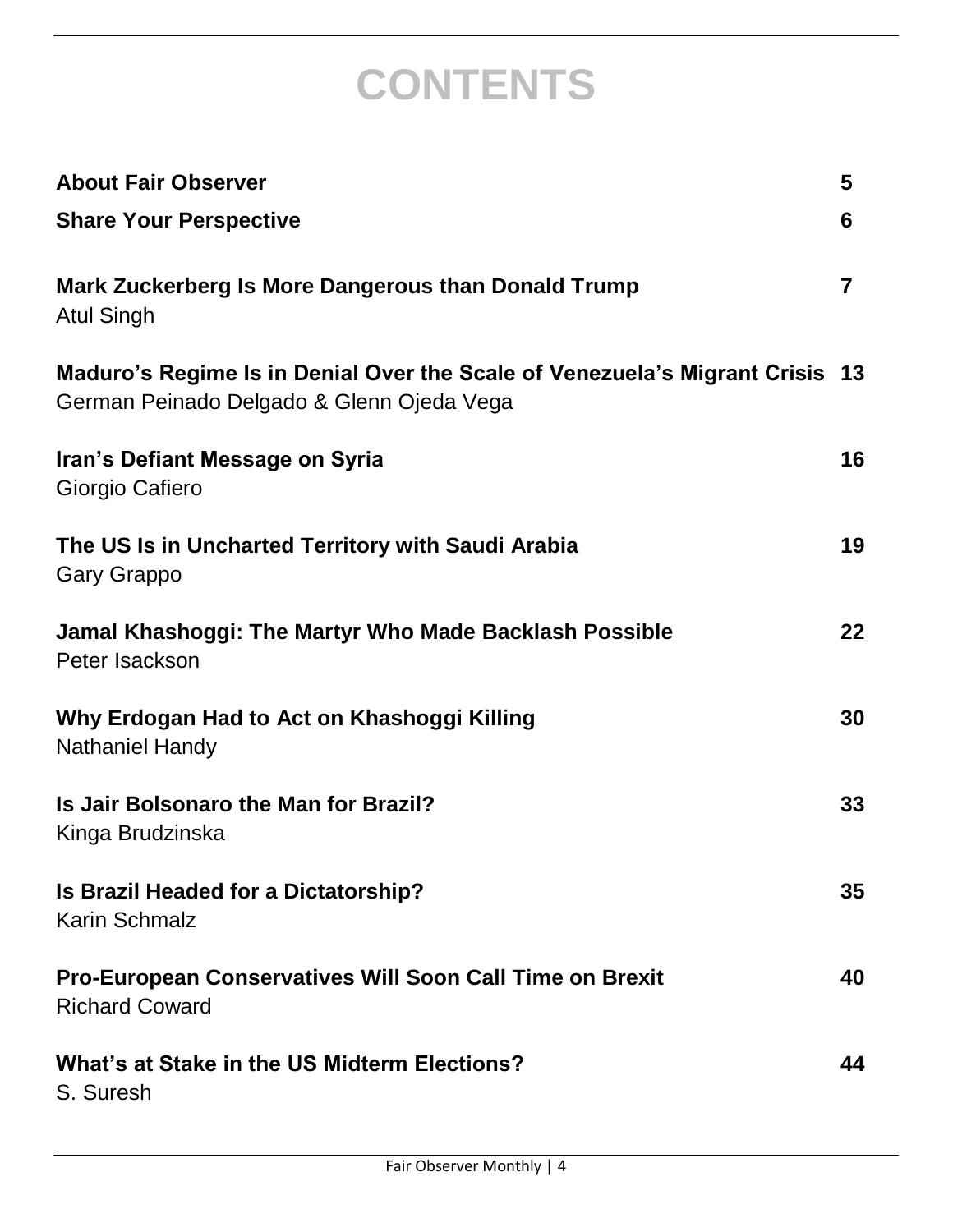### **ABOUT FAIR OBSERVER**

Fair Observer is a US-based nonprofit media organization that aims to inform and educate global citizens of today and tomorrow. We publish a crowdsourced multimedia journal that provides a 360° view to help you make sense of the world. We also conduct educational and training programs for students, young professionals and business executives on subjects like journalism, geopolitics, the global economy, diversity and more.

We provide context, analysis and multiple perspectives on world news, politics, economics, business and culture. Our multimedia journal is recognized by the US Library of Congress with International Standard Serial Number (ISSN) 2372-9112.

We have a crowdsourced journalism model that combines a wide funnel with a strong filter. This means that while anyone can write for us, every article we publish has to meet our editorial guidelines. Already, we have more than 1,800 contributors from over 70 countries, including former prime ministers and Nobel laureates, leading academics and eminent professionals, journalists and students.

Fair Observer is a partner of the World Bank and the United Nations Foundation.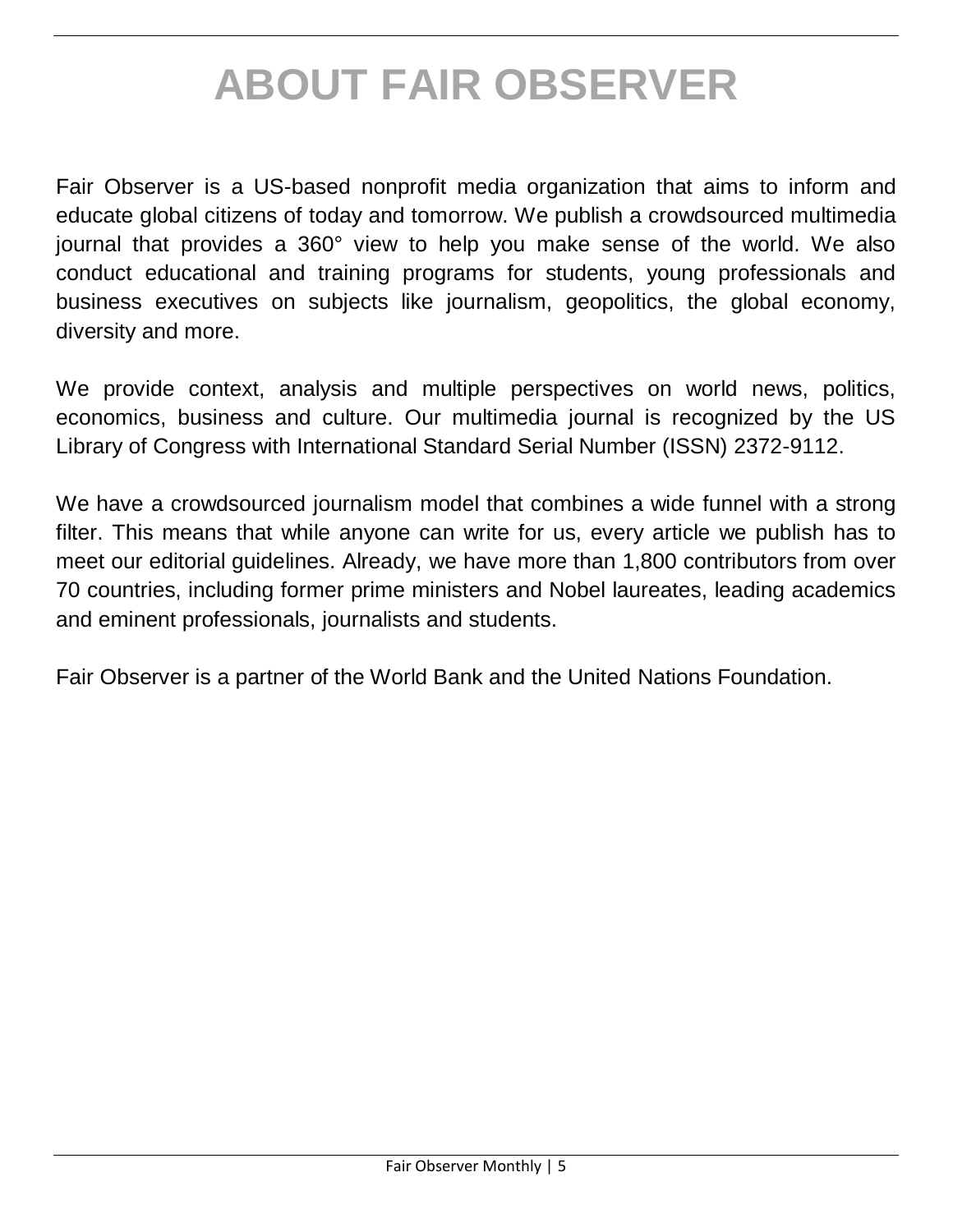## **SHARE YOUR PERSPECTIVE**

Join our community of more than 2,000 contributors to publish your perspective, share your narrative and shape the global discourse. Become a Fair Observer and help us make sense of the world.

Remember, we produce a crowdsourced multimedia journal and welcome content in all forms: reports, articles, videos, photo features and infographics. Think of us as a global community like Medium, Al Jazeera English or *The Guardian's* Comment is Free on world affairs. You could also compare us to *The Huffington Post*, except that we work closely with our contributors, provide feedback and enable them to achieve their potential.

We have a reputation for being thoughtful and insightful. The US Library of Congress recognizes us as a journal with ISSN 2372-9112 and publishing with us puts you in a select circle.

For further information, please visit www.fairobserver.com or contact us at [submissions@fairobserver.com.](mailto:submissions@fairobserver.com)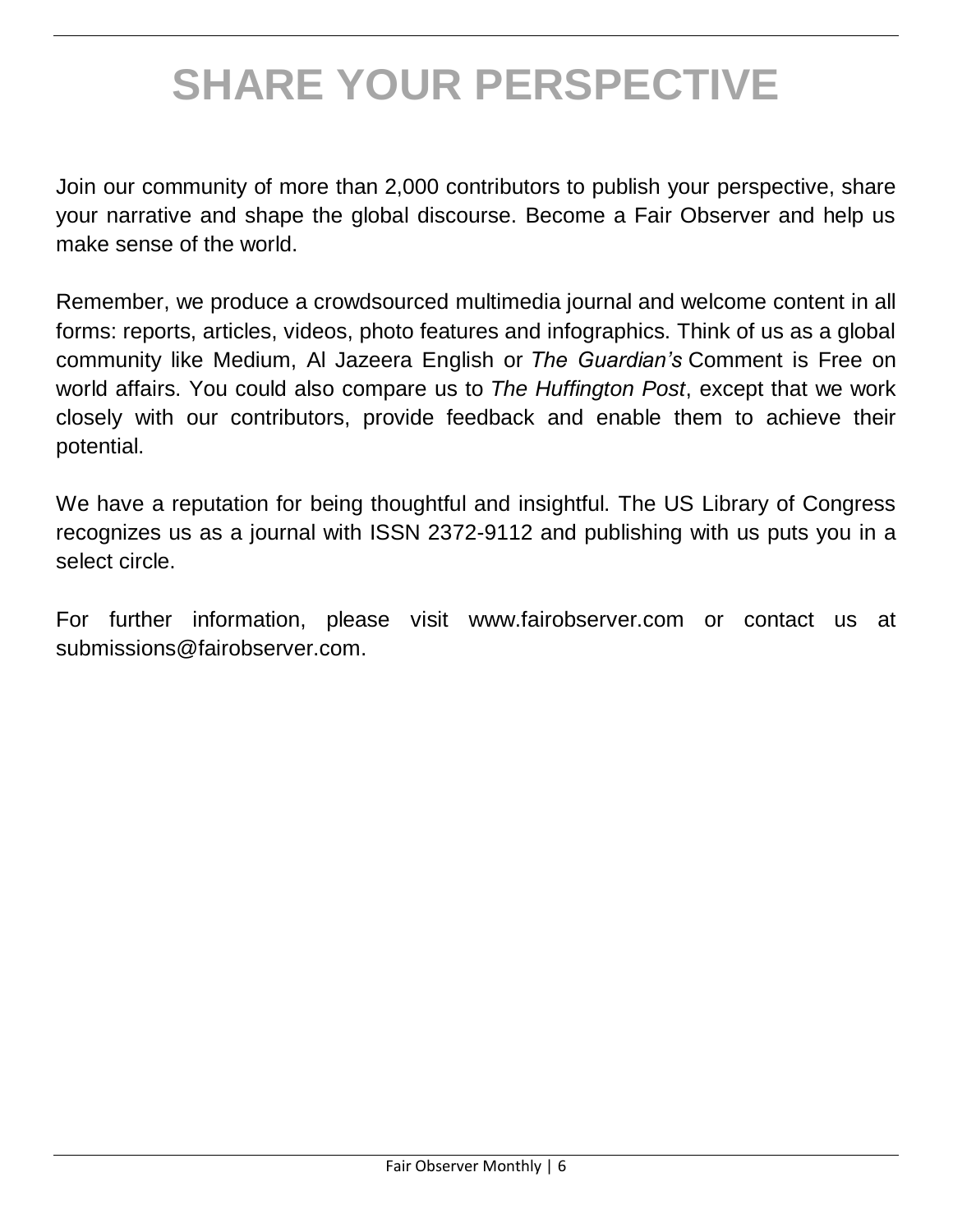#### **Mark Zuckerberg Is More Dangerous than Donald Trump**

Atul Singh October 2, 2018

*By controlling the attention of over 2 billion people, Mark Zuckerberg is tearing up the fabric of society and destroying democracy.*

US President Donald Trump sits in the Oval Office as the big boss of the world's largest military. He has his finger on the nuclear trigger and can kill anyone with a drone strike. Conventional wisdom dictates that the famously thin-skinned former reality TV star who tweets "crazy stuff" at 3 am is the most dangerous man on the planet.

It turns out that might not entirely be true. Today, nearly half of American adults get their news on Facebook. They see what their friends share and the ads that the social media network sends their way. During the 2016 US presidential election, Cambridge Analytica used personal data of 87 million Facebook members to send them fake news. Initially, Mark Zuckerberg, the founder of Facebook, rejected the evidence that fake news had influenced the election as a "pretty crazy idea."

It transpires that we do live in a crazy world, and the 34-year-old Zuckerberg is the father of 72-year-old Trump. As Niall Ferguson, a Scottish historian at Harvard and Stanford who champions

the British Empire, rightly remarked, "no Facebook, no Trump."

Zuckerberg has not only enabled Trump to ride to power, but he has also helped demagogues around the world. Those inciting riots in India or genocide in Myanmar have used WhatsApp and Facebook to deadly effect. Numerous newspapers from The Daily Telegraph to The Washington Post have described how dictators use and love Facebook.

Yet nowhere has the company been more toxic than in the Philippines. By offering free, basic internet services, Facebook has become the window to the world for 69 million Filipinos.

The company has created a society where "the truth no longer matters, propaganda is ubiquitous, and lives are wrecked and people die as a result," says journalist Davey Alba. She adds, "Facebook treats the Philippines as an absentee landlord might, occasionally dropping by to address minor issues but often shrugging off responsibility for the larger, more problematic stuff."

It is an uncomfortable fact that no dictator wields the amount of power that Zuckerberg does. No leader rules over a realm as vast as him or knows as much about so many people as he does. Facebook's company page tells us that it had 1.47 billion daily active users on average for June 2018 and 2.23 billion monthly active users for the same month. This beats the number of Christians, Muslims or Hindus who show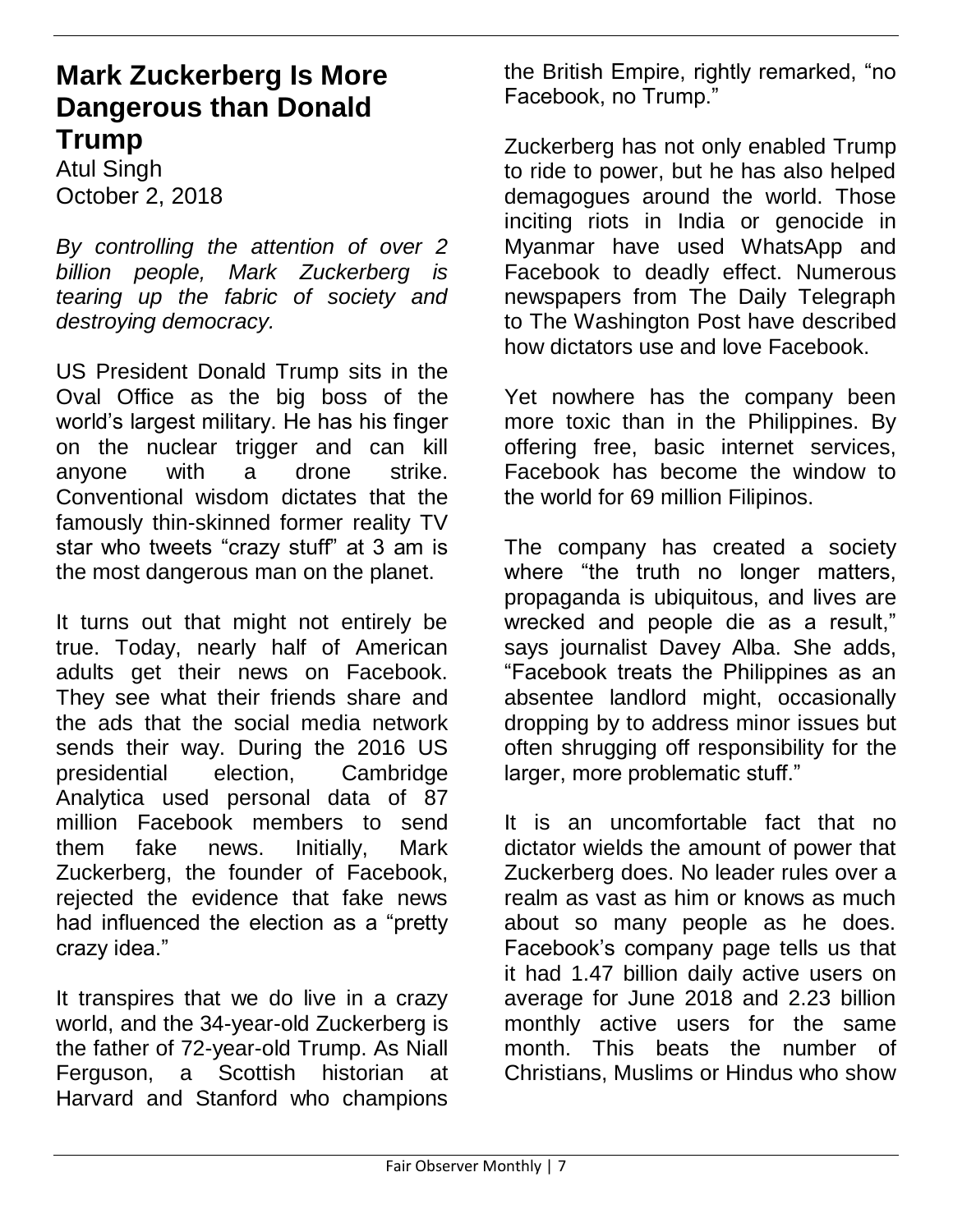up at churches, mosques or temples to pray.

Facebook may have lost \$120 billion in market capitalization on July 26, roughly 20% of its value, but billions of people still use Facebook and Facebook-owned platforms, such as WhatsApp and Instagram, on a daily basis. In the past, emperors and priests in positions of power became a law unto themselves. This probably led to the hoary adage that power corrupts and absolute power corrupts absolutely. Emperor Zuckerberg is no exception.

#### **BIG BOSS OF THE NEW BRITISH EAST INDIA COMPANY**

On September 17, The New Yorker published a wordy piece by Evan Osnos titled, "Can Mark Zuckerberg Fix Facebook Before it Breaks Democracy?" Osnos has done a fair bit of research on Zuckerberg but, like many American journalists, cravenly genuflects before the rich and powerful. Explicit in the headline is the assumption that Facebook is about to break democracy and that only Zuckerberg can save it by "fixing" his Frankenstein. Trump, Congress and over 235 million voters in the US or the many billions and their leaders elsewhere are obviously incapable of doing so.

Osnos shares this belief in the benevolence of Zuckerberg with hundreds of millions, if not billions. Sadly, this popular belief lacks a solid foundation. At the end of the day,

Facebook is a for-profit company. Zuckerberg has majority voting rights thanks to a dual-class share structure that leaves him in complete control. He may spout homilies to human rights, community and connecting people, but his fiduciary duty is to maximize returns to shareholders. Like the British East India Company before him, he may care for people in his empire because of altruism or enlightened interest, but he is responsible only to his shareholders and accountable only to himself.

Just as the British East India Company did some good things, so does Facebook. Yet Zuckerberg is akin to the robber barons of yore who made fortunes from people's addictive behavior. Opium was the drug of choice for the British East India Company. Social attention is what billions crave today. And, like opium, it turns out that this addiction is "negatively associated with well-being." These are not observations of aging grandparents, but of an extensive study published in the American Journal of Epidemiology.

As in earlier generations, teenagers are most at risk. Professor Jean M. Twenge of San Diego State University has found that teens tend to report symptoms of depression when they spend more time on smartphones. They also feel more unhappy the more they use Facebook. Teens are sleeping less, reading fewer books and news articles, and reducing their engagement with the real world. The spiking rates of depression and suicide among teens are proof of an acute mental health crisis that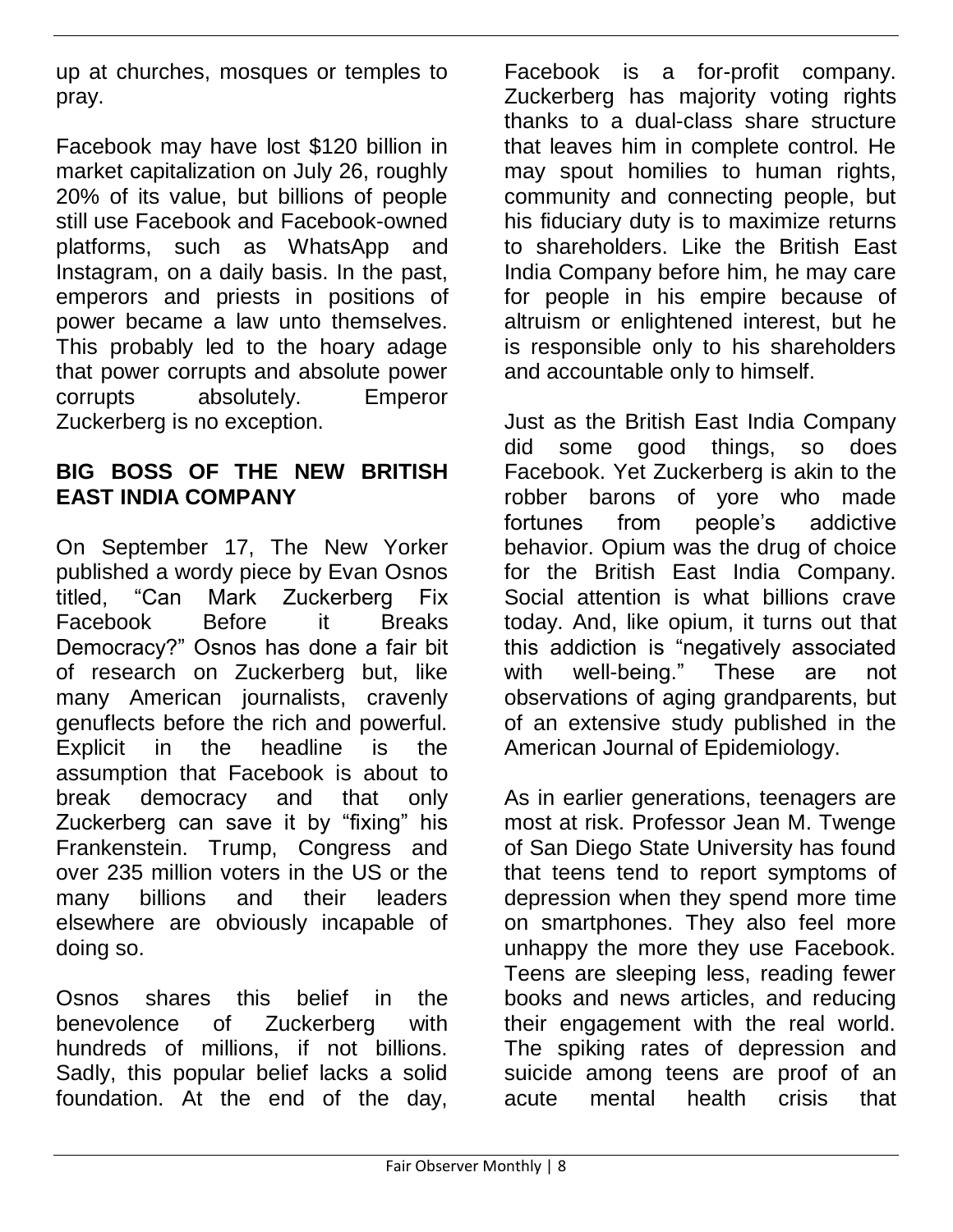Zuckerberg insists on turning a Nelson's eye to.

Facebook is like the British East India Company in another important way. It has colonized a country as populous as India, a continent as vast as Africa and even a democracy as robust as the United Kingdom. A member of the Competition Commission of India confessed to this author that he felt impotent and depressed because Facebook would not even bother to answer his letters. Giving him information to investigate collusion or other anti-competitive practices was out the question. It is indubitably and incontrovertibly true that Facebook pays scant regard to concerns, challenges and problems of the billions of darker skinned natives who inhabit its global realm.

This is not unsurprising. Osnos records that Zuckerberg is fascinated, if not fixated by Emperor Augustus. He quotes Zuckerberg as crediting the "really harsh approach" of Augustus for "two hundred years of world peace." Zuckerberg may have married a lady of Chinese origin, but he is a classic privileged white man who conflates the Roman Empire with the entire world. He also finds the violence of Augustus and his successors worthwhile because it supposedly brought peace to the world. Perhaps the Gauls, the Goths and even Jesus might disagree.

Like Augustus, Zuckerberg's "desire to win" is legendary. In the early days of Facebook when its motto was "Move

fast and break things," Zuckerberg ended meetings with a war cry, "Domination!" He has commented on the zero-sumness of network effects, which translates simply as winner takes all. Facebook's high value depends on everyone in your circle being on it. Then you can post photos for all your friends to see, you can invite them to parties you host, and you can target ads to the exact audience you target.

It is important to note that sub-Saharan Africa, India, China and Southeast Asia do not register in Zuckerberg's view of the past. In Adam Fisher's Valley of Genius, Ezra Callahan muses how the direction of the internet was influenced by "well-off white boys." Today, with Sheryl Sandberg leaning in, Facebook and the direction of the internet is determined by powerful white men and a few white women who pay scant regard to blackie natives, brownie fuzzie wuzzies and yellow chinkies, in the same vein as the big bosses of the British East India Company.

#### **LYING, LOBBYING AND LARGESSE WEAKEN DEMOCRACY**

If Emperor Zuckerberg was only causing damage to the likes of India, Myanmar and Philippines, those in the developed world could ignore the perils of Facebook.

Sadly, the company and other social media giants threaten American democracy itself. None other than Pierre Omidyar, the founder of eBay and one of the pioneers of the internet, has made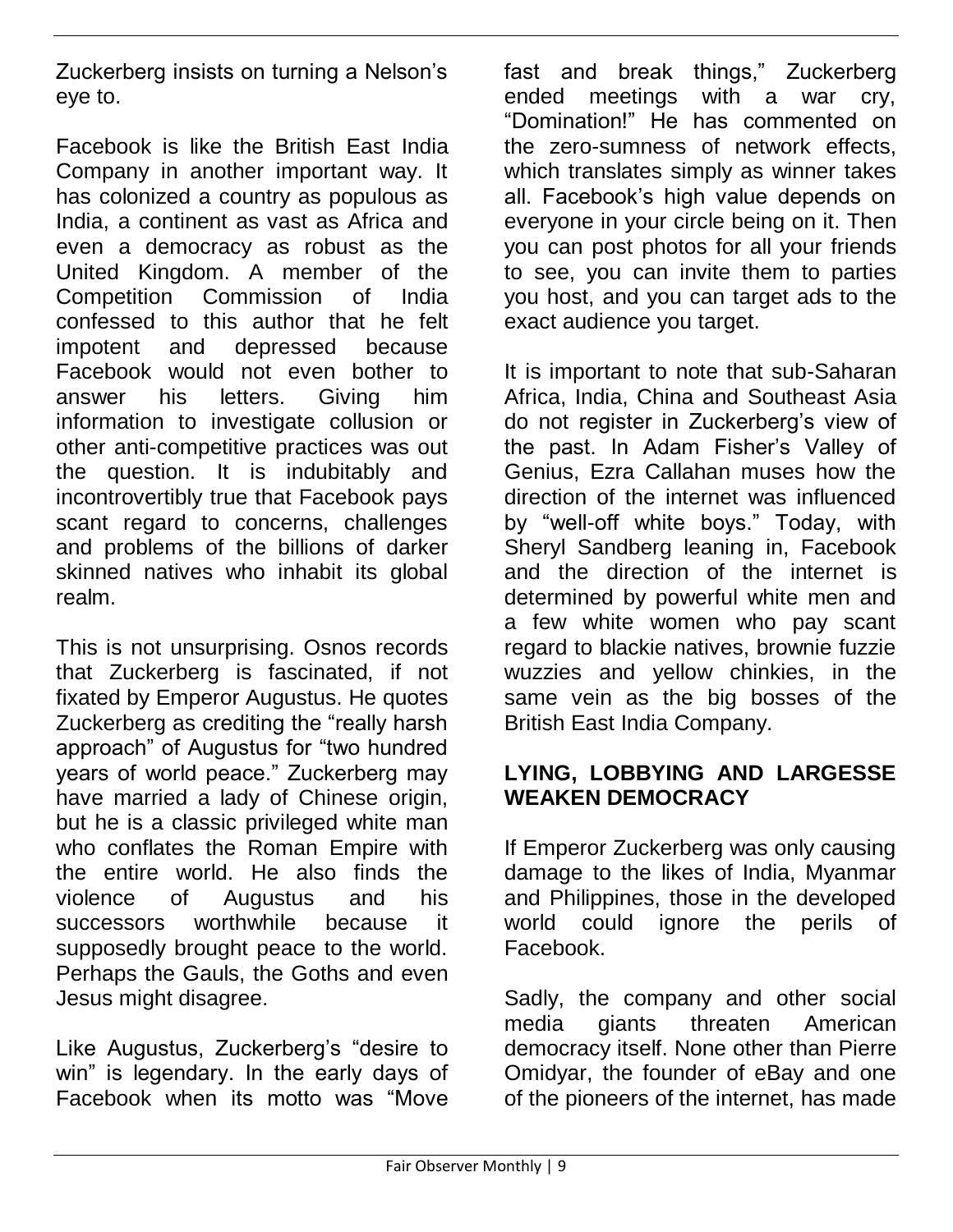this argument because Facebook more than others has facilitated the rise of echo chambers, fake news, hate and more.

Not only Omidyar but also former confidantes of Zuckerberg are worried about Facebook. Chamath Palihapitiya, the former vice-president of user growth, has observed, "The short-term, dopamine-driven feedback loops that we have created are destroying how society works—no civil discourse, no cooperation, misinformation, mistruth." He candidly admitted, "I feel tremendous guilt. I think we all knew in the back of our minds… that something bad could happen."

Sean Parker, the glamorous first president of Facebook immortalized in the movie The Social Network, has described the company's expertise as "exploiting a vulnerability in human psychology." In his words, its goal: "How do we consume as much of your time and conscious attention as possible?" More time and attention translate into more advertisements, leaving the likes of Zuckerberg, Sandberg and Facebook shareholders laughing all the way to the bank.

In its pursuit of growth, time, attention and money, Zuckerberg, Sandberg and Co have been less than economical with the truth. In an article for Slate, Will Oremus examined Zuckerberg's recent testimony to Congress and parsed out five of the emperor's most dishonest answers. To be fair to Zuckerberg, he finally admitted not taking a "broad

enough view of our responsibility" and not dealing with fake news, foreign interference in elections, hate speech and data privacy adequately.

Furthermore, Zuckerberg apologized, a pattern he has followed since 2003. In a tour de force in Wired earlier this year, Zeynep Tufekci examined Zuckerberg's apologies over 14 years. During this period, Facebook used 700,000 people as guinea pigs to do mood manipulation experiments, finding that emotions on social media are contagious. It launched the news feed without any notice to anyone. It violated people's privacy repeatedly with wanton abandon. In case Facebook's actions caused too much outrage, Zuckerberg offered "a tepid apology" but stayed calm and carried on.

By 2008, Tufekci points out that all of Zuckerberg's four posts on Facebook's blog were apologies. By 2010, Zuckerberg, who is elusive to everyone except close friends and family, had declared privacy to be no longer a "social norm." His subjects, addicted to dopamine hits of incessant attention, voted by continuing to use his medium and post ever-increasing amounts of personal information.

Only with President Trump's victory and reports of Russian interference in the US elections did Zuckerberg feel some real heat for the very first time. Yet this heat did not prove to be too high because it turns out that Congress is still in awe of this young billionaire.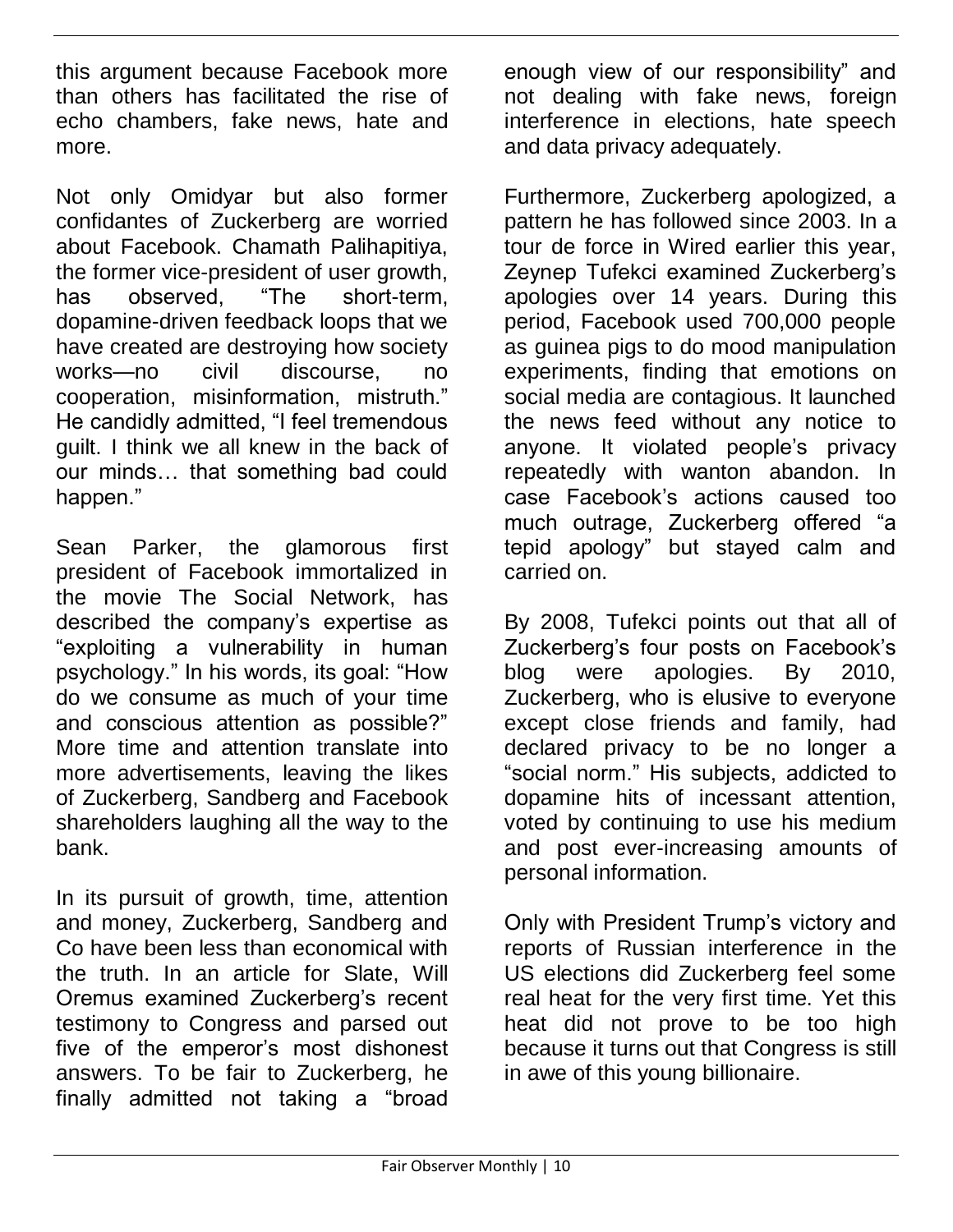Sadly, the Senate kowtowed before Emperor Zuckerberg instead of holding his feet to the fire. One senator kicked off the hearing by calling Facebook "pretty extraordinary," another did not know that the company sells advertisements, and one asked Zuckerberg what regulations should Congress draft for his company. The hearing was absolutely risible and demonstrated that Congress did not understand Facebook, making any regulation improbable if not impossible.

#### **MONEY TALKS**

There is another little matter that makes Congress impotent in the face of Zuckerberg. Money plays a big role in American politics and Zuckerberg has a few billion US dollars in his pocket. His friends are also not poor. Besides, the US believes in the cult of success. Any entrepreneur who has made many billions commands reverence.

Therefore, in the heart of the world's most powerful democracy, Zuckerberg can afford to be cursory in his apology and crow that Facebook is "an idealistic and optimistic company" despite his much checkered past. And the emperor knows that people will believe him.

Such is the power of Facebook that popular leaders like Barack Obama and Narendra Modi have made their way to Facebook to pay obeisance to Emperor Zuckerberg. Obama and Modi are pinup idols of the left and the right in the world's two biggest democracies.

Yet both of them found Zuckerberg's stardust useful for their electoral prospects. With so many people addicted to Facebook, most politicians are mortally afraid of upsetting Facebook. After all, they use Facebook to reach their voters, canvass donors and organize their campaigns.

Facebook is also playing the traditional lobbying game not only in Washington, but also in other capitals. The company spent \$3.67 million on lobbying in the second quarter of 2018.

In addition, unlike other tech giants, Facebook has an ace up its sleeve. Sandberg, its frighteningly savvy No. 2, went to Harvard for both her undergraduate and business degrees. She worked for Larry Summers, a key aide of Bill Clinton, infamous for his arrogance, cozy ties with Wall Street and aggressive financial deregulation.

Sandberg is smooth as silk and is rumored to have political ambitions. Unsurprisingly, she packs an iron fist under a velvet glove. She reportedly told James P. Steyer, when he expressed concerns about children using social media, that "the best thing for young kids was to spend more time on Messenger Kids."

In a virtuoso performance before the Senate Intelligence Committee, Sandberg cloaked herself in patriotism and spoke of an "arms race" against opponents to protect democracy. Senators purred demurely in approval.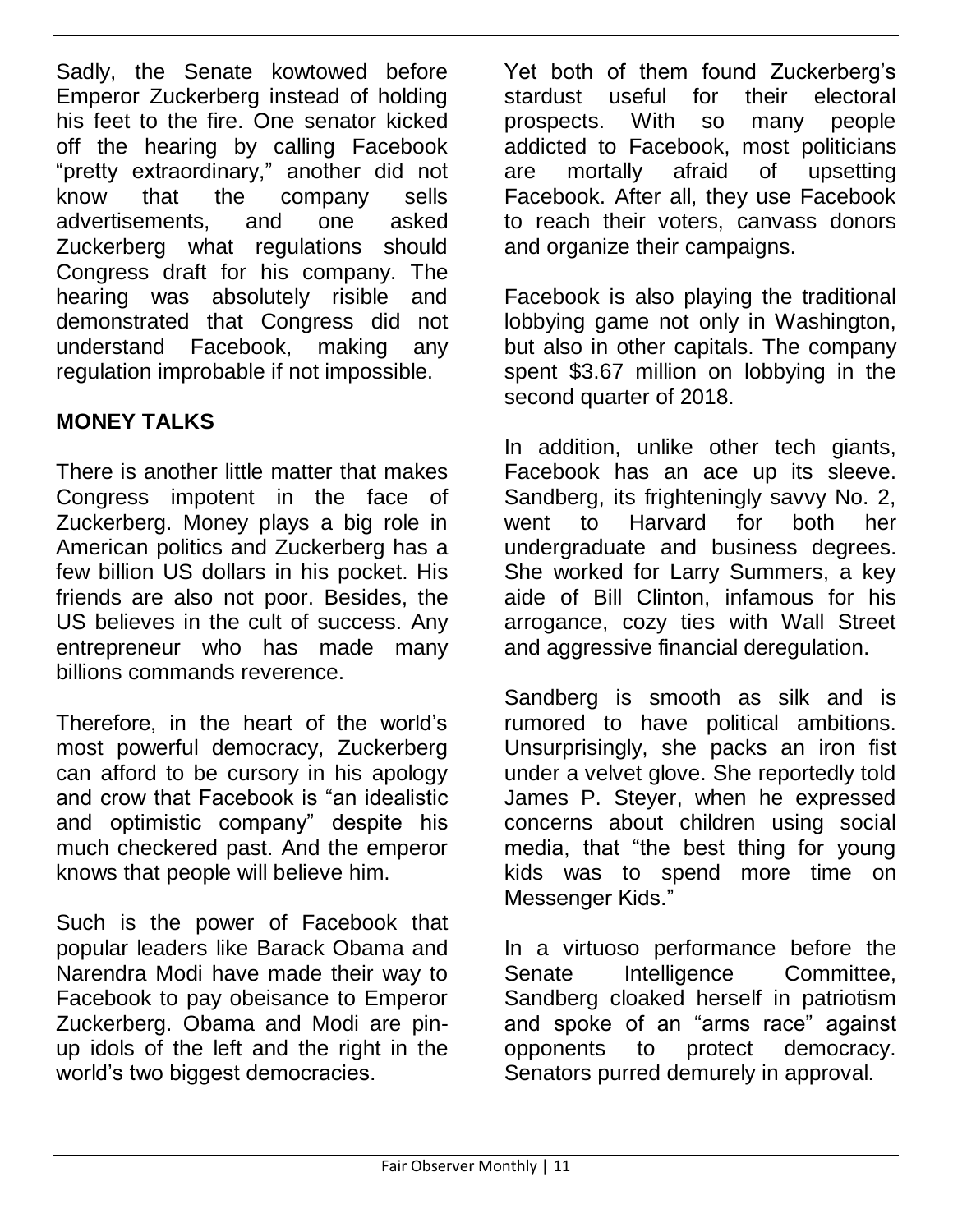Facebook is also adopting the revolving door employment policy that once made Goldman Sachs and McKinsey infamous. For instance, Robert Rubin, Hank Paulson and many others moved from Goldman Sachs to the US Treasury and returned to cushy jobs on Wall Street when they retired. The Obama White House was full of bright young things from McKinsey with no dirt under their fingernails. Now, Zuckerberg pays the salaries of the likes of David Plouffe, Obama's former campaign chief, and Aneesh Raman, one of Obama's speechwriters.

Even as Facebook becomes more powerful, there are fewer and fewer journalists there to hold its feet to the fire. Few people read these days and even fewer pay to read. Content is free and news media is in mortal danger. There is little money left for investigative or independent journalism.

Even when hard-hitting articles are published, they rarely get much attention because people are almost incessantly distracted on Facebook, Twitter, Instagram, Snapchat and Tinder. In 2014, the Pew Research Center found that there were five jobs in public relations for every job in journalism. In 2018, that ratio is definitely worse and some estimate it to be 8:1, if not higher.

Tellingly, Zuckerberg told Osnos that he mostly reads news aggregators. The emperor neither browses many news websites, nor does he pick up any newspaper and read it "front to back."

He does not need to. Zuckerberg can hire all the public relations professionals to spin the news, making him look brilliant, brave and benevolent.

Before too long, President Trump will be out of office. He is too old, too erratic and too unpopular. Even if he wins a second term, there is an expiry date to his reign. Meanwhile, Emperor Zuckerberg can rule his realm till his dying day, hiring smooth operators, buying elected representatives, avoiding scrutiny and influencing the people themselves.

In our brave new world, the cool and calculating Zuckerberg is far more sinister than the blusterous and blundering Trump.

**Atul Singh** is the Founder, CEO and Editor-in-Chief of Fair Observer. He has taught political economy at the University of California, Berkeley and been a visiting professor of humanities and social sciences at the Indian Institute of Technology, Gandhinagar. He studied philosophy, politics and economics at the University of Oxford on the Radhakrishnan Scholarship and did an MBA with a triple major in finance, strategy and entrepreneurship at the Wharton School. Singh worked as a corporate lawyer in London and led special operations as an elite officer in India's volatile border areas where he had many near-death experiences. He has also been a poet, playwright, sportsman, mountaineer and a founder of many organizations.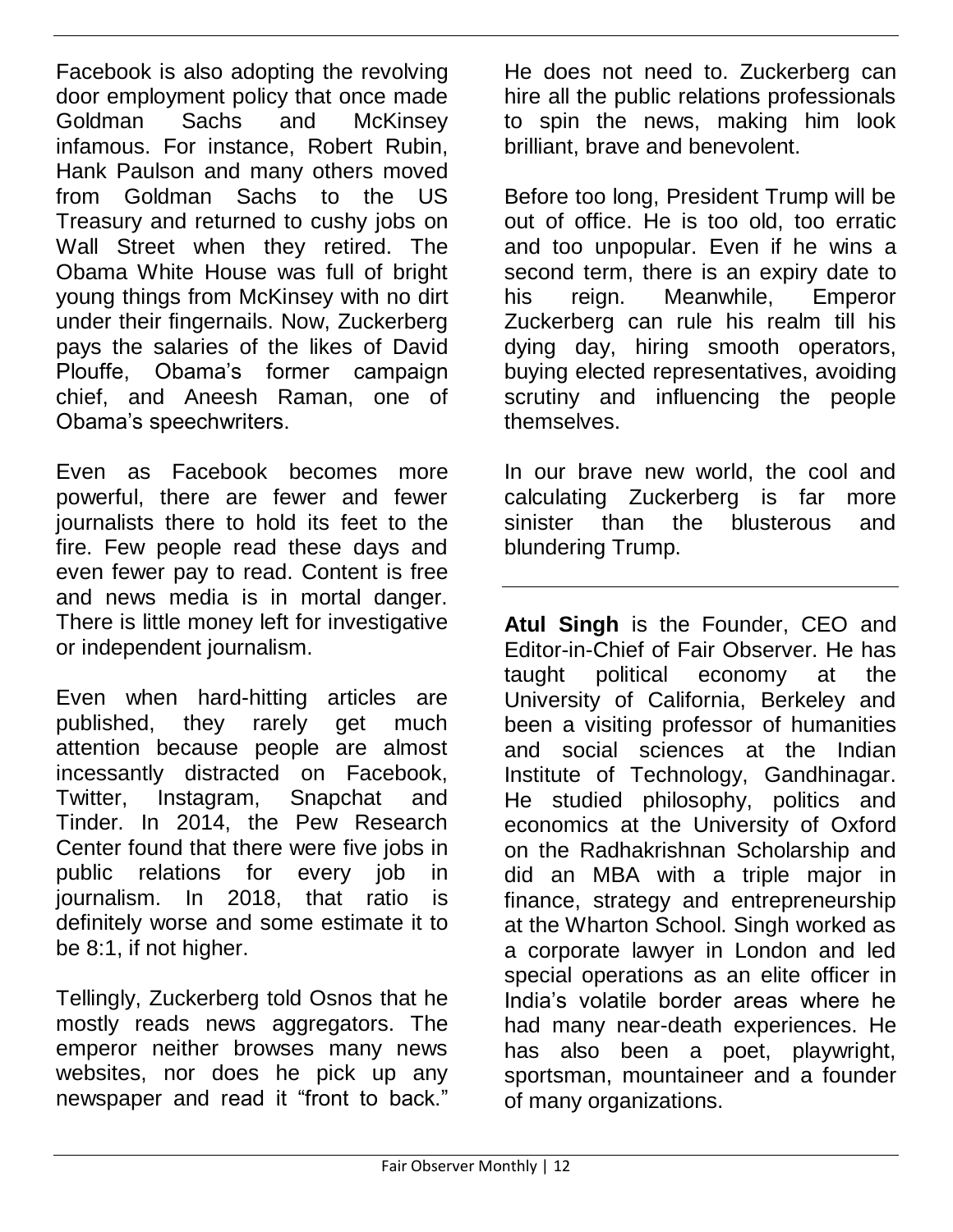#### **Maduro's Regime Is in Denial Over the Scale of Venezuela's Migrant Crisis**

German Peinado Delgado & Glenn Ojeda Vega October 8, 2018

*If the exodus continues, the staggering amount of Venezuelan refugees spread throughout the Western Hemisphere could eclipse the total of 6 million that have fled from war in Syria.*

Numerous countries and regions across the globe are experiencing the consequences of mass migration waves due to violent conflicts, food insecurity, climate change and economic crisis. More specifically, countries like Syria and Venezuela are remarkable examples of migratory crises currently unfolding on both sides of the Atlantic. Just as remarkable, however, has been the struggle faced by neighboring governments in dealing with the effects that the refugee influx has had on the domestic political landscape of the destination countries.

Over the last five years, an estimated 2.3 million Venezuelans have fled their country in what has now become South America's largest migratory crisis in the modern era. Domestically, Venezuela is suffering from a historic inflation that reached 200,000% between August 2017 and August 2018, rendering the local currency, the bolivar, effectively worthless. Additionally, massive food shortages due to issues with the commercial supply chain and foreign

exchange have led to what is referred to as the "Maduro diet," by which the average person living in Venezuela has lost approximately 20 pounds in weight over the last few years. Therefore, scores of desperate Venezuelans decide to undertake a days-long journey, in many cases by foot, leaving behind their country in search of the most basic necessities like food and medicine.

Venezuelans have been departing their country for almost two decades now. The first wave of emigration consisted of the country's elite, who started leaving Venezuela when the leftist President Hugo Chavez came to power in 1999 and changed the constitution. The second wave, which expanded to include larger sectors of the country's middle class and cultural sector, came in 2006, when Chavez was re-elected for a third term. Then, the migratory wave of recent years was set off after the passing of Chavez in 2013, the following ascension of Nicolás Maduro to the country's presidency and the dramatic decrease in international oil prices — oil being the backbone of Venezuela's economy.

While those who left because of Chavez were mostly members of the country's aristocracy and business elite, the resounding failure of the so-called Bolivarian project under the leadership of President Maduro has forced working-class Venezuelans to flee in the most dramatic of circumstances. The fact that working and middle-class families are walking from all corners of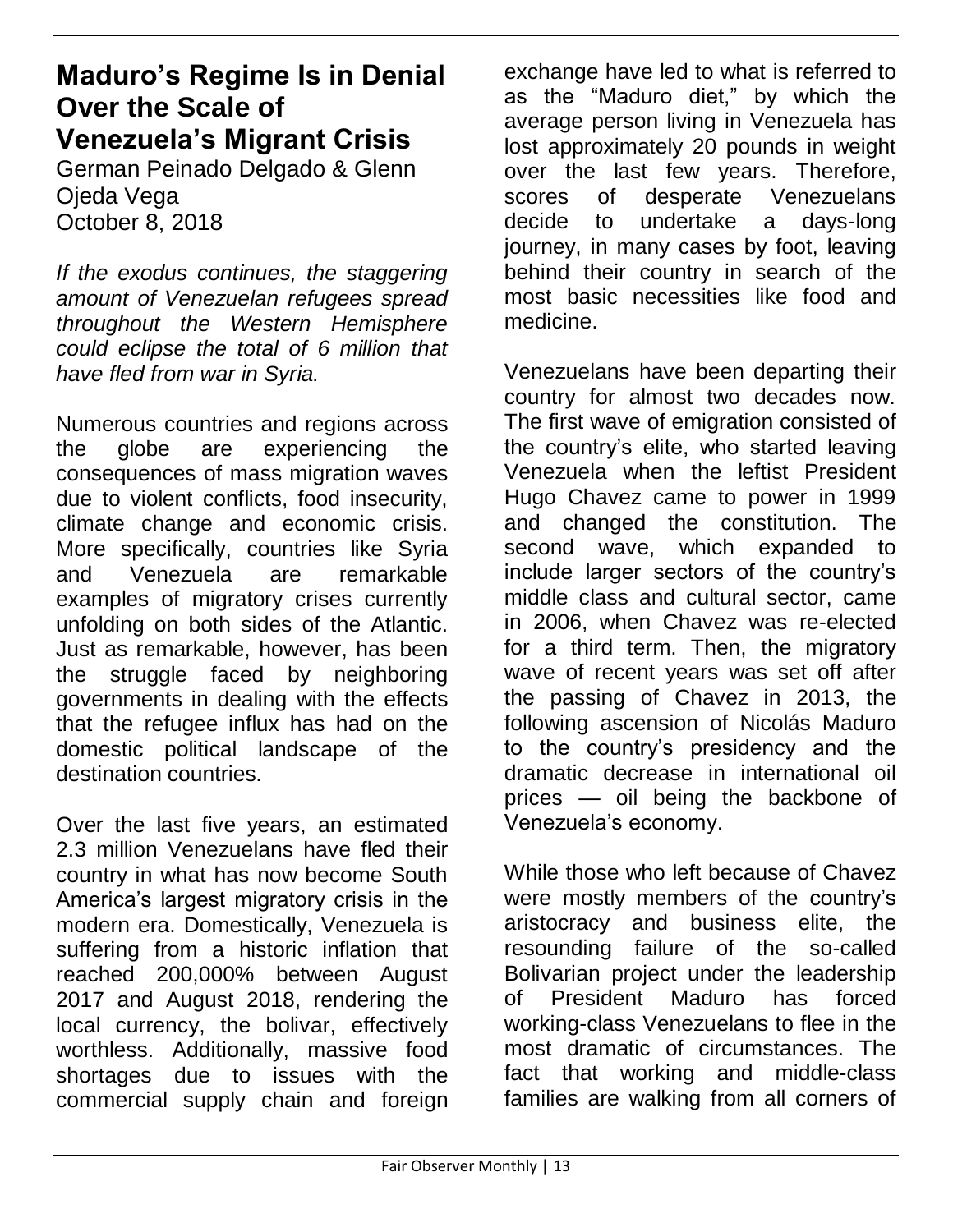Venezuela toward the Colombian and Brazilian borders, mainly to the international bridges that connect with the city of Cúcuta, is particularly important because these social groups previously formed the bedrock of the Chavista movement.

Tragically, the government that they once supported turns its back on them today, and it is up to international institutions — such as the International Organization for Migration, the Organization of American States, the International Committee of the Red Cross and the UN Refugee Agency to record their stories and provide them with assistance. No official aid or information has been given by the Venezuelan government despite thousands of frontier crossings being reported every day.

#### **GOOD NEIGHBORS**

Over the last several years, the brunt of the Venezuelan crisis has fallen on the shoulders of neighboring Colombia. Nevertheless, this issue affects most countries throughout the Western Hemisphere, including Brazil, Ecuador, Chile and Peru.

Colombia — the frontline of the Venezuelan migrant crisis given the 2,341 kilometers of shared border between the two countries — has welcomed approximately 1 million migrants from its struggling neighbor in recent years. However, Colombia's open arms policy, which has included the issuing of special humanitarian visas

and work permits, has substantially transformed the social landscape of major cities such as Cúcuta. Bucaramanga, Cali, Medellín and the capital Bogotá. The sudden introduction of a million economic migrants into Colombia has led to a spike in informal work, has depressed wages in major cities, stressed the country's health-care system and has unfortunately led to an increase in criminal activities such as petty theft, human trafficking, smuggling and underage prostitution.

Certainly, many Venezuelan migrants choose to stay in Colombia, Peru and Ecuador because they have family in these countries. They expect that they will be able to return home soon and often don't have the resources to go any further, finding comfort in the cultural similarities shared by all four countries. For instance, Peru is currently estimated to be hosting 400,000 Venezuelans, while Ecuador has taken in a further 200,000 amongst its population of just 15 million.

Nevertheless, many refugees seek to continue on to other destinations, such as Chile, Mexico, Brazil, Panama, the United States or even Europe. Responding to this reality, many of the affected countries have restricted the entry of Venezuelans into their territory. Brazil's government, for instance, has reinforced its border controls and frontier security. Panama, Peru and Ecuador have also tightened their border security and have deported Venezuelan migrants that enter the country illegally. Meanwhile, important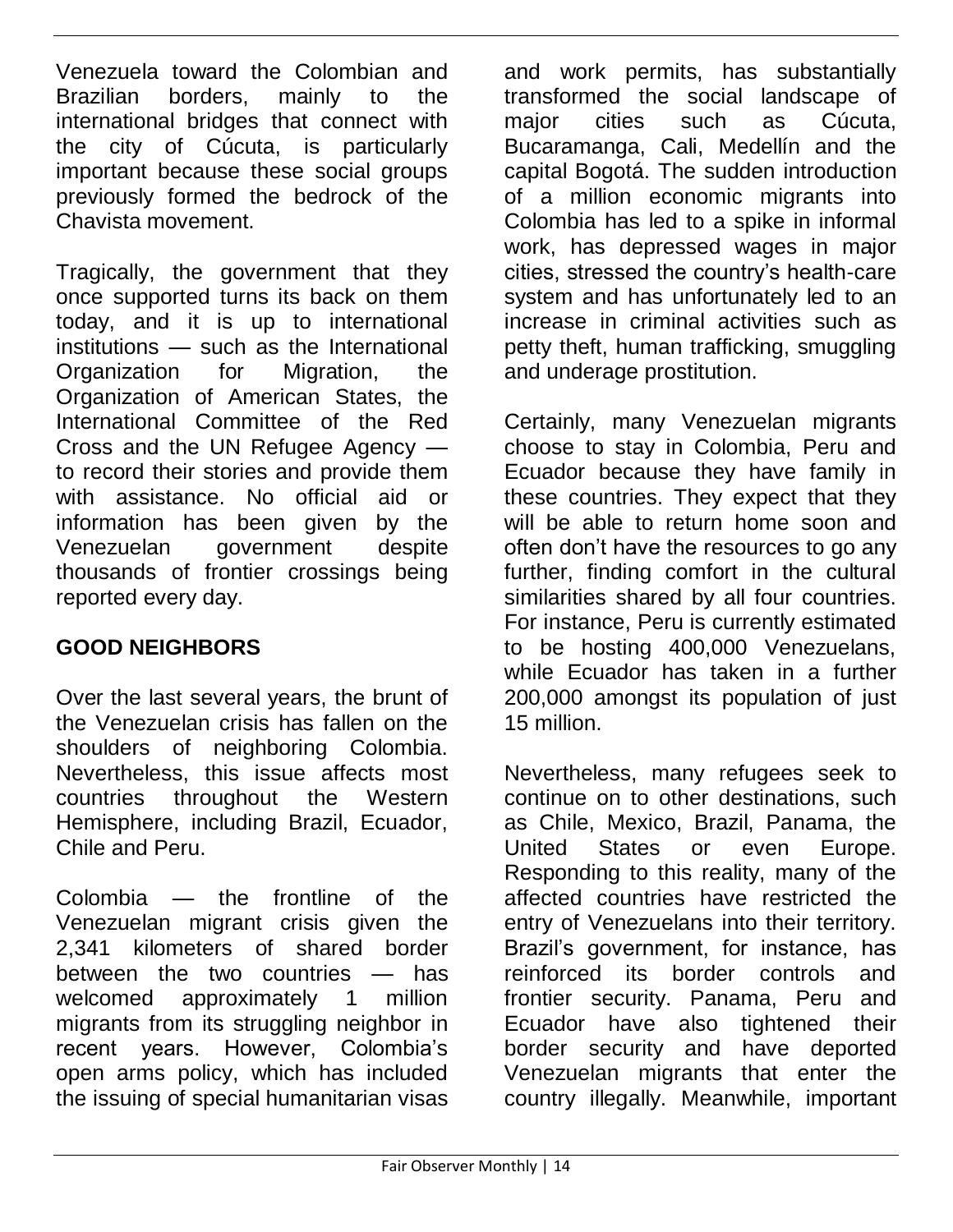public figures in the region and the world, such as Pope Francis, have exhorted churches, civil society and charitable organizations to aid migrants and refugees, particularly those suffering from severe malnutrition and chronic illnesses.

In recent weeks, with the accession of Ivan Duque to Colombia's presidency, the rhetoric against Caracas has become increasingly assertive. Political leaders throughout the region, from Argentina's President Macri to Ecuador's President Moreno, have intensified the international campaign to relocate the region's refugees according to the capacities of each country and condemn the systematic violation of human rights in Venezuela. Simultaneously, in a burden-sharing effort, most of the countries have agreed to grant special visas and work permits to those Venezuelans who have legally settled within their territory.

#### **SHARING THE BURDEN**

The economic and social stress that has been set off by the amount of Venezuelan migrants currently working below the minimum wage throughout Colombia's and Peru's labor market is unsustainable. Therefore, working groups have been organized through multilateral institutions, such as the Andean Community and the OAS, specifically to discuss burden sharing when it comes to aiding Venezuelan refugees and migrants. Thus far, the Lima Group has made some progress on this issue as countries negotiate

quotas of how many of the millions Venezuelan migrants they are willing to welcome into their country. If the exodus continues, the staggering amount of Venezuelan refugees spread throughout the Western Hemisphere could eclipse the total of 6 million that have fled from war in Syria.

Unfortunately, the magnitude of the Venezuelan migrant wave has even led to small outbreaks of xenophobia in some parts of Colombia, Peru and Ecuador. However, leading figures in the region do not hesitate to remind Colombians, Peruvians and Ecuadorians that not too long ago, it was them who fled to oil-rich Venezuela in search of better opportunities. At this moment, the future of Venezuela remains uncertain and, at least for now, countries throughout the region have maintained an open doors policy toward migrants. Nevertheless, at the current pace of migration, the impatience of politicians in the region might lead some of them to close borders.

Meanwhile, in Venezuela, the Maduro regime is in denial and looks the other way as the amount of abandoned houses and apartments throughout major cities has skyrocketed due to migration and hyperinflation. The administration has also denied the veracity of the dramatic footage recorded by journalists of thousands of migrants crossing the frontier. President Maduro is so tone-deaf to this reality and defiant of international pressure that he was recently shown enjoying a sumptuous steak cooked by a celebrity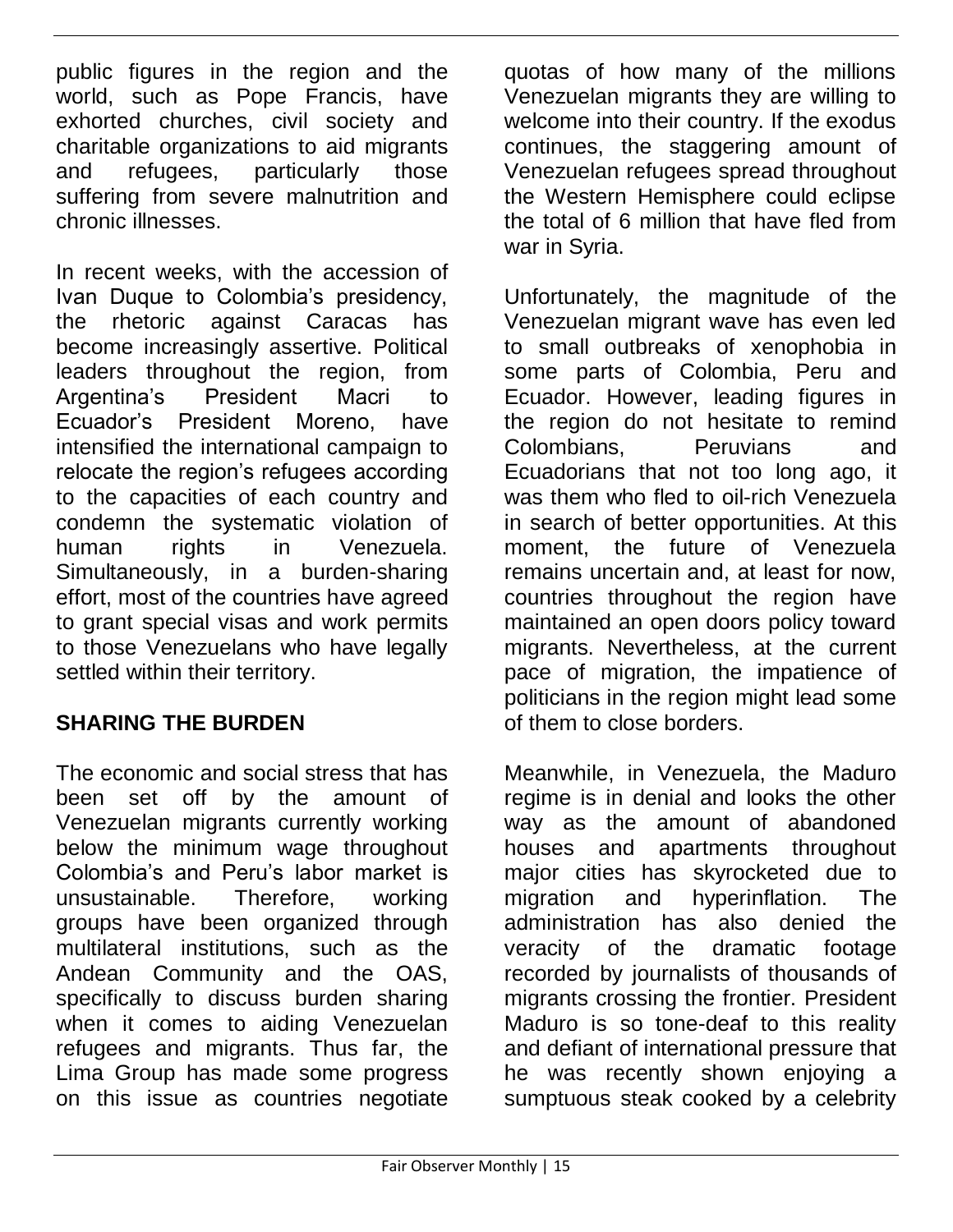chef during a stop-over in Turkey, the video unleashing immediate condemnation across the world.

Yet in spite of his incompetent and authoritative leadership, Maduro has proven to be extremely resilient. He has managed to co-opt the national military through a web of corruption and drug trafficking, has played on the weaknesses of a divided political opposition, and has maintained political ties with countries like China, Russia and Turkey. Outside of Venezuela, the exiled opposition struggles to present a unified front, with negotiations breaking down on several occasions. And no one seems to truly want a foreign military intervention — at least for the time being.

**German Peinado Delgado** is a business project manager and international relations professional based in Bogota, Colombia. A graduate of the Universidad Pontificia Bolivariana and the Universidad Javeriana, Peinado Delgado has worked throughout both Colombia and Ecuador.

**Glenn Ojeda Vega** was a 2017 Latin America Fellow at Young Professionals in Foreign Policy. He is also an emerging markets consultant and financial analyst in Washington, DC. Ojeda Vega earned his BS in Foreign Service from Georgetown University and his Master's in International Relations from the Universidad Javeriana in Colombia.

#### **Iran's Defiant Message on Syria**

Giorgio Cafiero October 15, 2018

*By firing missiles over Iraq into Syria, the Iranians delivered a powerful message to Washington at a time when the Trump administration ratchets up its aggression against the Islamic Republic.*

On October 1, Iran carried out six missile strikes against Islamic State (IS) targets in Abu Kamal, situated in eastern Syria near the Iraqi border. Iran's state-owned television showed one missile carrying slogans "Death to America," "Death to Israel" and "Death to al Saud." The bold move was officially a retaliation for the deadly attack in Ahvaz, in the Iranian Province of Khuzestan, nine days earlier, which the Iranian leadership blames on IS. In addition to killing "many terrorists" in Abu Kamal, as the Islamic Revolutionary Guard Corps (IRGC) claimed, the missiles also eviscerated stockpiles of the Islamic State's ammunition and infrastructure. By firing missiles over Iraq into Syria, the Iranians delivered a powerful message to Washington at a time when the Trump administration ratchets up its aggression against the Islamic Republic.

Put simply, the message is that five months after the US withdrew from the Joint Plan of Comprehensive Action (JCPOA), better known as the Iran nuclear deal, Tehran will not change its regional conduct or cave in to pressure from the United States, Israel and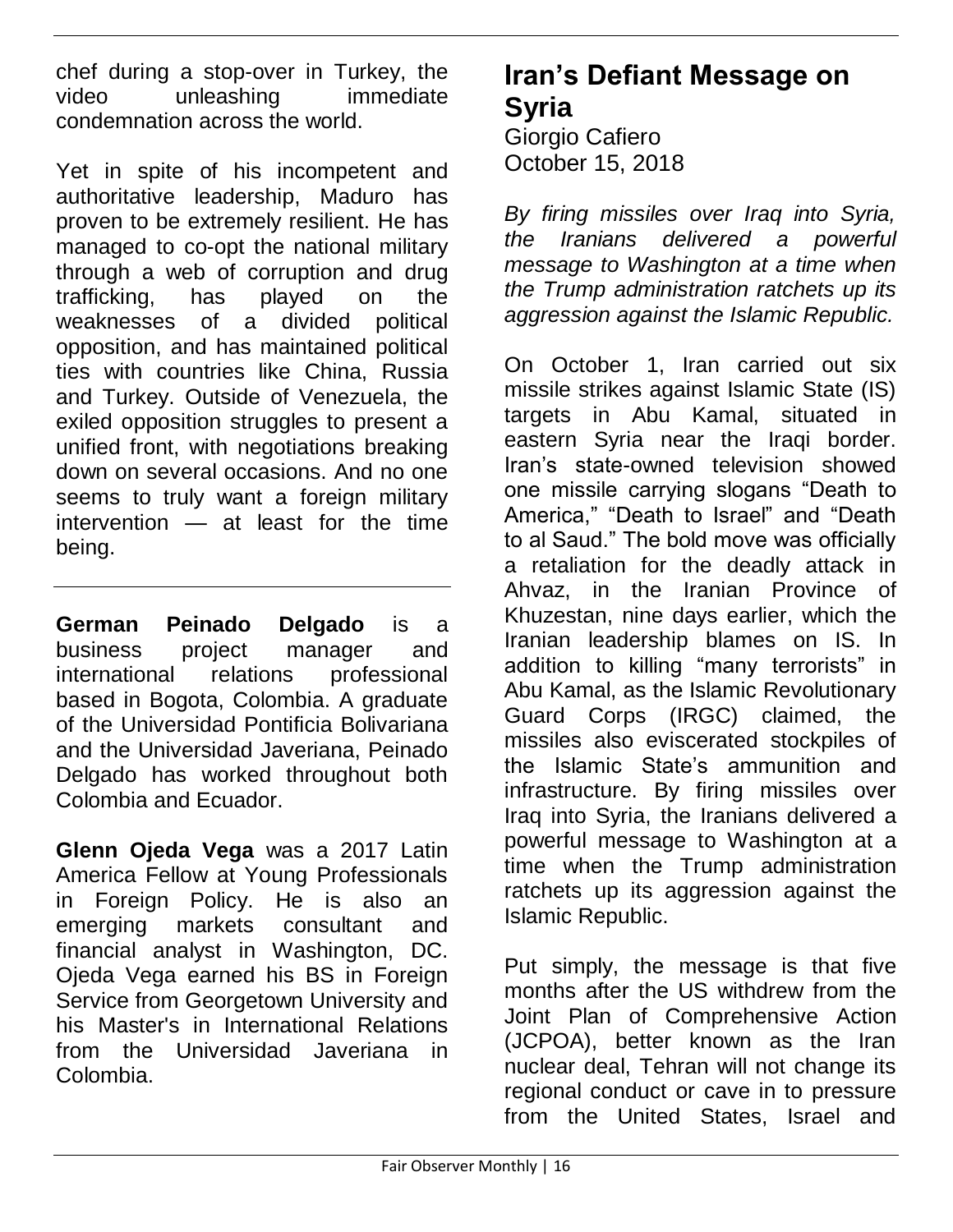certain Arab Gulf states. When it comes to Syria, Iran is set to remain in the country despite the White House's stated goal to cause a retreat of Iranian forces and proxies. As Tehran begins conducting a more muscular and "offensive" approach in the region following America's JCPOA decision, hardline elements within the Iranian regime — chiefly within the IRGC, which carried out the October 1 missile strikes — are being empowered.

Also, the International Court of Justice's (ICJ) October 3 ruling ordered Washington to ensure that its anti-Iran sanctions do not harm humanitarian assistance or civil aviation security. This left officials in Tehran more determined to stay their rigid course even if the ICJ lacks the teeth to enforce the ruling against the United States, which was rejected by US Secretary of State Mike Pompeo.

Other recent instances of Tehran acting confidently against perceived security menaces and asserting a stronger regional clout came on September 8 when Iran killed at least 11 people in long-range missile attacks on the Democratic Party of Iranian Kurdistan's headquarters in Koya, Iraq, which belongs to the Kurdistan Regional Government. During the previous month, Iranian officials stated that over the previous several months, Iran's military had transferred several dozen short-range ballistic missiles to Tehransponsored Shia militias in Iraq to deter<br>attacks against Iran's homeland. homeland. Depending on from where in Iraq they

are placed, these missiles (Zelzal, Fateh-110 and Zolfaqar) can reach both the Saudi and Israeli capitals.

#### **PRESSURES WITHIN IRAN**

Such acts, along with the Iranian intelligence ministry's alleged role in the foiled plot to attack a gathering by the militant Iranian opposition group Mujahedeen-e Khalq in France in June, illustrate how hardliners within the Islamic Republic are demonstrating more will to operate with greater autonomy from the central government, without obtaining permission before acting in the region. As the Iranian economy continues to suffer many ills, from rising unemployment and inflation to excess liquidity, as Washington's sanctions continue to hurt the country, President Hassan Rouhani appears to<br>find himself in a difficult political find himself in a difficult political situation. That the summoned Rouhani to provide answers to questions about the country's economic crises, and with a number of voices calling for his impeachment, the extent to which his centrist government has failed to meet the average Iranian citizen's expectations about the economic rewards that JCPOA was to bring is clearly highlighted.

As such pressures within Iran intensify, moderate elements within the government struggle to maintain relevance in the country's political arena. With nationalist sentiments on the rise, moderates have been prompted to align, at least to some degree, with hardliners in support of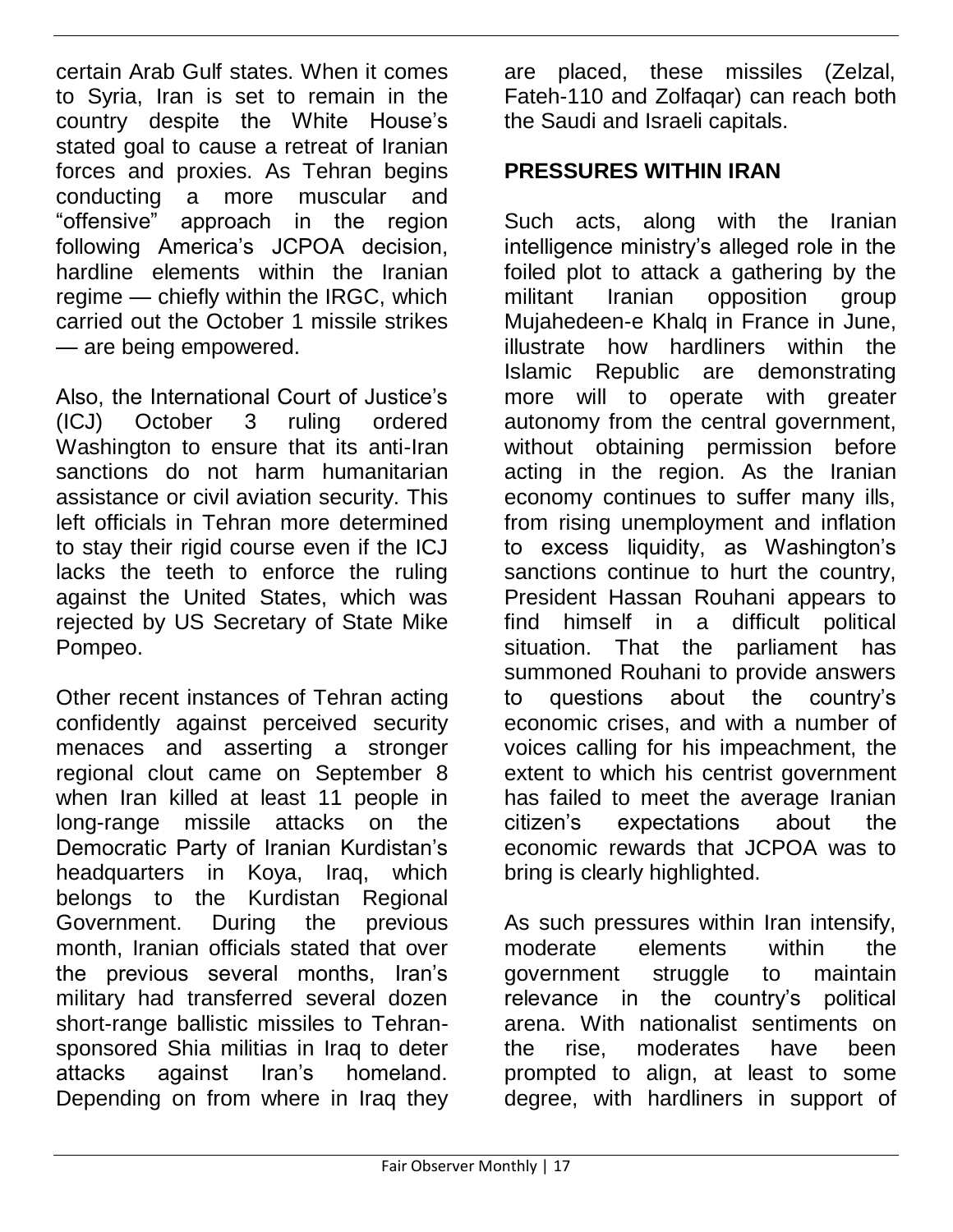Tehran's assertive conduct across the region. For the Iranian leadership, given the Trump administration's rhetoric and conduct that leave many Iranians fearing a US-orchestrated regime change plot, engaging the White House at this point would be humiliating, particularly given how anti-Iranian Trump's foreign policy has been since he entered the Oval Office.

Now with the Trump administration calling on Iran to leave Syria, and with a number of Sunni Arab states appearing set on welcoming the regime of Bashar al-Assad back from the cold, the White House, along with its Arab Gulf allies, seems optimistic about plans to accept Assad staying in power for the long term, but only with his regime putting space between itself and Iran. IRGC leaders, however, have declared that Iranian forces will remain in Syria as long as the Damascus regime demands their presence. Given how much Assad owes Iran for his survival, it is difficult to imagine the Syrian regime being in any position to push out the Iranians, who currently wield unprecedented influence over the Baathist order in Damascus.

#### **FURTHER AWAY FROM DIPLOMACY**

That Iran's missiles landed within three miles of US troops in Syria on October 1 shows how grave the risks are of intense friction originating in Washington and Tehran spiraling out of control in the Middle East. With US National Security Adviser John Bolton declaring on September 24 that the US military would remain in Syria "as long as Iranian

troops are outside Iranian borders and that includes Iranian proxies and militias," the 2,000 US troops currently in the country face a likelier possibility of a direct confrontation with Iran's roughly 10,000 IRGC forces in Syria.

Doubtless, Syria will remain a major point of contention between the US and Iran. Even when bilateral relations were at their warmest after the signing of the Iran nuclear deal in 2015 while Barack Obama was in the White House, Washington and Tehran had serious conflicts of interest in Syria notwithstanding their mutual interest in defeating IS. The JCPOA resolved neither both sides' opposing stakes in the Syrian crisis, nor any other nonnuclear issue. Yet the nuclear deal afforded both the US and Iran the means to build on some degree of trust to work toward finding common ground on such regional issues such as Syria, along with Iraq, Yemen and Afghanistan.

Without the JCPOA as a foundation, Washington and Tehran are set to address their conflicting interests in Syria on terms that move farther away from diplomatic strategies, raising serious risks of an American-Iranian war that could bring far more devastation and instability to the Middle East than the US-led wars in Afghanistan and Iraq.

**Giorgio Cafiero** is the founder and CEO of Gulf State Analytics, a geopolitical risk consultancy based in Washington, DC. His research interests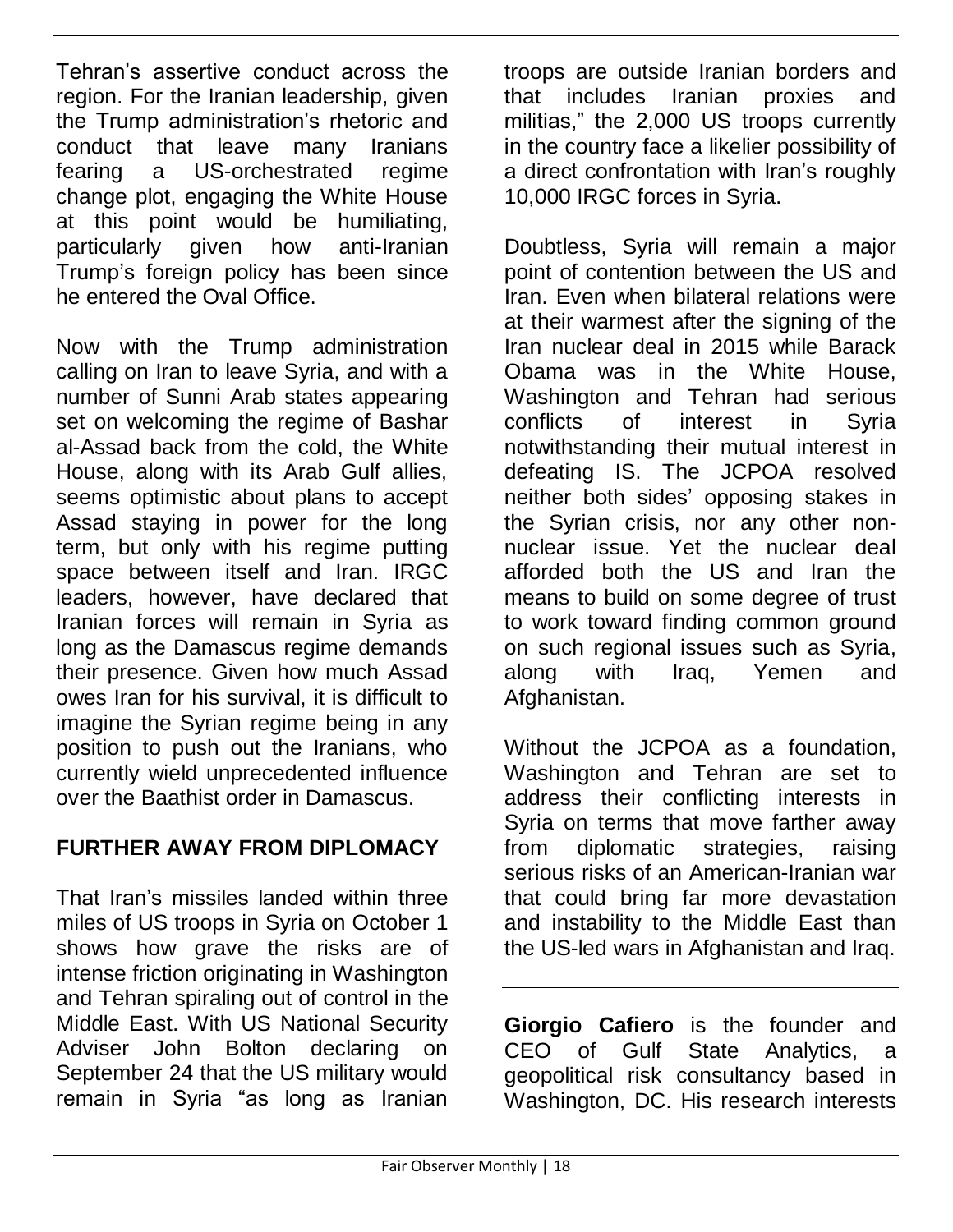include geopolitical and security trends in the Arabian Peninsula and the broader Middle East. Cafiero is a regular contributor to several think tanks and publications, including the Middle East Institute, Atlantic Council, The National Interest, Al Monitor, and LobeLog. From 2014-15, he was an analyst at Kroll, an investigative due diligence consultancy.

#### **The US Is in Uncharted Territory with Saudi Arabia**

Gary Grappo October 18, 2018

*The US must lead with a principled position following Jamal Khashoggi's assassination, but this will require a type of diplomacy not yet seen in this administration.*

Information about the shocking and brazen torture and execution of Saudi journalist Jamal Khashoggi spills out now with stomach-churning regularity. All indications point to Saudi Arabia's top leadership's culpability. Unable to justify or explain the inconceivably barbaric and contemptible act, the Riyadh regime responded first with denial and then shifted to a new storyline to dodge what increasingly appears to be direct responsibility for this heinous criminality.

There are several aspects of the grisly crime that bear significantly on the character of the current Saudi regime, its future and the US-Saudi relationship. The first is that for Saudi Arabia, its relationship with the US is its oldest and

most important. There is no overstating its prominence in Saudi foreign, economic and security affairs. Since the founder of the modern Saudi state, King Abdul Aziz al-Saud, or Ibn Saud, first met with President Franklin D. Roosevelt aboard the USS Quincy on the Great Bitter Lake outside the Suez Canal in the waning days of World War II, the US has been the one and only nation to which Saudi kings have turned for security, counsel and support. While also of vital strategic importance to the US, for the kingdom it is its foreign policy touchstone and security blanket.

#### **A SERIES OF IRRATIONAL ACTS**

Second, this incident must be viewed in light of other actions and behavior of the Saudi leadership since King Salman ascended to the throne in January 2015, and especially since his son, Mohammed bin Salman (MBS), was promoted to crown prince in June 2017. There is the bloody civil war in Yemen, which, after more than three years, shows little prospect of ending despite billions expended by the Saudi government. The Saudi armed forces have been accused of repeated human rights violations in the war. There is also the inexplicable blockade of Qatar and consequential weakening of what had been the Middle East's most effective regional alliance, the Gulf Cooperation Council.

In November 2017, the Saudis forcibly detained the prime minister of Lebanon, Saad Harari, and forced him to issue a public resignation from Riyadh while on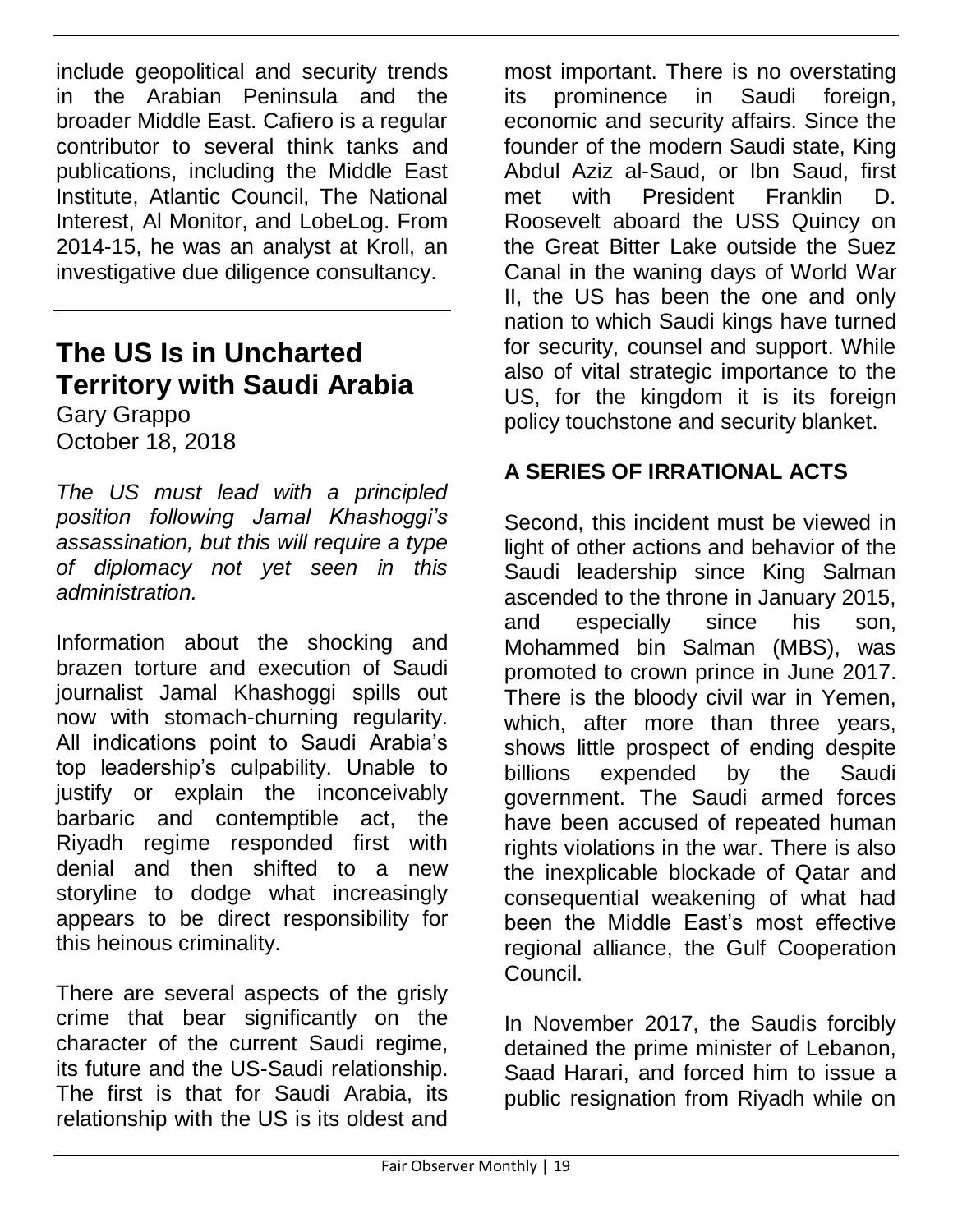an official visit. In the same month, Saudi security authorities, acting on orders from MBS, detained nearly 200 Saudi business executives, including royal family members and senior officials, on charges of corruption. Many observers believe that the charges were trumped up to justify a purge of those suspected of harboring opposing views. There have been multiple arrests of dissidents and critical bloggers inside the kingdom, too.

Then, last June, the Saudi leadership clashed with the government of Canada over its remarks critical of the kingdom's human rights record, including arrests of human rights advocates. Riyadh expelled the Canadian ambassador, withdrew Saudi students studying in Canada and severely curtailed its economic relations with Ottawa.

And while Saudi Arabia's angst over bordering Iran is understandable, the Saudi leadership has remained adamantly opposed to any dialog with the Islamic Republic, ratcheting up regional tensions to a feverish pitch.

All of these seemed questionable and suspect at the time. But today they are clear indicators of a leadership with questionable judgement. It appears to be thrashing to protect itself from enemies — real and imagined — and to sanitize the public space of all criticism. Given such an approach, the only thing shocking about the murder of Jamal Khashoggi is its brazen, careless manner and calculated brutality.

Many questions surface in considering such an act. Has too much power been concentrated in the hands of one man? Has it led to effective disinhibition, in which the normal constraints of human beings — as well as leaders — are repressed, and all actions become justified just because the one in power can do them?

#### **QUESTIONABLE JUDGMENT**

Third, having by all accounts indeed committed this crime and now faced with calls from around the world for accountability and full transparency, the Saudi leadership faces one of its most existential crises in recent history. How does it respond in order to satisfy these demands, mollify critics and yet preserve the status quo in Saudi Arabia?

The Saudi leadership has always been purposely opaque — not unusual for a family that runs a country of the size, wealth and influence of the kingdom. It has generally done a creditable job of avoiding crises, often relying on American advice and support. Moreover, Saudi kings have relied on the counsel of the family's top princes, both those in government as well as out, in order to keep its foreign and domestic policies on a largely steady course.

But with MBS being catapulted over family members to the kingdom's number two position and de facto decision maker, it isn't clear whether family members are even consulted today, and whether the crown prince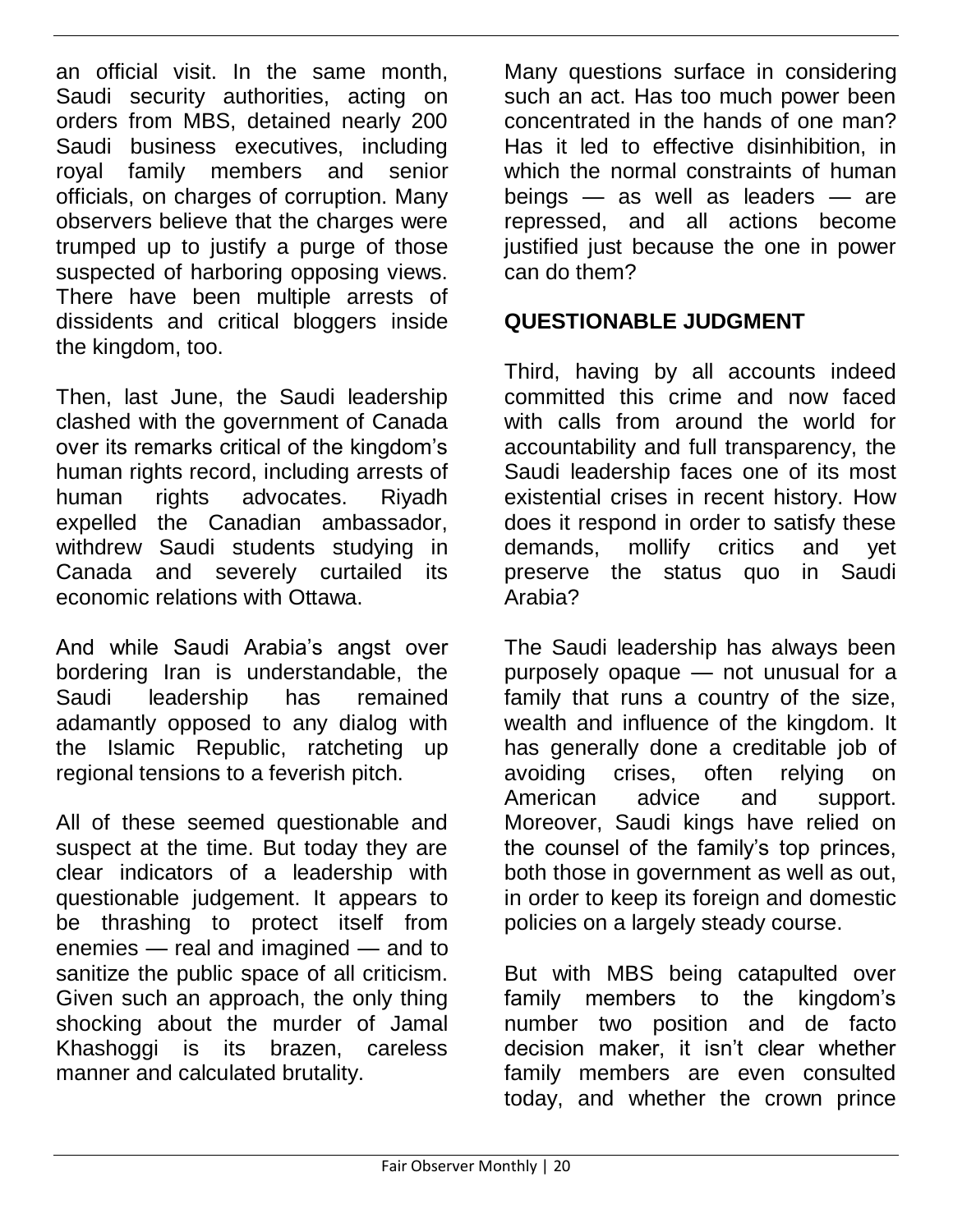enjoys their support the way his predecessors have.

Last year's round up, detention and purge of perceived MBS opponents no doubt did little to endear him. So, it may be fair to surmise that even if they are proffering advice, unless it accords with the crown prince's own instincts, it's likely disregarded.

Meanwhile, the US has stepped down from its historic role as counselor. Today, the Trump administration, represented before the Saudis by the president's son-in-law Jared Kushner, may be enabling Mohammed bin Salman. That would appear to be the case in Yemen, the blockade of Qatar and other matters. Reasons for that are myriad. However, the administration wants to maintain Saudi support for its Iran policy — not a heavy lift for the Iran-phobic Saudi leadership — and is probably looking for ways to distinguish its overall Middle East policies from those of Donald Trump's predecessors. That suggests disengagement and turning the keys over to, in this case, the Saudis. It may be, therefore, that MBS felt he had a green light to continue his approach of eliminating opponents, like the influential and eloquent Jamal Khashoggi.

So, the leadership — the king and the crown prince — themselves at the center of attention now, must grapple with the decision of what to do to silence worldwide condemnation. How can this leadership genuinely hold accountable those responsible for Khashoggi's assassination but still maintain credibility

and confidence outside and inside the kingdom?

US Senator Lindsey Graham described the crown prince as "unhinged" and a "rogue killer" and said he "must go." The senator may be right in his view of meting out a suitable sentence for the unspeakable crime. But no sitting king — or crown prince acting in his stead has been forced to abdicate since King Saud bin Abdul Aziz al-Saud in 1964.

#### **THE UPPER HAND**

Last and perhaps most important in this affair is what the US will do. The president has been loath to condemn or even criticize the Saudis, despite the mounting evidence. He prudently dispatched Secretary of State Mike Pompeo to Riyadh, who elicited a commitment of transparency and accountability from the king and the crown prince. But this has never been a regime known for its transparency. Moreover, given that at least one of them has been implicated, how transparent can we expect the Saudi investigation to be?

For an administration that has gone out of its way to de-emphasize human rights in its foreign policy, this is an especially difficult issue. On the one hand, the Saudi-ordered, mafia-style "hit" on Khashoggi contravenes the very core of America's values and crosses every line of acceptable human behavior. It demands a strong response. On the other, though, the Saudi relationship is a critical one for the US, and a diminished Saudi leadership or weaker government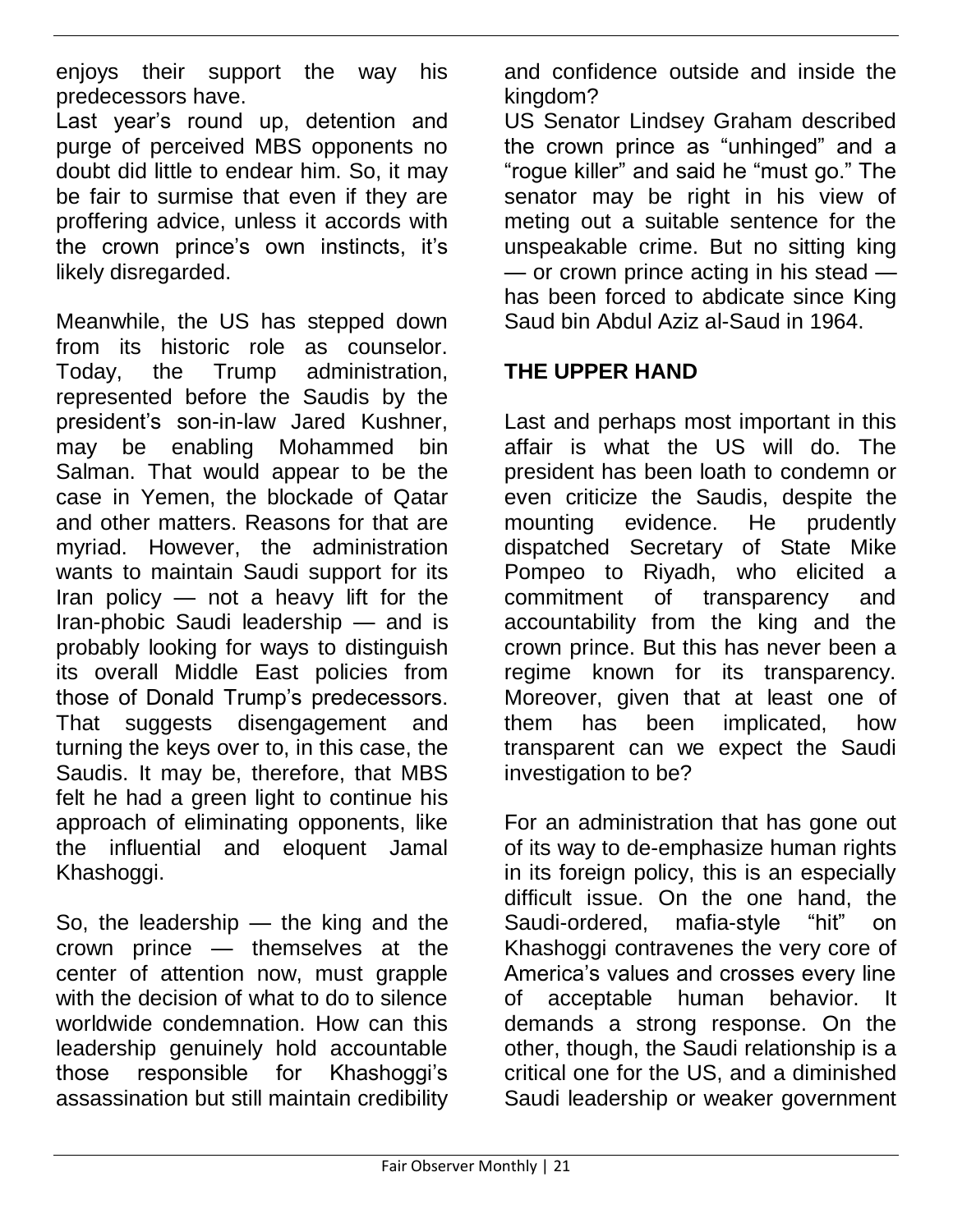isn't good for either country. It's the textbook interests-versus-values tug of war in American foreign policy, only accentuated now because this administration pays little attention to American values.

One fact is clear: The US cannot be seen as complicit in or collaborating with a whitewash. Meeting with the Saudis as Pompeo did earlier this week was a sensible first step. Difficult issues are best addressed with Saudi Arabia in the privacy of a high-level diplomatic exchange. Addressing too much in the public eye will force the Saudis to withdraw, further depriving themselves of desperately needed perspective and balance in this crisis. That is patently not in anyone's interest.

If the US accepts anything less than full Saudi cooperation and accountability, it truly will be seen as abandoning the field to autocrats like Russia's Vladimir Putin, North Korea's Kim Jong-un, the Philippines' Rodrigo Duterte, Egypt's Abdel Fattah al-Sisi, Venezuela's Nicolás Maduro and the rest of the world's thugs-in-waiting.

For all these reasons then, the Khashoggi affair may be as great a challenge for the US as it is for Saudi Arabia. However, America, as the indispensable ally of the kingdom, holds the upper hand. It can get what it wants. It must lead with a principled position reflecting American core values and then follow with actions necessary to ensure maintenance of the vital partnership. It is possible. But it will

require a type of diplomacy not yet seen in this administration.

**Gary Grappo** is a former US ambassador and a distinguished fellow at the Center for Middle East Studies at the Korbel School for International Studies, University of Denver. He possesses nearly 40 years of diplomatic and public policy experience in a variety of public, private and nonprofit endeavors. As a career member of the Senior Foreign Service of the US Department of State, he served as Envoy and Head of Mission of the Office of the Quartet Representative, the Honorable Mr. Tony Blair, in Jerusalem. Grappo is chairman of the Board of Directors at Fair Observer.

#### **Jamal Khashoggi: The Martyr Who Made Backlash Possible**

Peter Isackson October 19, 2018

*In his last ever article, Jamal Khashoggi lamented the lack of an "independent international forum" and "transnational media" in the Arab world.*

In his final, posthumous column published by The Washington Post, Saudi journalist Jamal Khashoggi complained about the public's general acceptance of attacks by governments in the Arab world on freedom of the press. They are so frequent and widespread that the public has become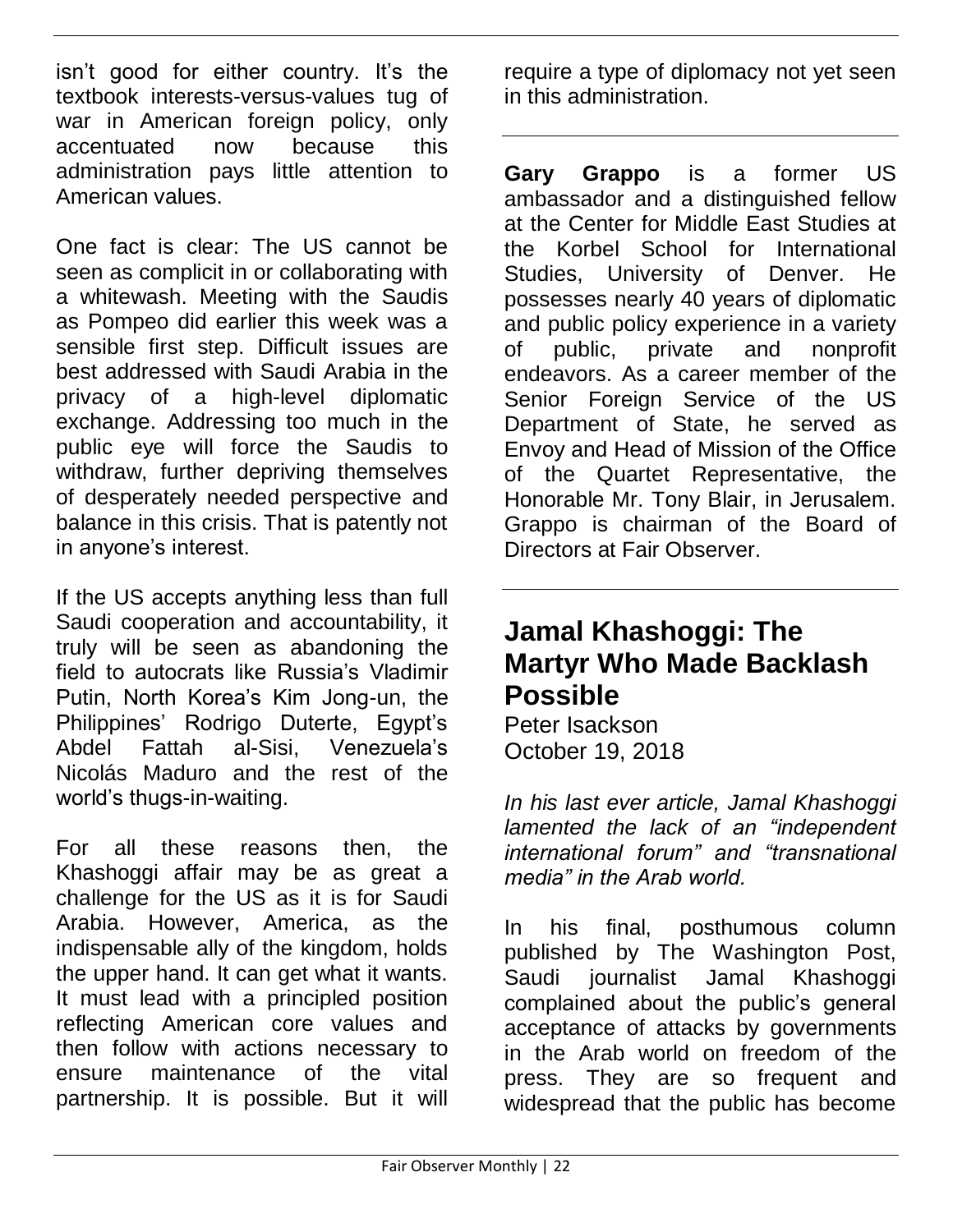inured and indifferent. "These actions no longer carry the consequence of a backlash from the international community," he wrote. "Instead, these actions may trigger condemnation quickly followed by silence."

When the press first began to speak of Khashoggi's failure to appear after a visit to the Saudi Consulate in Istanbul, many in the media expressed their alarm and ran stories about it for two or three days and then began to go quiet when, following Saudi denials of any knowledge of Khashoggi's fate, no further news was forthcoming. The pattern seemed confirmed. The world would move on to other dramas.

But the mystery deepened with the continued insistence of the Saudis that they knew nothing and had nothing to report, including the basic facts about how and when he left the consulate, as they claimed. Then, probably to the Saudis' own surprise, the Turkish authorities revealed that they had evidence not only that the journalist had never left the consulate, but that he was most likely murdered inside the consulate.

Now the media had something to work with. Embarrassed by the revelation, the Saudis had a brief opportunity for damage control by admitting partial responsibility (i.e., the "botched interrogation" suggested some days later). All they needed to do would be to place the blame on a designated subordinate — the standard procedure of "plausible deniability. But by then they

may have realized that the degree of toxicity of the event was such that the only viable strategy would be to continue stonewalling, hoping that Khashoggi's own insight was correct, that his murder would simply "trigger condemnation quickly followed by silence."

#### **THE UNRAVELING OF DONALD TRUMP'S MIDDLE EAST GAMBIT?**

This is where US President Donald Trump may have been unwittingly responsible for the definitive undermining of the reputation of Saudi Crown Prince Mohammed bin Salman (MBS), on whom Trump, or rather Jared Kushner, has based his grand vision of a new Middle East led by Israel and Saudi Arabia, with Iran neutralized after regime change or simply reduced to rubble.

By failing to join one of his most vocal supporters, Republican Senator Lindsey Graham, in expressing his moral indignation and forcing the Saudis to admit some level of accountability — if only to stabilize the increasingly embarrassing situation caused by their blanket denial — Trump has revealed to the world how focused his own values are on money and power to the exclusion of justice and human rights. He has run the risk of potentially splitting the fragile unity he had created in the Republican Party around his bombastic personal power.

As we wait to see the chain reaction of future events once the already evident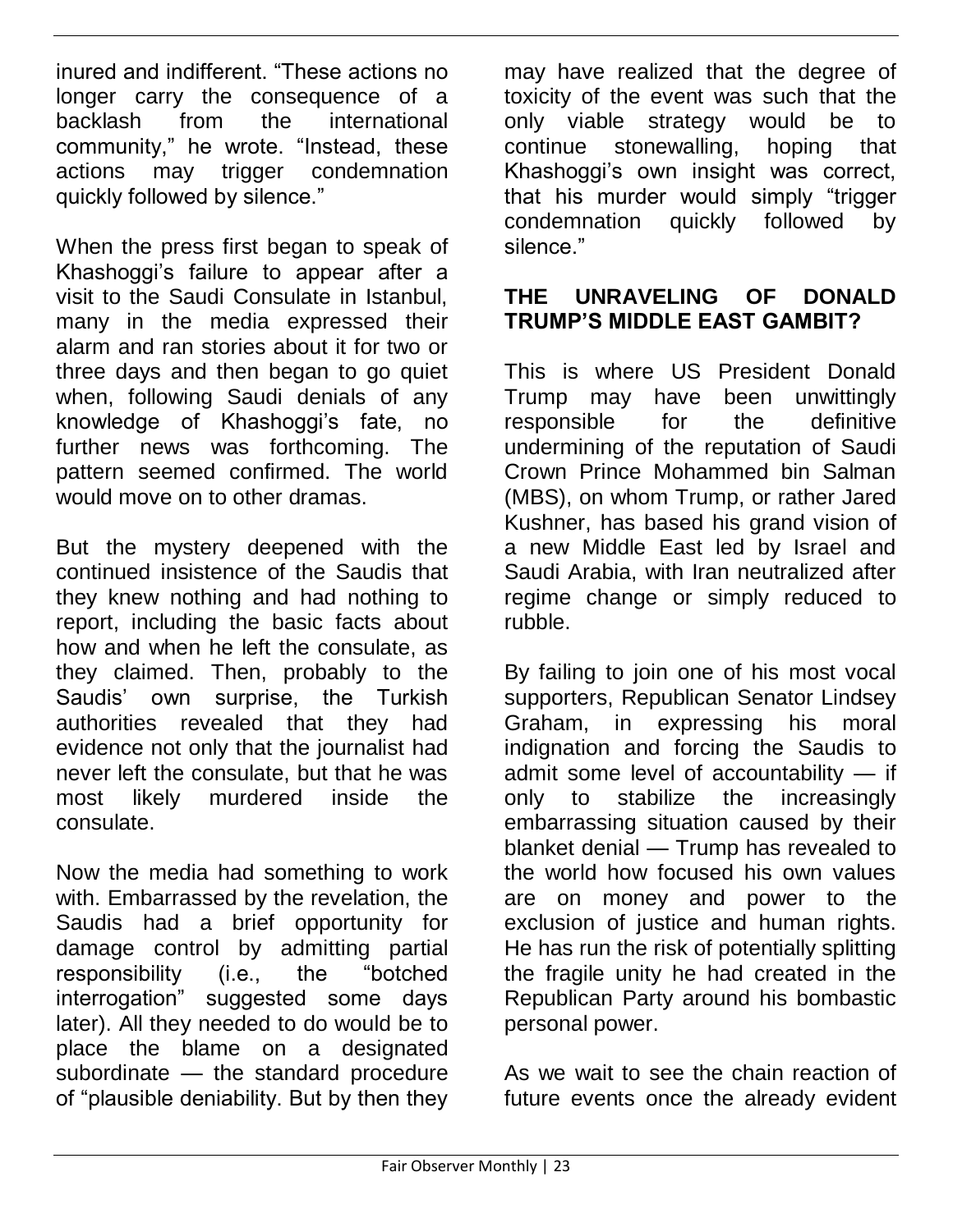facts are brought out into the open, observers will focus on how three threads of the story will play out: the damage inside Saudi Arabia to Mohammed bin Salman's hold on power (after all he is "only" the crown prince); the damage done to Trump within in his party and to his party during the midterm elections in November; and the fate of the notorious peace plan for Palestine and Israel, engineered by Kushner which, according to reports, included a major role for Saudi Arabia.

After first speculating that there may have been "rogue killers," which most observers believed was an allusion to the "botched interrogation" thesis, Trump has finally admitted that he "believes Jamal Khashoggi is dead." He also tellingly revealed his disappointment that the story has remained in the public spotlight longer than he and MBS hoped or expected: "This one has caught the imagination of the world, unfortunately." In an act of uncharacteristic patience, Trump now insists on waiting for the outcome of three investigations before making a "strong statement," possibly in the hope that in the meantime Kanye West and Kim Kardashian will have drawn "the imagination of the world" to a more exciting subject.

Trump's willingness to passively support as long as possible the Saudis' stonewalling illustrates Khashoggi's concern that the international community was no longer capable of providing the "backlash" he felt was necessary to drive a wedge in Saudi

Arabia's despotic control of the press. As more and more economic partners, international firms and European ministers turn away from their commitment to the glitzy Future Investment Initiative in Saudi Arabia, something resembling a backlash finally seems to be taking place.

If the backlash continues to capture not just the imagination but also the moral indignation of the world, Khashoggi's martyrdom may turn out to be a blow for freedom, opening a slight but possibly growing breach in the authoritarian control of the media that MBS has exercised. Could the journalist's murder be for Saudi Arabia what the immolation of Mohamed Bouazizi was for Tunisia's Arab Spring in 2010? That seems unlikely, given the nature and the sheer wealth of the interests in place, but symbols and acts of martyrdom have been known to change the course of history, particularly in the Middle East.

#### **HOW FREE IS ANY PRESS?**

Describing how the media is manipulated in the Arab world, Jamal Khashoggi tells us: "[T]hese governments, whose very existence relies on the control of information, have aggressively blocked the Internet. They have also arrested local reporters and pressured advertisers to harm the revenue of specific publications."

Free media, Jamal Khashoggi murder, murder of Jamal Khashoggi, Jamal Khashoggi Washington Post, Jamal Khashoggi article, freedom of the press,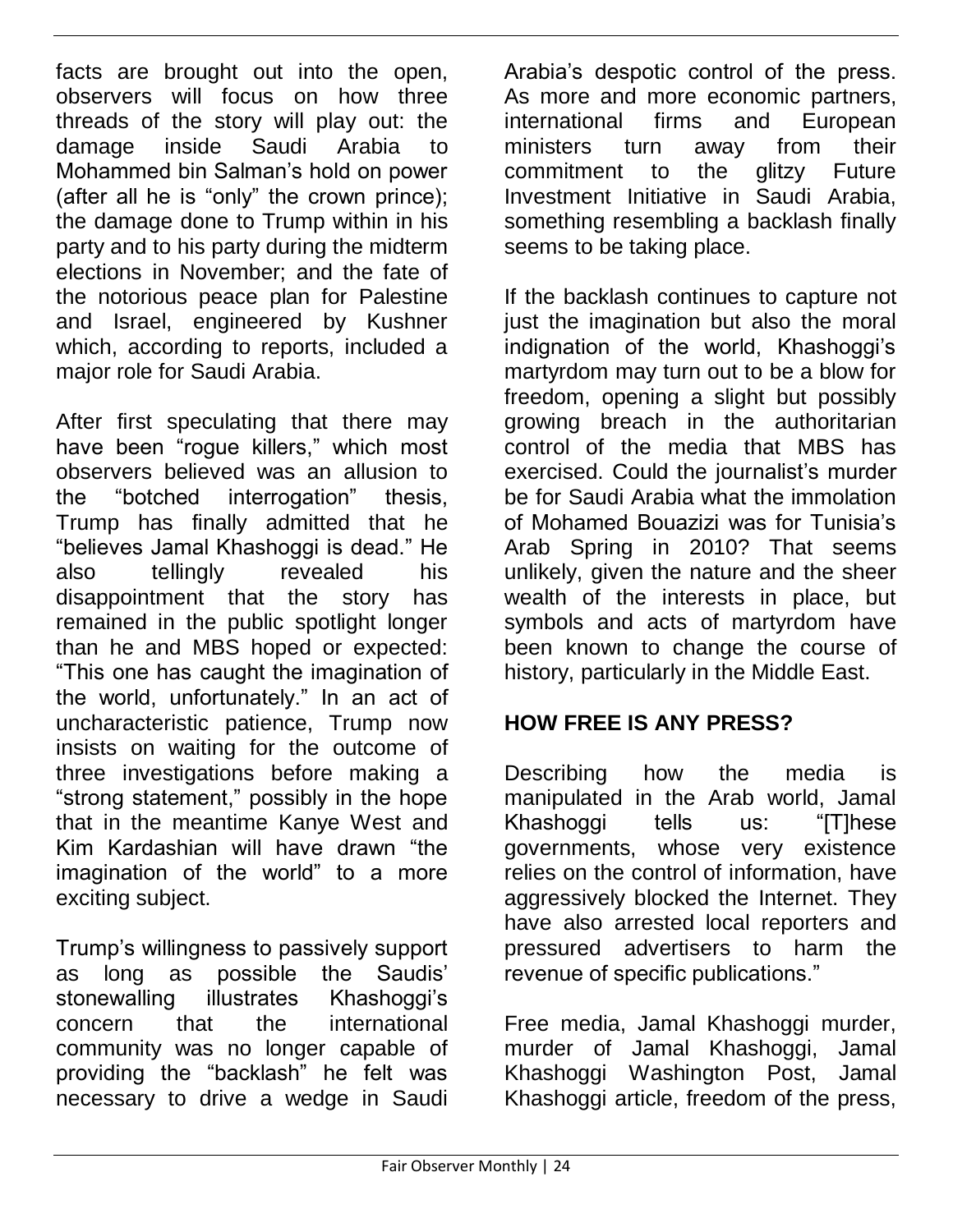Saudi Arabia, independent media, Arab world news, press freedom

In the West it's different, but only by a degree. As this author recently pointed out, quoting Jacob Rees-Mogg, a member of the British Conservative Party: "Governments want to control information. To do this they have elaborate systems for promoting themselves." These include putting the media in a dependent and eventually compliant position.

The Washington Post is a prime example of this. The newspaper is known both for its heroic challenges to government (Watergate) and its compliant bending to the wishes of partisan insiders and even to Saudi Arabian interests. This soft or indirect control of information takes different forms, one of which Khashoggi mentions in his posthumous article: through the pressure of advertisers, who combine with governments to present and enforce an official account of certain events and, more commonly, a normalized version of social values.

As the wealthiest man on earth, Amazon's Jeff Bezos could pay to have Khashoggi write for The Washington Post, just as he pays for a number of establishment writers who promote establishment values, while excluding a wide range of celebrated thinkers and writers known for critiquing those values. US commercial news media is locked into a binary logic that pits Democrats against Republicans, liberals against conservatives and occasionally

subdivides the drama into opposing clans within each of the parties.

Consequently, they confine all discussion of politics, society and economics within the purview of two traditional partisan establishment points of view, creating and often fomenting false drama that excludes any point of view, however seriously reasoned, that fails to fall within the categories of debate defined by the bi-partisan establishment. The news as a source of public debate is organized in the manner of a sporting event, designed to foment fandom for one team or the other, confining the public's attention to recognized, official positions on the issues that those two teams consider important and focusing the public's interest on the question of who will win and who will lose.

The website Media Bias/Fact Check offers this description of The Washington Post: "They often publish factual information that utilizes loaded words (wording that attempts to influence an audience by using appeal to emotion or stereotypes) to favor liberal causes." Of Fox News, it reports: "They may utilize strong loaded words (wording that attempts to influence an audience by using appeal to emotion or stereotypes), publish misleading reports and omit reporting of information that may damage conservative causes. Some sources in this category may be untrustworthy."

No writing is entirely trustworthy. All writing reflects someone's point of view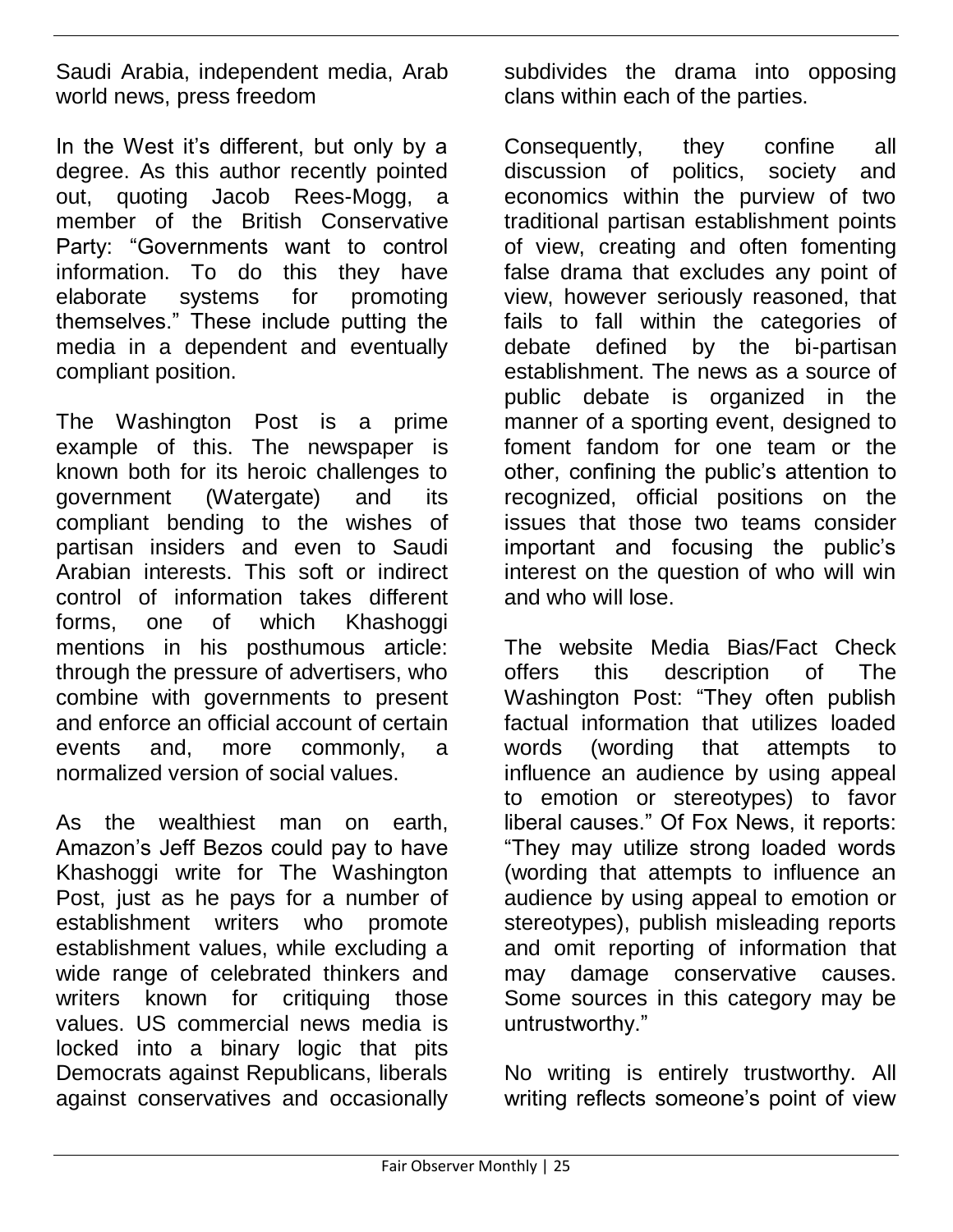and loaded words can be found in every discourse. But the damage of media bias comes more from the deliberate narrowing of perspective. It achieves a deeper effect through the consistent framing of issues in a way that invites the "loaded words" its public expects to hear, which provokes an emotional response.

#### **PROPAGANDA TO RESPECTABLE FAKE NEWS**

Jamal Khashoggi left this world dreaming of "an independent international forum, isolated from the influence of nationalist governments spreading hate through propaganda." It is a dream that people in the West should share and extend. Alas, it remains a dream because reality has not been kind to the idea of independence. Recent history makes it clear that despite the variety of platforms in the so-called "free world" (free of what?), true independence is rare. When it does exist, it tends to be aggressively marginalized by its more successful opposite — commercial journalism — which we would be wise to get in the habit of calling our "dependent media."

A single sentence in a recent article by Rick Newman of Yahoo Finance concerning the Khashoggi affair helps to clarify what we mean by Western media's dependence on established interests, both government and private. Attempting to explain "why Trump is going soft on Saudi Arabia" (the title of the article), Newman writes: "The

Khashoggi mess, however, could disrupt Trump's Iran strategy just as he's about to tighten the screws on the hard-line Islamic nation."

In a context where the subject is both Saudi and Iran, an objective observer might legitimately pause and wonder which "hard-line Islamic nation" he is referring to: Iran or Saudi Arabia? Obviously it's Iran. Why should that be? Because everyone knows and accepts that Iran is the enemy of the US and Saudi Arabia is its ally. The public is taught to think in binary categories, where only opposites exist (as in a sporting contest).

But if you ask any thinking person which of the two nations cited they would describe as the most hardline or the most "Islamic," after a bit of thought and research, the more obvious answer would be that it's Saudi Arabia. Not only do women have fewer rights than in Shia Iran, but Wahhabi Saudi Arabia has for decades exported violent Islamic extremism and terrorism on an unparalleled scale, spawning both al-Qaeda and, to a degree, the Islamic State. As military historian Major Danny Sjursen complains, the extremists who killed soldiers under his command in Afghanistan were "too often armed and funded by the kingdom of Saudi Arabia." Is that how we choose our allies?

#### **SEPARATING ALLIES AND ENEMIES**

Westerners have been conditioned to think within the constraints of a culture and political ideology created and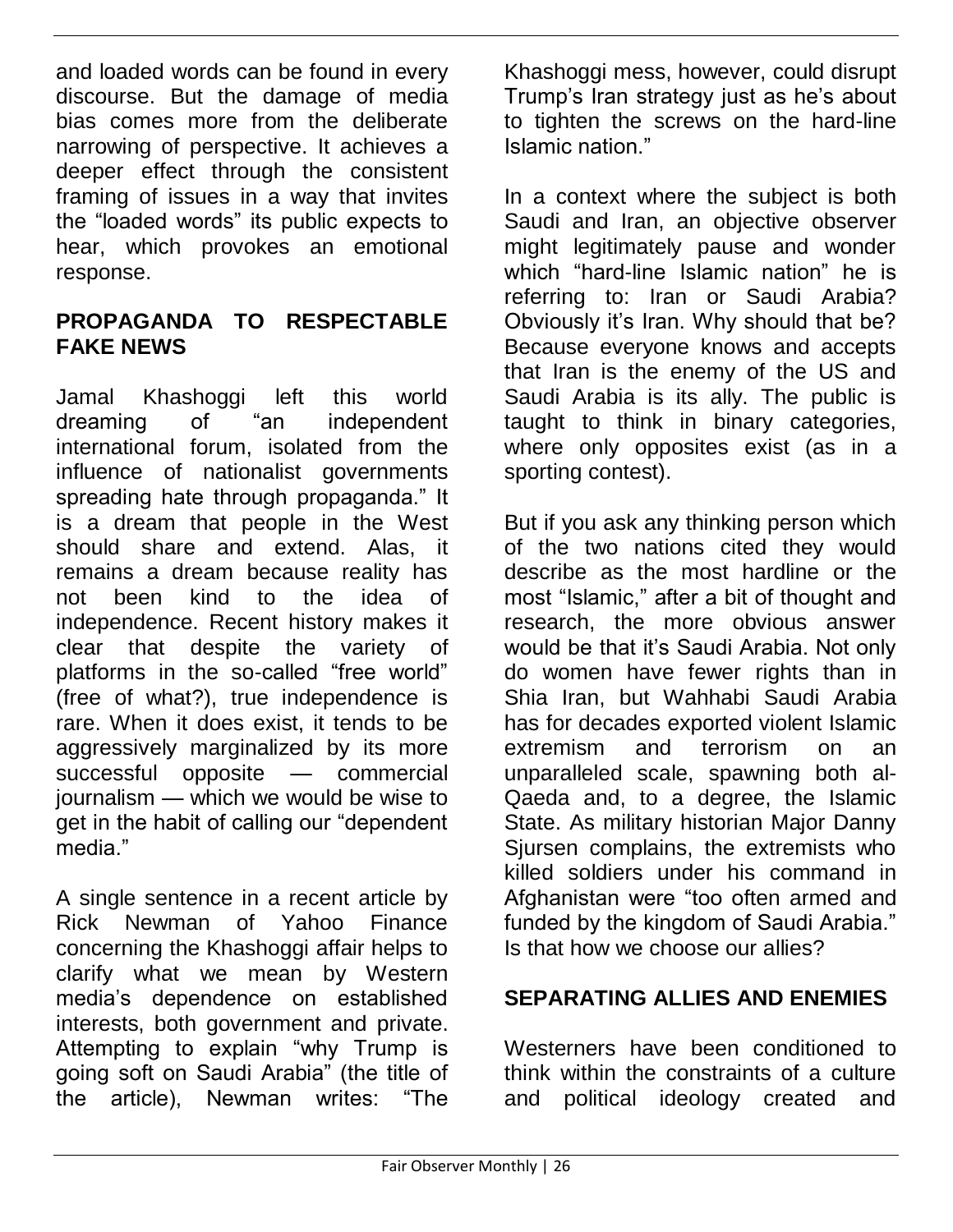promoted by governments working closely, intimately and, more often than not, outside of public view — with financial and industrial interests. As a group, they are more concerned about opportunities for business and power relationships than human rights or even the lives of their own soldiers. The technique for conditioning the public is, as mentioned above, fairly simple. Binary reasoning permits the presentation of any problem as a choice either between good and evil (by excluding all nuance) or between the lesser of two evils. This helps us divide the world into two camps: allies and enemies.

How do the public and the nation as a whole make that choice? That's easy: "it's the economy, stupid." Do we really prefer Sunni Islam to Shia Islam? Few in the West have even a vague idea of the difference between those two versions of Islam and even fewer care. Do we compare their records on human rights or despotic rule?

No, all we need to know is that the nation we end up calling the enemy can truthfully be accused of practices that can be labeled despotic. The fact that the ally may be equally as despotic, or even more so, has no importance because we presume that their leaders trust and honor us, meaning that they will not direct their despotic tendencies to curtail our own sacred freedom. After all, anyone who does business with us must trust and honor us. What more do we need to know?

From the very time of its creation in 1932, Saudi Arabia accepted its role as a cog in the wheel of the complex arrangements established between powerful financial, political and industrial interests defined in the West. Iran, on the other hand, dared to revolt twice against the Western system. First when Prime Minister Mohammad Mosaddegh attempted to nationalize Iran's oil industry.

The democratically elected leader was quickly overthrown in 1953 through the collaborative work of American and British intelligence agencies. What was Mosaddegh's real crime? A wish for economic independence, which he felt Iran could achieve by nationalizing the oil industry. The US and Britain made what they called the "progressive" move of replacing a democratically elected leader by a monarch, Shah Mohammed Reza Pahlavi, a former playboy who easily slipped into the role of Western puppet and local tyrant.

#### **THE MAKING OF AN ENEMY**

When Imam Ruhollah Khomeini led the revolt that forced the shah into exile in 1979, the new Islamic regime had finally found a way to gain the independence that had been denied by the West in 1953, but this time with a vengeance and a deep resentment that required the combined force of religious conviction with the political sense of national identity to achieve its goal. This constituted a perfect recipe for a rigid, inflexible, theocratic, culturally authoritarian form of government, in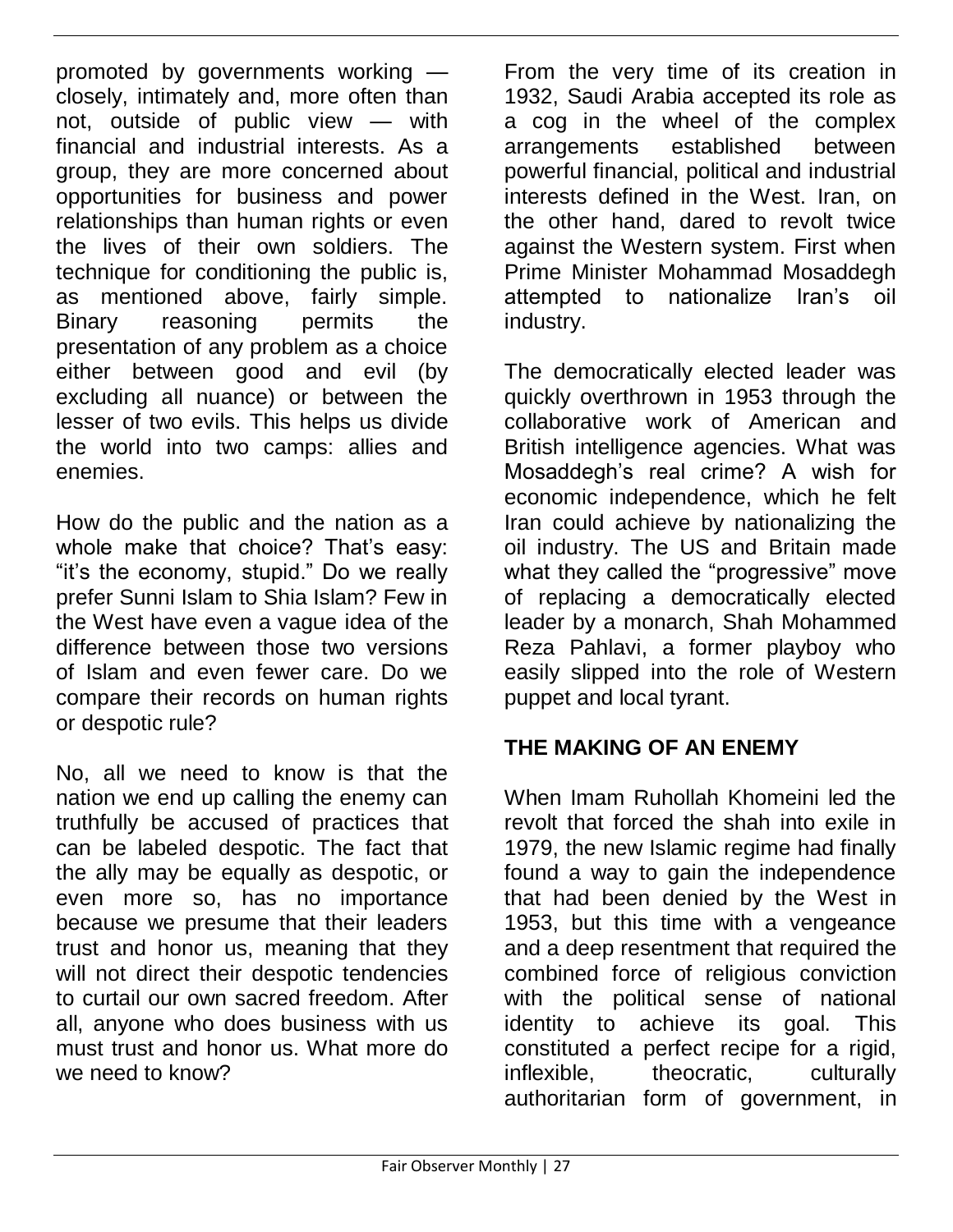contrast to the secularism of Mosaddegh. In some sense, Khomeini's Iran duplicated the template of Saudi Arabia, with similarly massive oil reserves but without a royal family.

The democratic West reacted with its usual shock and incomprehension at seeing another group of people refuse the benefits of economic cooperation with the powers that, in the name of democracy and free markets, rule the world and control its resources.

This confirmed in many people's minds the perverse but facile Islamophobic belief that Muslim populations prefer theocracy to democracy, even though it was the US and the UK who had put a halt to the growth of secular democracy in Iran — the same two nations that since the creation of the Saudi nation never ceased to endorse, or at least benignly tolerate, its despotic theocracy.

We must therefore ask ourselves: How does the establishment, including the media, maintain the public's perception of Saudi Arabia as a trusted ally and Iran as an existentially defined enemy?

As everyone knows, Iran was designated as a core member of George W. Bush's "axis of evil." It was also the country John McCain wanted to bomb without asking questions and the nation John Bolton is now promising to give "hell to pay." Donald Trump had no trouble canceling Barack Obama's Iran deal, not because there was an objective reason to do so, but because he knew that the majority of Americans

believed Iran is, by definition, "the enemy."

Both Saudi Arabia and Iran are theocracies, but Iran has a democratically elected government, whereas Saudi is the world's last significant absolute monarchy. It doesn't matter how hardline, how Islamic (or Islamist), how brutal, cruel, unjust and committed to violence one or the other may be. Saudi Arabia wears our uniform. It's on our team. Iran isn't. In the words of English poet John Keats, "that is all ye know on earth and all ye need to know." And for decades the public has asked no questions, not even after 9/11 when it became clear that both Osama bin Laden and 15 of the 19 hijackers were Saudi citizens.

#### **REALIZING JAMAL KHASHOGGI'S DREAM**

In his final article, Jamal Khashoggi lamented the lack of an "independent international forum" and "transnational media" in the Arab world. There is a great diversity of media platforms in the West, but most of them — and those that are the most watched and read are neither independent nor truly international. Publishing and broadcasting the news that aligns with corporate interests and is careful not to disturb the ideological taste of its public is only a tiny step closer to independence than many governmentfunded and run media outlets.

That explains why celebrity news, entertainment and sports play such a prominent role in such media. They fill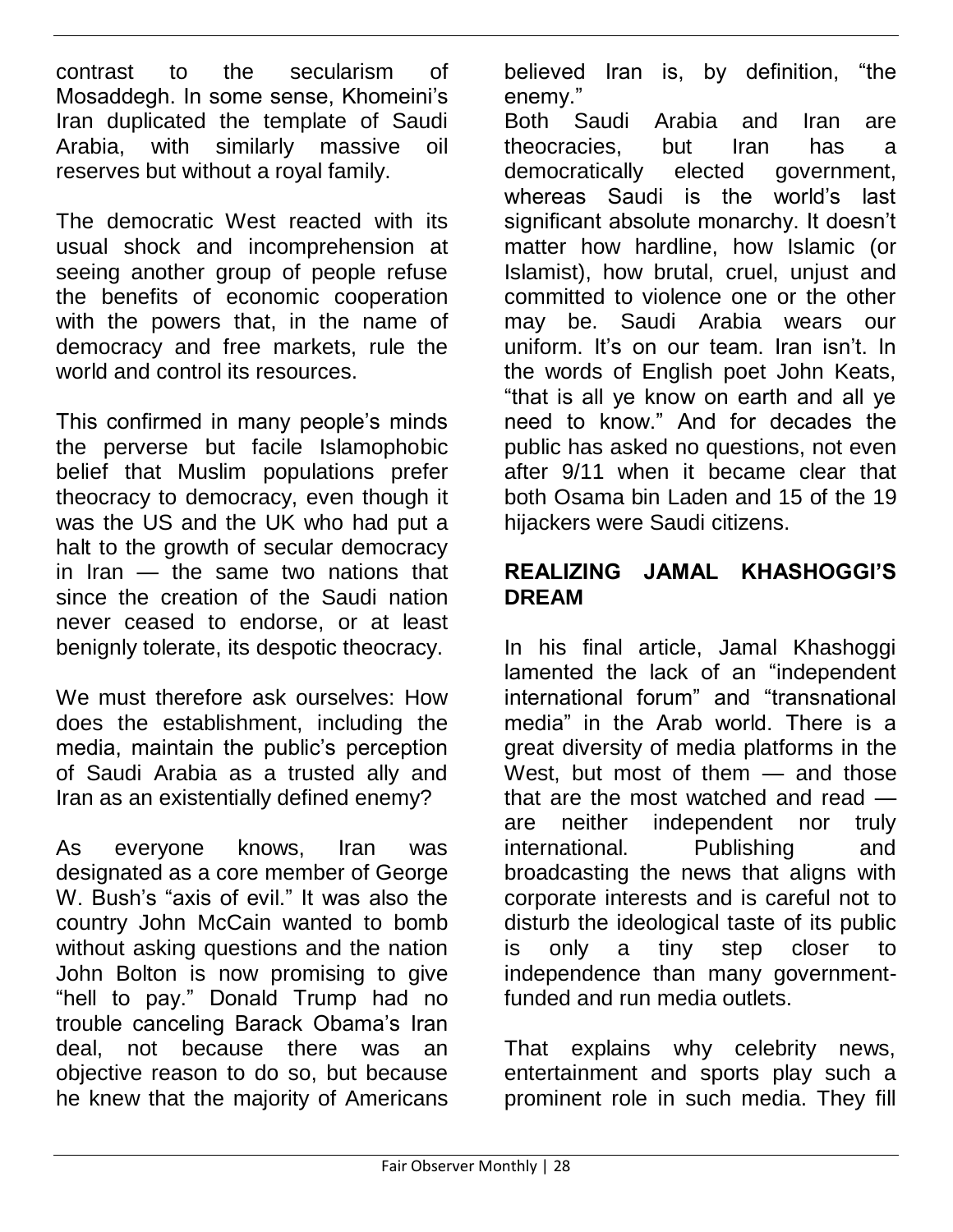the time that might be more responsibly dedicated to raising issues of serious concern, issues that would invite people to think and eventually act democratically, but which might also risk disturbing the population's comfort level with an economy and political system managed, unbeknownst to them, by the corporate interests that program the news.

There are some exceptions. The BBC and Al Jazeera have established reputations for a high but far from perfect level of independence. Al Jazeera projects a more international vision of the world than BBC, which is still encumbered culturally by Britain's colonial heritage and its fundamentally English-speaking view of the world. Khashoggi mentions with approval the fact that "Qatar's government continues to support international news coverage." Had the article been published before his death, it would have been a sufficient pretext for the Saudis to assassinate him, since MBS made the decision in 2017 to brand Qatar — Riyadh's traditional Gulf partner and ally — a dangerous enemy, which he threatened to destroy and annex.

There are a number of online channels that have achieved independence but rarely correspond to Khashoggi's wish for "an independent international forum." This media organization, Fair Observer, actually does fall into that category. By refusing institutional sponsorship and advertising, and steering clear of any ideological orientation, Fair Observer deserves to be cited as an example of

true independence. It gives voice to the widest variety of serious and frequently conflicting points of view, always in the interest of creating perspective, the very thing most commercial media outlets endeavor to suppress.

As an independent publication, Fair Observer refuses to put itself in a position in which it would be beholden either to governments or private corporate interests. Alas, those two bastions of power remain the primary sources of the news people consume. As we have seen, governments and corporate interests understand that they wield the power not just to present the news stories that comfort the status quo but, more importantly, the power to shape public discourse and guide people's "thinking," even on questions as basic as: who is our ally and who is our enemy?

Would Jamal Khashoggi have submitted articles to Fair Observer? Nothing would have stopped him, although without Jeff Bezos' cash to keep the pot boiling, in contrast to The Washington Post, he couldn't have made a living doing so. Are there other voices inside or outside Saudi Arabia that can deliver the kind of independent and knowledgeable insight Khashoggi offered us?

Perhaps few with the deep insider knowledge that Khashoggi had, but there are many valid perspectives that we need, more than ever, to learn about. Fair Observer welcomes them. And because it is a truly "international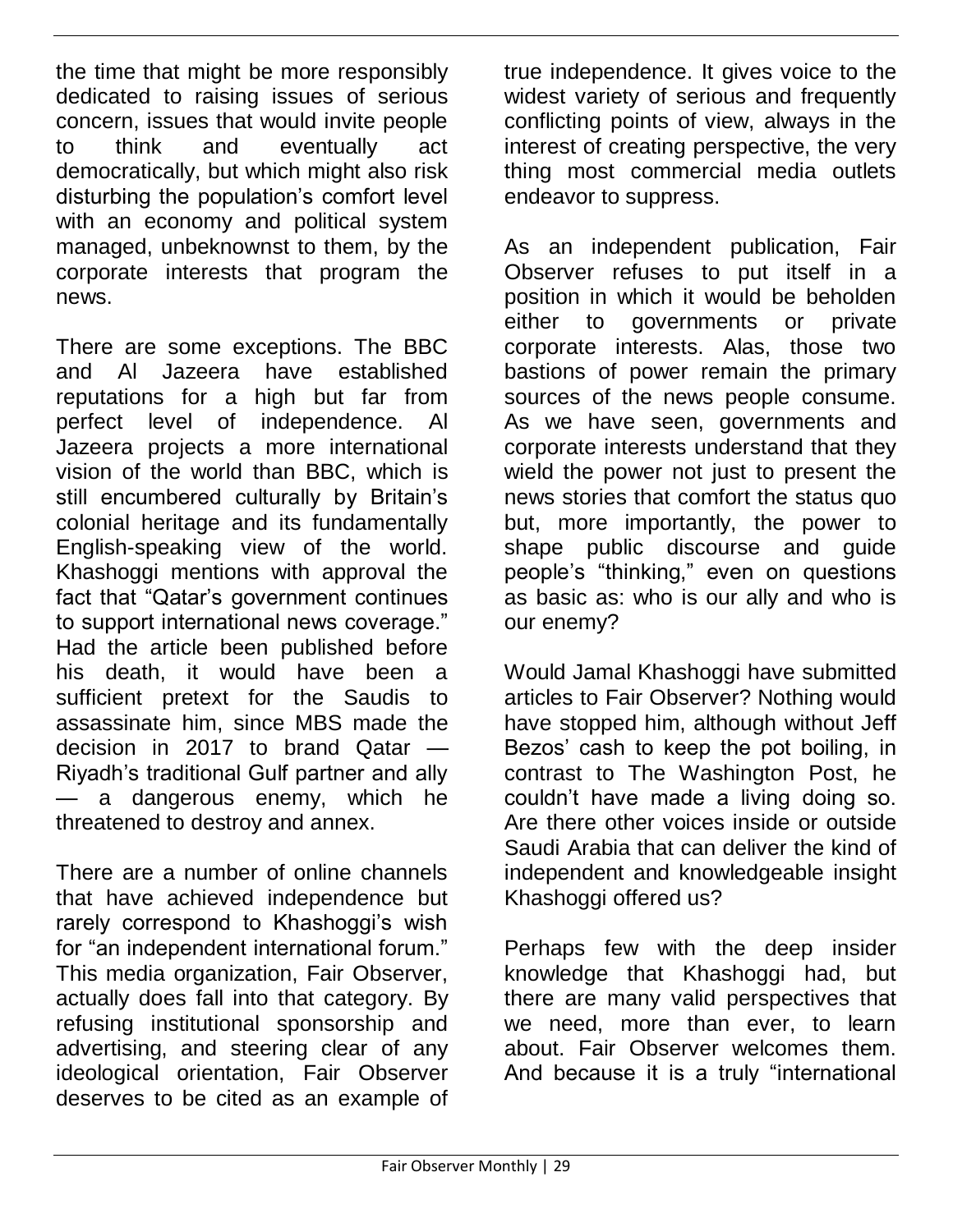forum," it welcomes them from everywhere in the world.

**Peter Isackson** is an author, media producer and chief visionary officer of Fair Observer Training Academy. Educated at UCLA and Oxford University, he settled in France and has worked in electronic publishing pioneering new methods, tools and content for learning in a connected world. For more than 30 years, he has dedicated himself to innovative publishing, coaching, training of trainers and developing collaborative methods in the field of learning. He is the chief strategy officer at Fair Observer and the creator of the regular feature, The Daily Devil's Dictionary.

#### **Why Erdogan Had to Act on Khashoggi Killing**

Nathaniel Handy October 24, 2018

*The Khashoggi affair played right into Turkey's hands in the wider struggle for control of the Middle East.*

President Recep Tayyip Erdogan of Turkey is once again back, center stage. The question this time is what he is doing there. The murder of journalist Jamal Khashoggi has all the hallmarks of the dark side of the modern security state. But the affair was largely a story about Saudi Arabia and, to a lesser extent, its eternal ally and superpower benefactor, the United States.

The mix was that the whole affair played out on Turkish soil (if we exclude the soil beneath the Saudi Consulate). Until October 23, Erdogan remained tightlipped. This is not surprising. Political elites are usually cautious when such intelligence and security activities spill into the public domain.

But this was an earthquake everyone knew was coming. You could hear the clock ticking. Why? Because — drip, drip, drip — the leaks kept coming. Daily, the pro-government Turkish press was teasing out a story that the Saudis were clearly desperate to brush under the carpet. It was plain that more was going on here than met the eye.

There was speculation that such leaks were a warning from President Erdogan to the Saudi regime that Turkey could blow the story, but could also refrain with the right incentives. If so, were the incentives not forthcoming? Or was the plan all along to bleed Saudi Crown Prince Mohammed bin Salman's regime dry?

#### **DO NOTHING AND BE DAMNED**

Let's look at this from the Turkish government's perspective. It mostly likely bugged the Saudi consulate. It had ample CCTV footage. It knew what had occurred, who had been involved and how. It could have said nothing, just like the Saudis. Just like what usually happens in such cases — especially in the open-ended case of a journalist who went missing.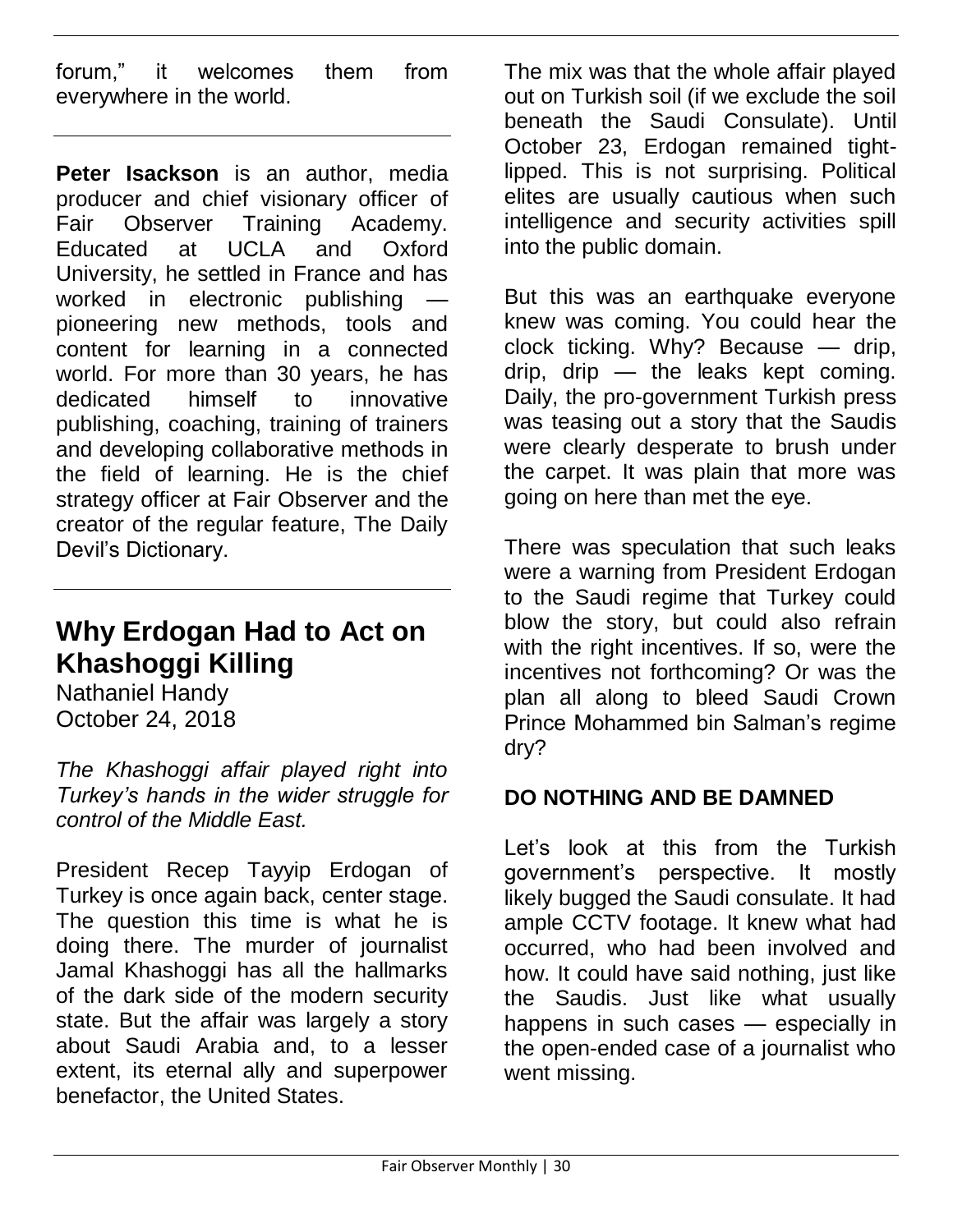But then, how likely was this story to stay hidden? Khashoggi didn't go missing in Saudi Arabia or even in some non-descript hotel or apartment. He went missing — as his Turkish fiancée made clear — inside the Saudi Consulate in Istanbul. Given such circumstances, Ankara may well have calculated two things: Either the story would surface, or even if it didn't, it would look so dirty as to leave a bad stain on anyone vaguely connected with it — including the Turkish authorities.

It's reasonable to question at this point why the Saudis even executed such a brazen and thinly disguised plot. Fifteen intelligence and security men flown in overnight — several with close ties to the crown prince — and whisked away again just after Khashoggi's disappearance. It's like they were asking to be held to ransom by Turkey. Was this an inept operation or simply the action of a regime that didn't expect to be closely scrutinized?

Whatever it was, for the Turkish government, the calculation seems to have been clear. This was an opportunity to be on the right side of the story. Not even President Erdogan's enemies could outmaneuver him here. To the charge of playing politics with a journalist's murder, the answer is simple: What would you have me do conceal a crime when we have the evidence? To do so would simply put the Turkish president on par with the despots of the Middle East, and he knows it.

This was — at last — an opportunity not to be missed. Events have not been kind to Erdogan of late, but here was a gift. This is a situation in which the Turkish president perhaps feels vindicated after all the moral outrage that has been thrown at him from outside powers. It is a situation that plays out in two spheres: the Middle Eastern and Muslim world on one side, and the Western world on the other. In both, it plays well for Turkey.

Since the days of Turkey's soft power outreach in the Middle East, prior to the Arab uprisings of 2010-11, the Turkish government has vied with Saudi Arabia for the mantle of leader of the Sunni world, if not the wider Muslim world. Such rivalry appeared to have been somewhat eclipsed by the Syrian Civil War, which turned Saudi Arabia and Turkey into potential allies against the Iranian backing of Shia regimes in Syria and Iraq.

But look more closely and this was never the case. Erdogan, with his close affinity to the Muslim Brotherhood, was never in the Saudi camp. The apparent triumph of political Islam during the early days of the Arab uprisings was a triumph for Turkey and Iran, not for Saudi Arabia. It was the Saudis who gave the nod to the 2013 coup d'état in Egypt, removing the Muslim Brotherhood from power after then-Prime Minister Erdogan's high-profile visit and endorsement of the Brotherhood.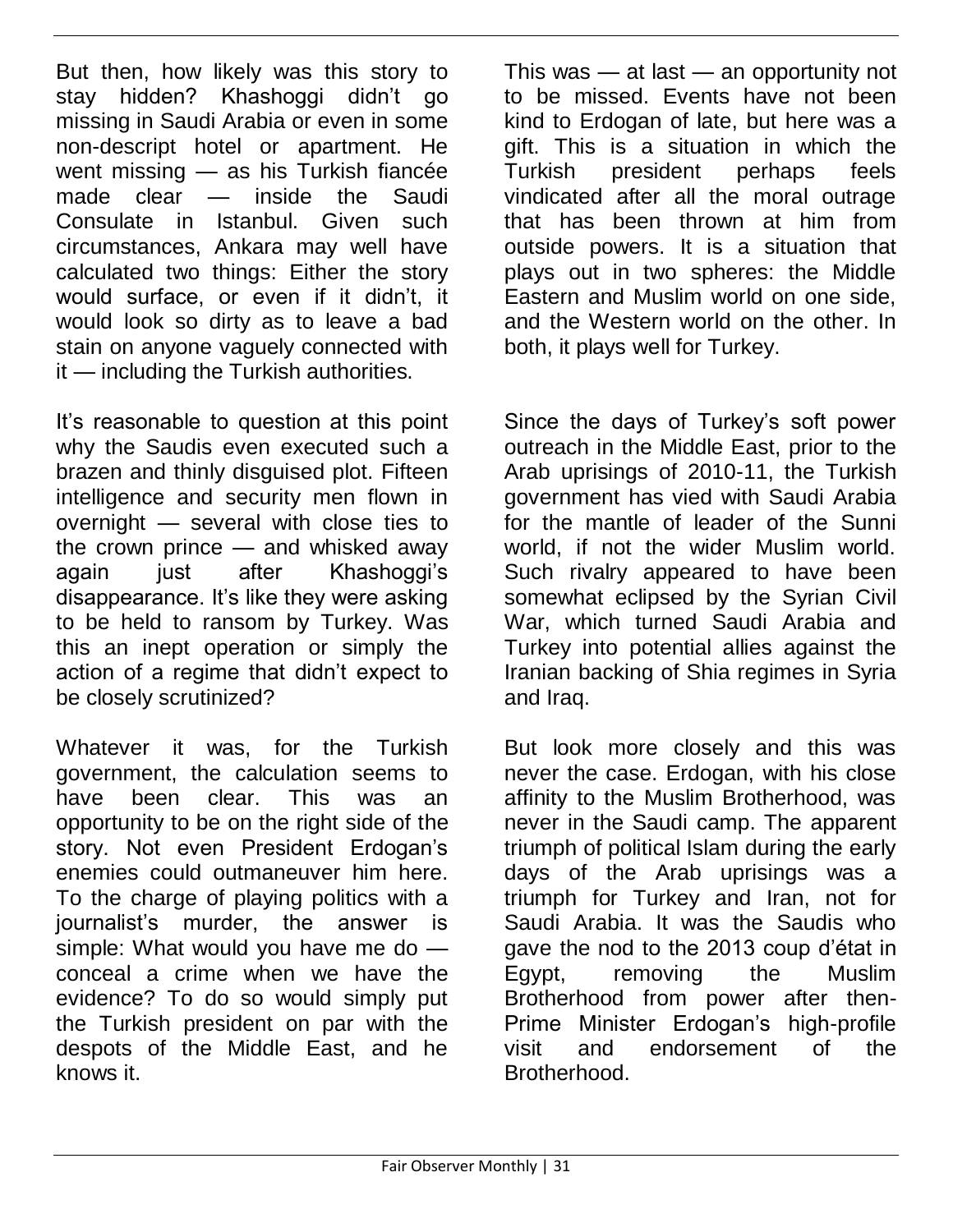For all the ambiguities of the Turkish-Iranian relationship, the Saudi-led assault on Iranian interests, the blockade of Qatar in 2017, and the drive toward an American-Israeli-Saudi understanding over Palestine and the future Middle East order is an attack on political Islam and a threat to Turkey. In all these Saudi actions, Ankara has been a robust critic and supporter of the opposing side. President Erdogan has also been a steadfast champion of the Palestinian cause, in particular that of the beleaguered Hamas in the Gaza Strip.

#### **A BOOST TO TURKEY'S MORAL STANDING**

Given the erratic nature of the Saudi regime under Mohammed bin Salman's guidance and its apparent willingness to raise stakes and tensions across the region, it seems somewhat surprising that they were not expecting some mudslinging. Yet in the grand scheme of things, that may not have seemed so bad. After all, the Khashoggi affair appears to have had negligible impact of the popularity of the crown prince at home. In fact, his agenda of social liberties for the middle classes is having the converse effect. It is dampening dissent.

What's more, in the regional power struggle that has been laid bare by the Arab uprisings, power matters more than popularity to the Saudi regime. Saudi Arabia is an autocratic monarchy. The Saudis are also the key US ally, and that is their ace. Erdogan is a

political figure of a very different type. He is a populist, elected to his office. He is instinctively against the US system of autocratic alliances in the Middle East, and he knows he has popular support in that.

The Khashoggi affair will not bring the Saudis to heel. That's because, as Ankara well knows, its Western backers and arms suppliers will very soon find ways to circumnavigate the awkward moral questions surrounding the murder, as they have so many other moral questions in relation to Saudi Arabia. That is not what motivates President Erdogan. What motivates him is the opportunity to lead in the region, to take the moral high ground that lies so vacant, and in doing so to expose the Saudis and their Western backers to the popular verdict.

**Nathaniel Handy** is a writer and academic with over ten years of experience in international print and broadcast media. He is the author of the chapter "Turkey's Evolving Relations with the Kurdish Regional Government (KRG) of Iraq since the Arab Spring" in Turkey's Relations with the Middle East: Political Encounters after the Arab Spring (Isiksal & Goksel, Springer, 2018); the article "Turkey's Shifting Relations with its Middle East Neighbors During the Davutoglu Era: History, Power and Policy" (Bilgi Dergisi Journal, 2011); and he presented a paper at the British Society of Middle Eastern Studies (BRISMES) annual conference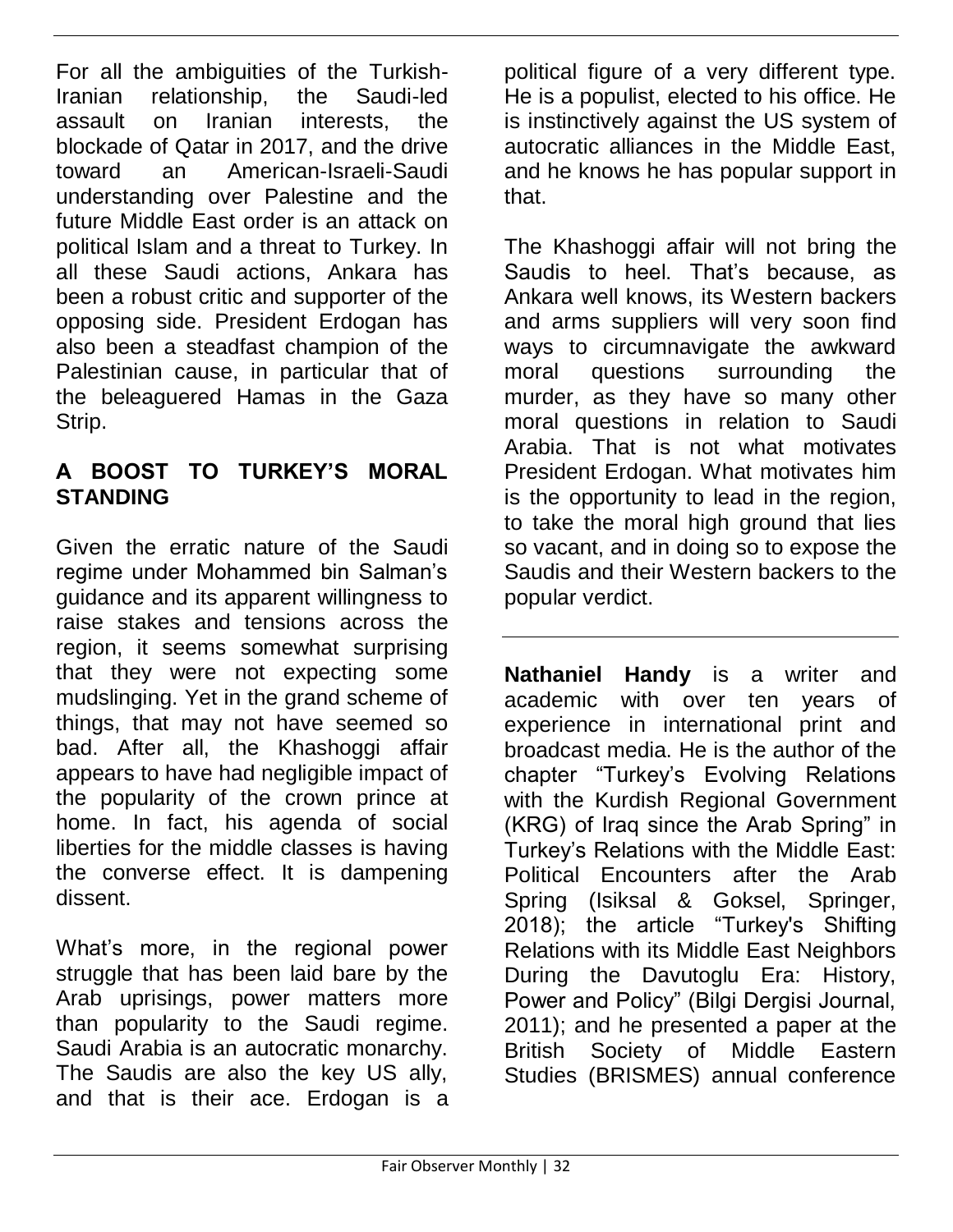in 2014 on Turkish relations with the Kurdistan Regional Government in Iraq.

#### **Is Jair Bolsonaro the Man for Brazil?**

Kinga Brudzinska October 26, 2018

*Brazil heads to the polls on October 28, with Jair Bolsonaro widely tipped to become the country's next president.*

There can be no doubt that Jair Bolsonaro entered Brazil's presidential campaign as a rank outsider. When it comes to populist anti-establishment politicians making their mark across Latin America, the far-right congressman and former army captain is certainly in good company. Take, for example, the rise of Andrés Manuel López Obrador, Mexico's presidentelect. Like Bolsonaro threatens to do in Brazil, López Obrador has broken the center-right's traditional dominance of Mexican politics.

But there the similarities end. In stark contrast to López Obrador's leftist message, Bolsonaro has consistently highlighted his authoritarian sympathies and illiberal social views over the course of the election campaign. Brazil's likely next president is a long-time defender of the country's former military dictatorship and a supporter of the armed forces, a point underlined by the selection of retired general Hamilton Mourão as his running mate. Some of Bolsonaro's more controversial statements include his preference for a dead rather than a

gay son, and his declaration that it would not be worth raping Congresswoman Maria do Rosario because she was "very ugly."

Not that such choice words have affected his popularity among ordinary Brazilians. Indeed, support for Bolsonaro increased after he was stabbed at a political rally in September. During the first round of presidential elections on October 7, Bolsonaro won a spectacular 46% of the vote, with his closest rival, Workers' Party (PT) candidate Fernando Haddad, polling at 29%. Datafolha predicts that Bolsonaro will receive 52% on October 28 against his challenger's 41%.

#### **TAPPING INTO POPULAR ANGER**

So what explains the meteoric rise of someone like Bolsonaro in a country where memories of the last military dictatorship remain relatively fresh? Many Brazilians are weary of the interchange between PT and Brazilian Social Democratic Party (PSDB) governments. Despite the remarkable achievements of Luiz Inácio Lula da Silva's PT — rapid economic growth and an expanding middle class — things were far from plain sailing for his predecessor Dilma Rousseff. Under her leadership, Brazil fell into a deep recession in 2014 due to economic mismanagement and a decline in global commodity prices. And while economic growth has since returned, conditions remain grim, with more than 12% of the population unemployed, and millions living back below the poverty line. Put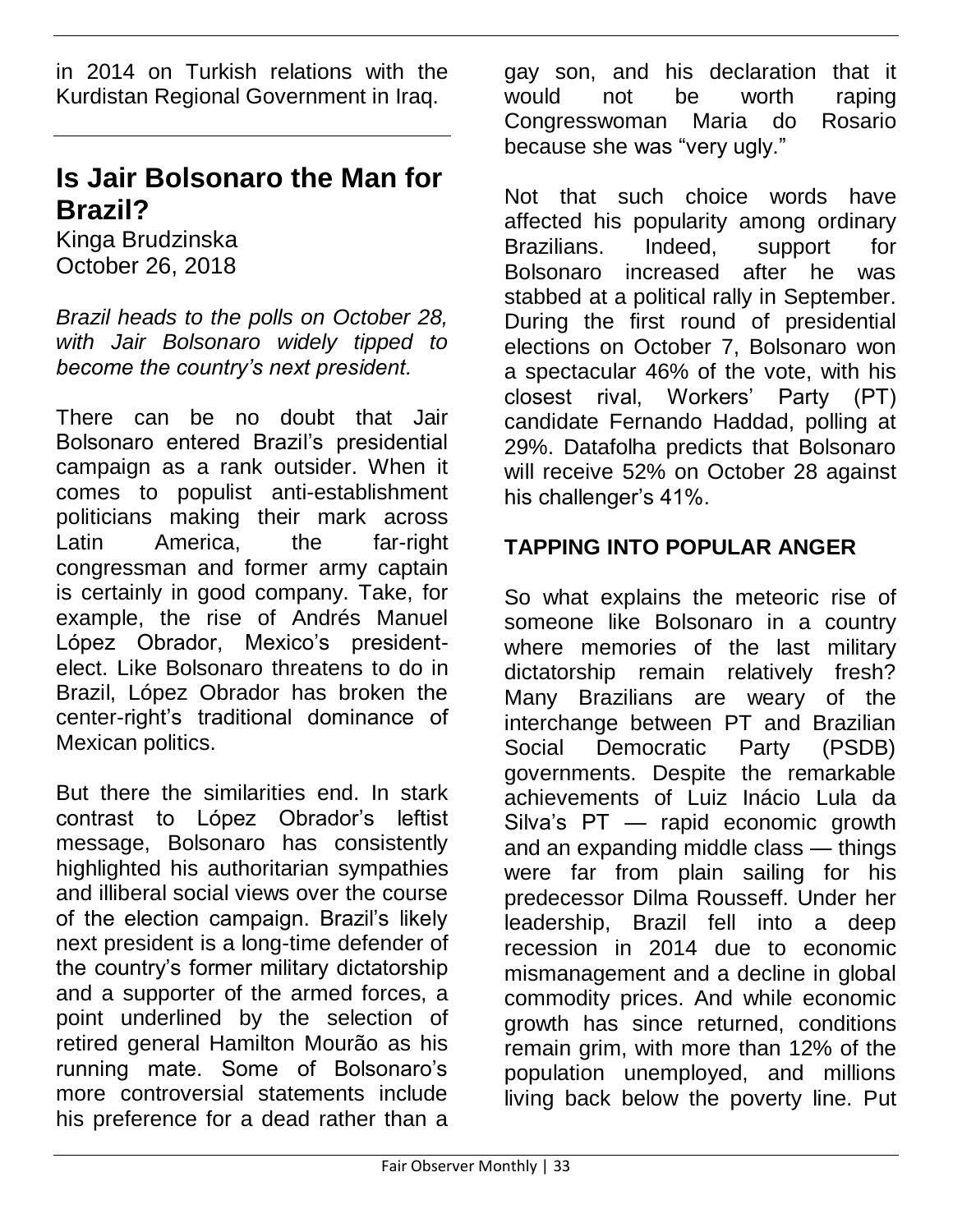simply, trust in the PT is at an all-time low, with many Brazilians holding the party responsible for economic hardship and much more.

Jair Bolsonaro has effectively tapped into this anger and desire to disrupt the status quo, particularly when it comes to corruption and high levels of street violence. Brazil continues to struggle with the repercussions of 2014's "Lava Jato" —"Car Wash" — the country's biggest ever corruption scandal. The revelations contributed to the impeachment and eventual removal of Rousseff from office in August 2016, as well as the Lula's imprisonment earlier this year.

As things stand, Brazil remains the home to 17 of the world's most violent cities, with an annual homicide rate of 30 per 100,000 people. According to Latinobarometro, support for the police has declined by almost 20% over the past few years, from 53% in 2010 to 34% in 2017. Neither do Brazilians have much faith in their democratic institutions. A 2017 poll suggests that only 13% of the population were satisfied with the state of democracy, way below the Latin American average of 30%. Further polling suggests that 97% of Brazilians think that the country is governed by an elite that only has its interests at heart. The polls also make for grim reading for Brazil's incumbent president Michel Temer and his Brazilian Democratic Movement (MDB), with an approval rating of just 5%. His cause has hardly been helped by his arrest and charging with obstruction of

justice (a charge which he categorically denies) and a narrow brush with impeachment.

#### **THE MAN**

Finally, there is Jair Bolsonaro the man, a passionate and charismatic individual who stands apart from the relatively dour Haddad and Temer. Many Brazilians have also warmed to his backstory — a devout Catholic from a small town and working-class background. Bolsonaro has proved particularly adept at using social media on the campaign trail, a significant development given his small budget and the absence of major party backers. His Facebook page currently has 7.8 million followers, five times as many as Fernando Haddad (1.5 million), and knocking President Temer's paltry 628,000 into the long grass.

Bolsonaro's popularity has also been boosted by his decision to choose the free-market economist Paulo Guedes as his potential finance minister. This is a remarkable development, given that he has advocated economic nationalism throughout his political career. Thanks to this change of heart, Bolsonaro received more votes from investors and wealthy Brazilians than he perhaps expected in the first round of the presidential election. Many believe that he will curtail social spending and implement much needed market-friendly reforms.

Jair Bolsonaro is adamant that he is the man to make Brazil great again. The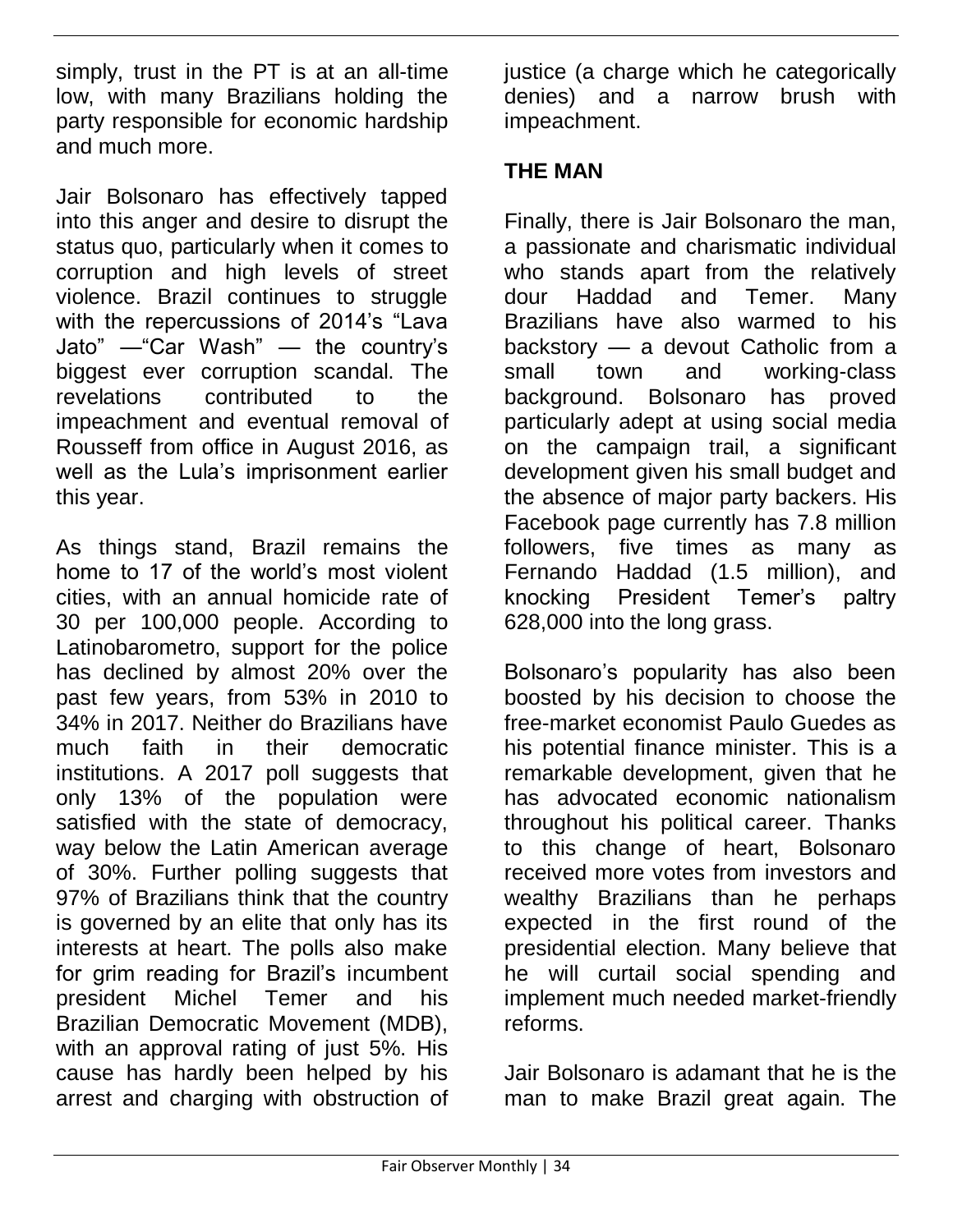task at hand should not be underestimated. Far-reaching reforms are required to boost the country's weak economic growth, including the consolidation of public finances and reform of the pension system. Brazil's next president also needs to restructure a business environment that hampers foreign investment. Without such measures the country will continue to teeter on the brink of one fiscal crisis after another. Fighting corruption and improving public security will also be at the top of the to-do list.

In the absence of party support, Bolsonaro will have to quickly learn the art of coalition building and managing the different factions that make up Latin America's most fragmented congress. This will be no mean feat, with the next parliament consisting of 30 parties in the lower house and 21 in the senate. Regardless of each candidate's ambitions, plans and expectations it will undoubtedly be difficult for the incoming president to make Brazil great again.

While it's true that Bolsonaro's rightwing politics could pose a danger to Brazilian democracy, it does not necessarily mean a collapse or a slide into tyranny. First, it may be simply that Brazilians are hungry for a strong and charismatic leader — one that would resemble Lula. Second, Brazilian politics are about coalition building, so Bolsonaro won't find it so easy to push his ideas through congress. Finally, Brazilians are known for impeaching their presidents when they cross a red

line, so Bolsonaro will have to watch out as he navigates his political path.

**Kinga Brudzińska** is a senior research fellow for the Future of Europe Programme at the GLOBSEC Policy Institute in Bratislava, Slovakia. She received a PhD in Political Science from the University of Warsaw and an MA in Economics from the University of Economics in Krakow. She also holds a Diploma in Latin American Studies from TEC Monterrey in Mexico. She is an expert on the Spanish-speaking world, EU foreign policy and on issues of international democracy. Prior to joining GLOBSEC, she worked at the Polish Institute of International Affairs.

#### **Is Brazil Headed for a Dictatorship?**

Karin Schmalz October 27, 2018

*Far-right candidate Jair Bolsonaro could become the next Brazilian president.*

The eyes of the world are on Brazil. For a long list of reasons, an autocratic candidate is the frontrunner in the presidential election on October 28. Considered the "most misogynistic, hateful" politician in the democratic world, Jair Bolsonaro is at the top of all election polls, aided by WhatsApp chains, fake news and defamation.

On October 18, an investigative piece by the renowned newspaper Folha de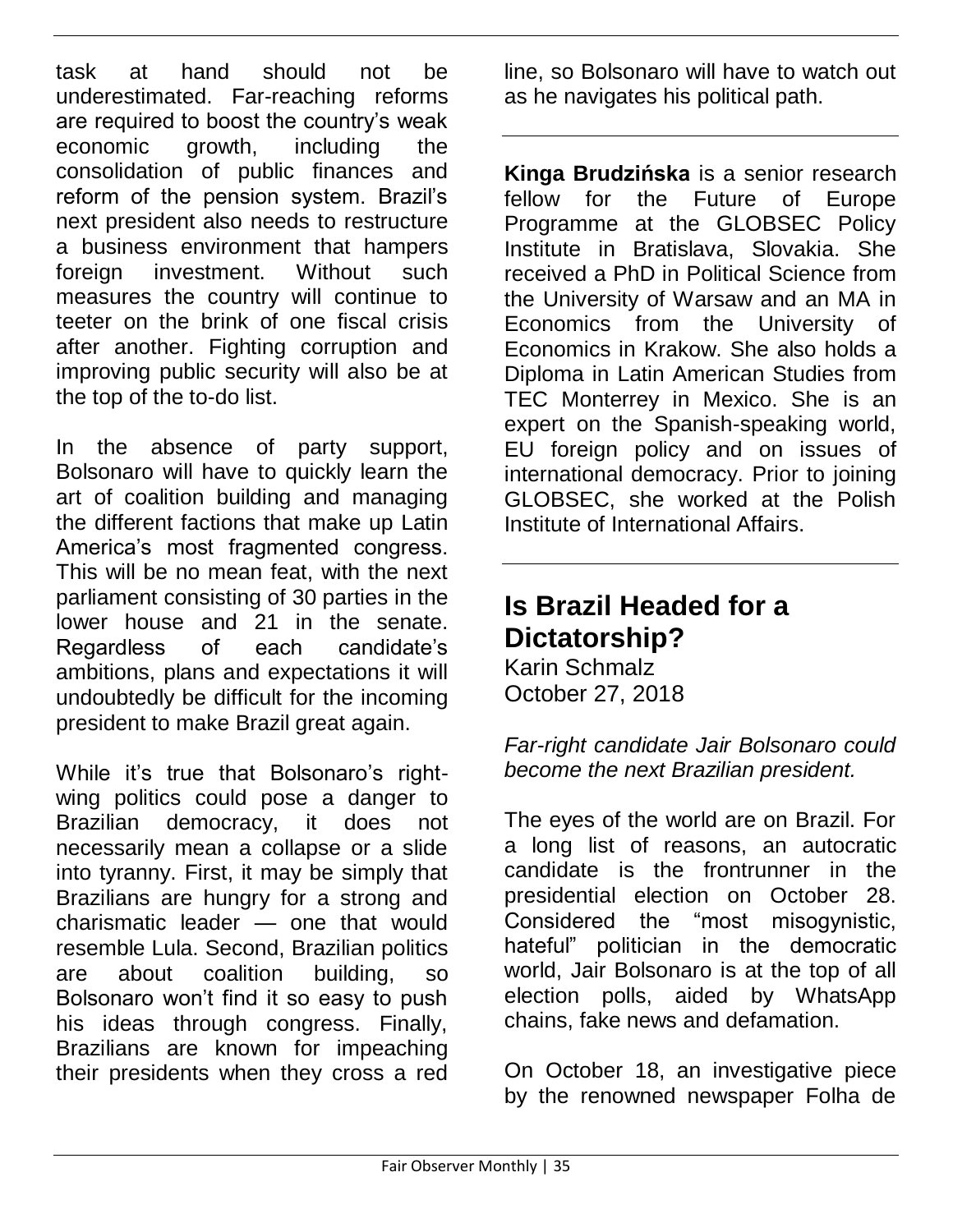São Paulo exposed a scheme involving illegal funding for a virtual smear campaign against Bolsonaro's election rival, Fernando Haddad of the Workers' Party's (PT). The scheme is based on techniques spearheaded by the infamous Cambridge Analytica and was inspired by Donald Trump's former chief strategist, Steve Bannon, who met Bolsonaro's son in August.

Bolsonaro's shameful performance as a congressman over the past 27 years does not affect the dedication of his supporters. Condemned for racism. homophobia and misogyny, his followers seem to dismiss his serious crimes as easily as they ignore his lifelong fight against democracy. For decades, Bolsonaro has been vocal in his admiration for the last Brazilian military dictatorship and support for torture. For him, the solution to poverty and crime is to get rid of favelas (shanty towns) using automatic weapons, make women earn less because they "get pregnant" and fill up prisons to the brim.

#### **BRAZIL: A LONG ROMANCE WITH DICTATORSHIPS**

Democracy in Brazil is young and frail. The country became independent of Portugal in 1822, but was ruled by Peter I, the son of the king of Portugal, John VI. Brazil was the last country in the Western Hemisphere to outlaw slavery, and one of the few that did not implement reparative measures afterwards. Freed slaves had no other option than to continue their unpaid

work as land reform was never on the cards.

Peter II, emperor of Brazil, was removed by a military coup orchestrated by Marshall Deodoro da Fonseca in 1889. The movement incited troops against the aristocratic enemy and was inflamed by an economic crisis after the promulgation of the "golden law" in 1888, which ended all forms of slavery in Brazil. The five-year military dictatorship was so bloody that it is known today as "republic of the sword."

This was followed by military legislative rule for another four years. Both periods ended in economic and social bankruptcy, leading to revolts all over the country. This continued for two decades under right-wing governments that were not concerned with growing poverty in the countryside. Rural areas still lived as they lived in imperial times, with most poor people working in conditions analogous to slavery.

President Washington Luís, a civilian, was removed by a military coup known as the 1930 Brazilian Revolution. The stock market crash in 1929 escalated the internal economic crisis, and generals from three corners of the country took power in a coordinated move. The military junta elected Getúlio Vargas, a civilian co-conspirator. Vargas was more progressive than his military counterparts, and he implemented workers' policies and benefits that did not exist in Brazil until then. His constitution of 1937 was authoritarian and industrialist, and it mainly benefited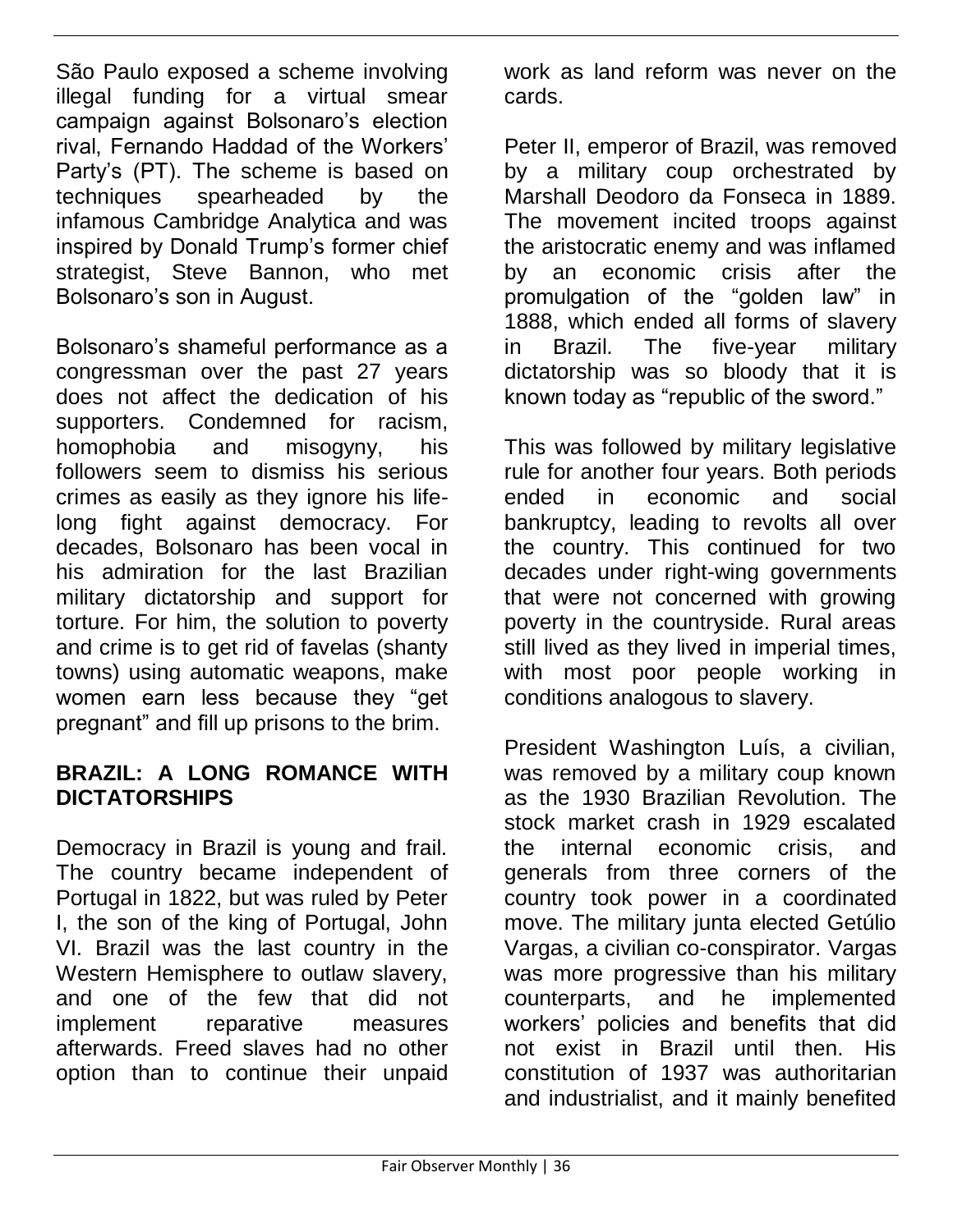large coastal urban centers rather than inland areas.

Inequality grew exponentially, and the impoverished flooded the cities. Favelas established during the old republic multiplied throughout Brazil, especially in Rio de Janeiro, the country's capital at the time. Vargas was in charge for 15 years and ended his period with such approval that he was re-elected as president in 1951, this time by popular vote. He is still regarded as a hero in Brazil, despite the autocratic measures he took in his first term.

Brazil's most recent dictatorship (1964- 1985) was not the result of an economic crisis, although the economy was not doing well. Instead, it was concocted against a fabricated enemy: communists who wanted to transform Brazil into a new Cuba.

This fear of communists was imported by American diplomatic personnel, fomented by Irish priests and the media, and funded by the US government through the Central Intelligence Agency as a means of blocking the nationalization of oil, which was announced by the 1961 presidential election winner, the left-wing João Goulart.

The 1964 coup d'état was a bloody one: censorship of communication channels, arbitrary arrests, over 500 deaths in military custody, 1,100 native Brazilians of several ethnicities killed, and countless other deaths among guerrillas, criminals and poorer people.

It is claimed that mayors used military helicopters to dump "undesirables" in high seas to "clean the city," as was happening in Chile under Augusto Pinochet.

In Brazil, there was arson in favelas, police massacres and political repression. Most of the country's intelligentsia went into exile, and artists were arrested, tortured or deported. Media organizations were severely controlled. One of the most powerful Brazilian networks, Rede Globo, only recently apologized for collaborating with and promoting the regime.

#### **OPPRESSION BY DECREE**

The tools that the last dictatorship used were called "institutional acts" or AIs. These were constitutional amendments that could go over the rather progressive 1946 constitution without approval by congress or the senate. Some of the most decisive decisions to remove civil rights came from these acts, including the formalization of political repression, published in AI-5 of 1968. The military dictatorship enforced 17 AIs between 1964 and 1969, which gave total powers to the state over the people's public, political, religious and individual rights. In June 1964, the National Information Service (SNI) was created, unifying investigative and repression forces all over the country and abroad. Although instituted as a crime repression organization, its tools were used mainly to persecute and kill dissidents and political adversaries.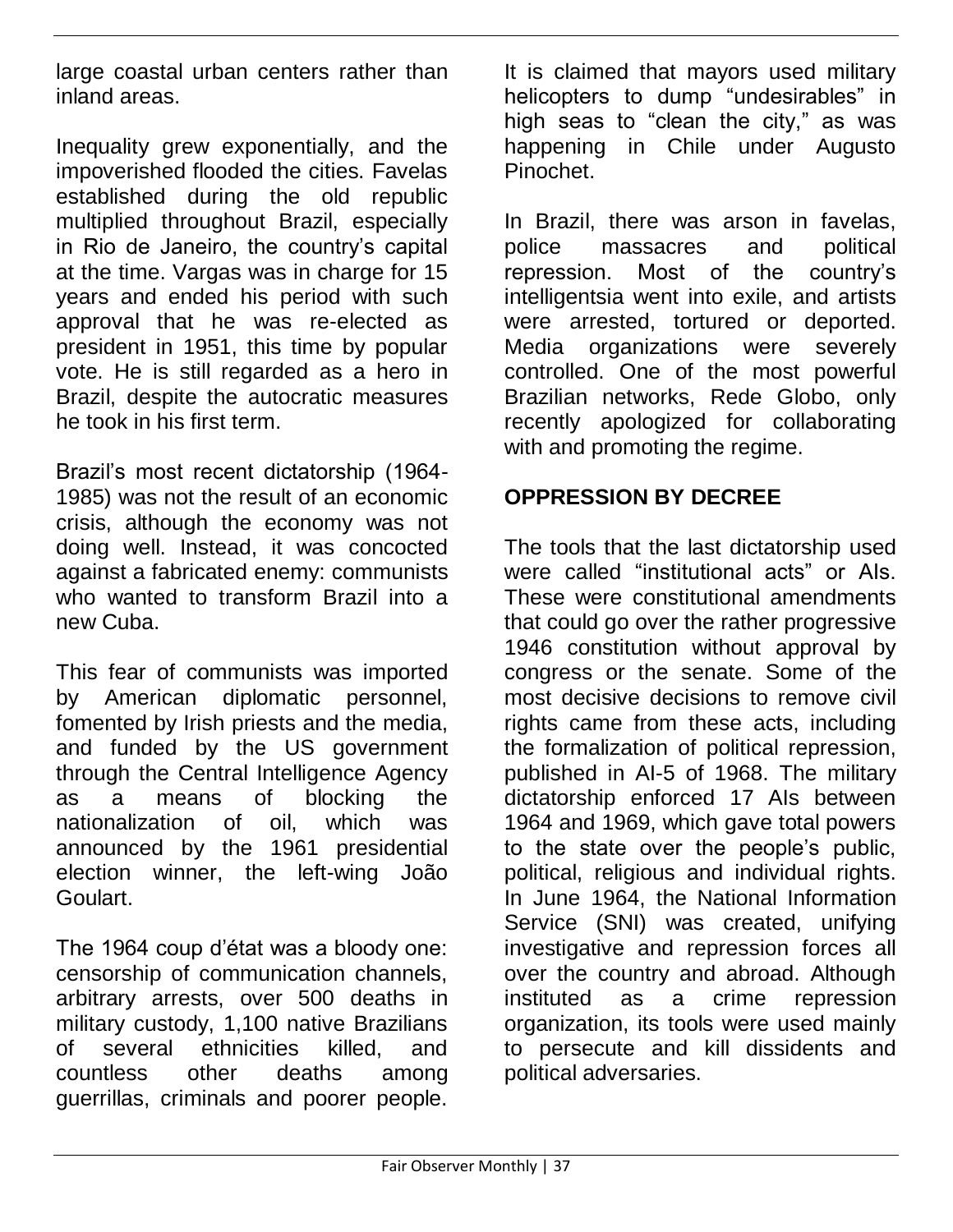After becoming a democracy once again in 1985, a new, more democratic constitution was promulgated in 1988, but all legal instruments that gave ultimate power to the president of were preserved. In fact, there are some ways to change the constitution, with or without the input of the legislative or the people. These loopholes were very seldom exploited and, when they were, the aim was to improve democratic decisions.

Amidst the political turmoil that Brazil has faced since 2013 — when a students' movement against bus fares saw hundreds of thousands protesting — extreme right-wing movements called out the communist threat of the Workers' Party and hijacked the popular movement to suit their agenda. Ultraconservative writers and journalists joined the call, and liberal bloggers multiplied on social media.

In congress, a law typifying criminal organizations was sanctioned, with the presidential veto on a dubious article that could interpret international charities as terrorist organizations. The Workers' Party had given full investigative powers to the federal and civil police forces against corruption, and scandals started to emerge. Mainstream media, mostly conservative, suppressed scandals involving all other parties except PT. President Dilma Rousseff was re-elected in 2014 by a tight margin, but Brazilians also elected what was described as "the most conservative legislative since 1964." In 2016, rich entrepreneurs of São Paulo

organized enormous protests for the impeachment of Rousseff, which were widely supported by white upper classes who were concerned about wealth distribution and labor rights pushed forward by PT's agenda.

In March 2016, the president signed an anti-terrorism law as part of an international agreement to host the Rio Olympics. Rousseff vetoed two articles that could compromise the activities of civil society movements, such as human rights groups and grassroots organizations. To ensure the law was not used to curtail political rights, the second article clearly typifies terrorism as acts perpetrated by "reasons of xenophobia, discrimination or prejudice of race, color, ethnicity and religion."

In August that year, Rousseff was impeached on flimsy charges, and negotiations for her unfair dismissal were recorded and shown openly in the media. All members of the Workers' Party were removed from higher levels of government. Michel Temer, the vicepresident who took the position because of PT's alliance with his party, the Brazilian Democratic Movement, immediately implemented a new economic plan called "A Bridge for the Future," which was a compilation of ultra-liberal austerity measures. Unemployment rates went from 4.8% in January 2015 to 12.1% in September 2018. The Brazilian public, bombarded daily by scandals involving PT, still blames the crisis on the party's policies, more than two years after its officials were removed from power.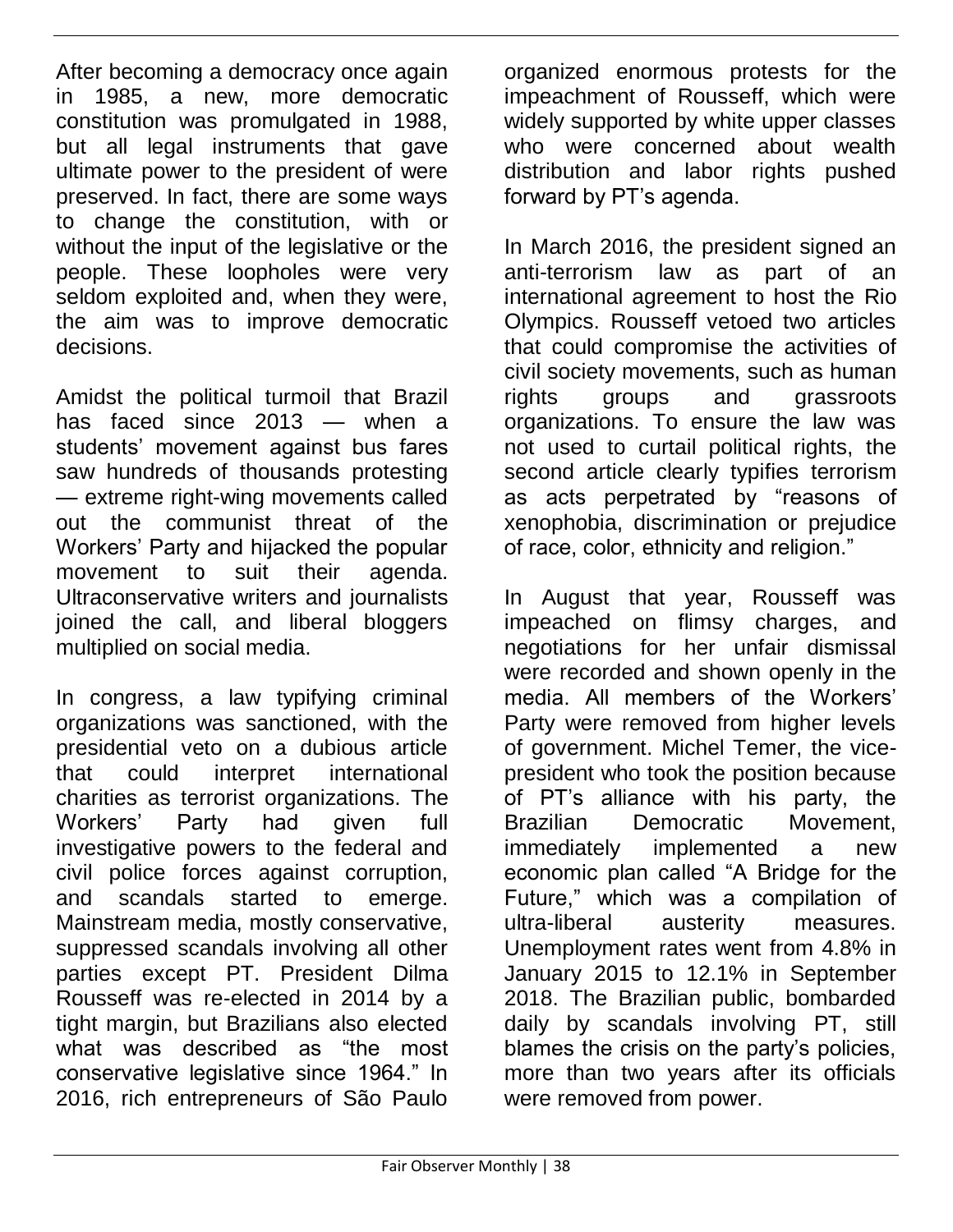On October 15, 2018, incumbent President Michel Temer signed decree 9,527, creating the Intelligence Taskforce (FTI) "to confront organized crime in Brazil, with the competences of investigating and sharing data, and producing intelligence reports, aiming at subsidizing the creation of public policies and governmental action to fight against criminal organizations affronting the Brazilian state and its institutions."

The taskforce, directly controlled by presidential orders, counts on the Brazilian Intelligence Agency (ABIN), the democratized remnants of the SNI and other intelligence offices, the militarized remnants of the SNI and financial investigation offices from the civil government. The FTI will act according to an action plan yet to be defined, created without legislative input but needing its approval. It could criminalize a political party, for example, that has been accused of being a criminal organization. This term has been applied by conservative media to most left-leaning parties in Brazil, especially the Workers' Party.

If this was not enough to make democrats uncomfortable, two bills were given urgency for voting at the legislative houses — both suggested by ultraconservative politicians. Law 5,065 removes the second article of the antiterrorism law and typifies terrorism as acts motivated by "ideological, political, social and criminal" reasons, which effectively gives decree 9,527 the same powers of AI-5. Law 212/2016, proposed by a senator, considers all

acts of political protest and active dissidence to be terrorism, and it prescribes long reclusion sentences. The law defines sheltering, helping, talking and giving money to a terrorist as crimes that are as serious as terrorism itself.

Taken together, the decree and these two laws could end all forms of activism, public manifestations, social organizations and opposing political parties in Brazil.

One week before the most crucial election in Brazil's modern history, Jair Bolsonaro appeared in a video address to his supporters to affirm that he will purge members of the Workers' Party and imprison whoever stays in the country. His supporters used the slogan of the 1964 dictatorship: "Brazil: love it or leave it."

Facebook and WhatsApp have removed thousands of accounts that pushed fake news for Bolsonaro. His controversial speech alerted international experts and may have irked many of his moderate voters. Recent polls show a strong swing toward Fernando Haddad, with the progressive candidate winning in the northeast and north regions. Southern Brazil, however, still shows an advantage for Bolsonaro.

With a conservative legislative and more members of the Bancada BBB (Bullets, Beef and Bible) group in congress and the senate, an eventual Bolsonaro victory will give him autocratic powers. By now, Brazilians can only hope for people to have some sense on October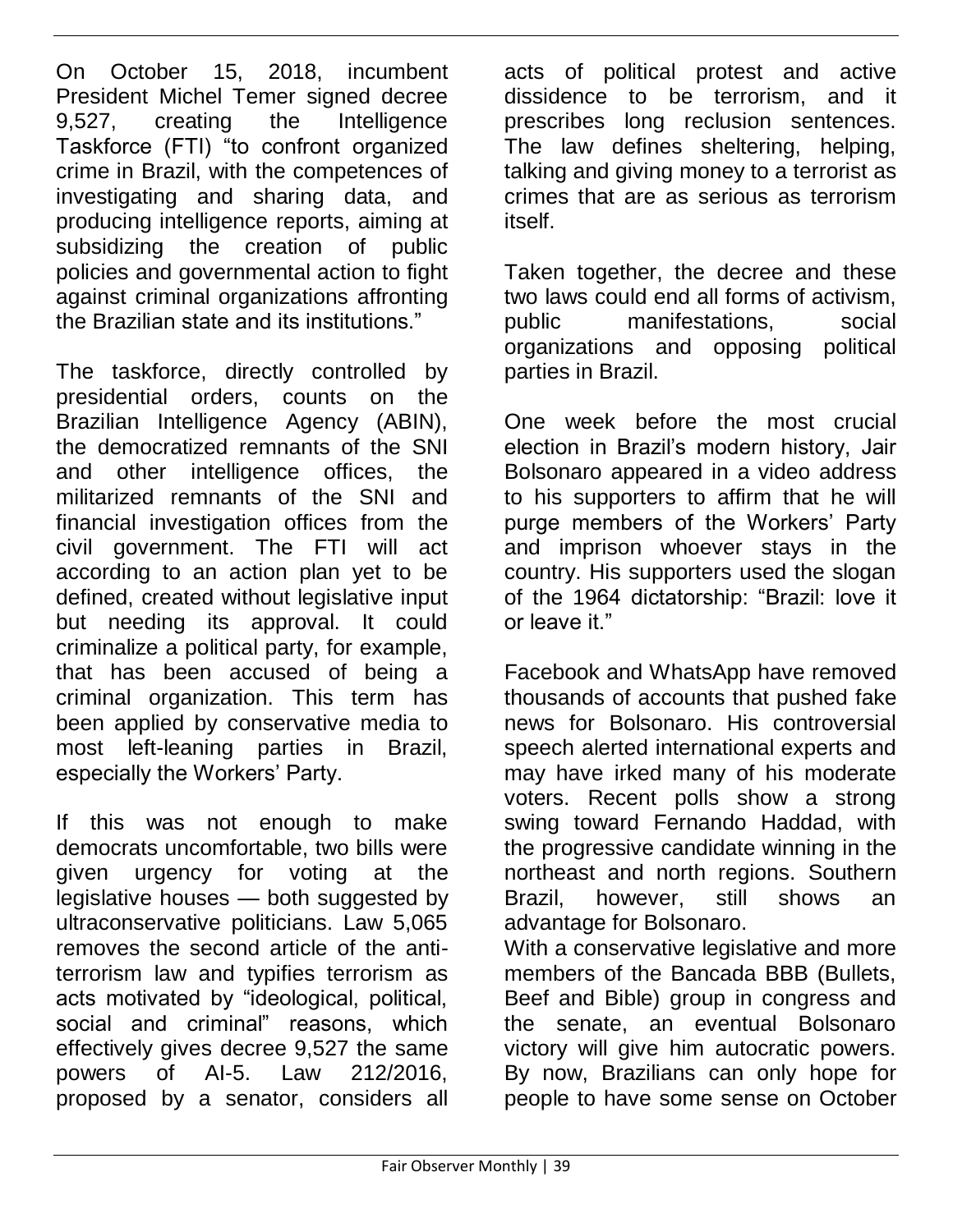28 as they head to the polls. Voters hold all the power to avoid a worst-case scenario for Brazil.

**Karin Schmalz** is a Brazilian scientist who has worked with human rights and environmental organizations since 2002. She has held positions as an environmental scientist, university lecturer, and science, culture and politics writer for over 25 years. After graduating at federal universities in Brazil, she received her DPhil in Zoology from the University of Oxford in 2005.

#### **Pro-European Conservatives Will Soon Call Time on Brexit**

Richard Coward October 29, 2018

*The relentless political logic of Brexit will soon lead a determined group of Conservative MPs to stop Brexit in its tracks.*

There is a relentless logic about the whole Brexit saga. Like a series of deductions in a mathematical proof, one step leads to another until a firm conclusion is reached. The reasoning process can be lengthy and complicated, and sometimes the outcome can be surprising. So it will be with **Brexit** 

To the immense frustration of Brexiteer politicians who believed they could break apart the four fundamental freedoms of the European Union in goods, services, capital and labor in order to secure a bespoke "deep and special partnership" based on extensive cherry-picking, the EU is holding firm. It just won't play ball. Instead, it continues very politely to force Britain to choose between a Brexit in which we stay locked into the whole European economic system of the customs union and the single market and jumping off an economic cliff.

It's a miserable choice for Britain. Either we have a Brexit in which the only thing we've achieved in the name of "Take Back Control" is to give up our seats on the European Council and in the European Parliament, thereby becoming a vassal state of the EU, or we leave the EU in March 2019 without a deal, wreck our economy and inflict grievous harm in every corner of the realm.

The bipolar choice we face should be becoming brutally clear to all but the most ostrich-like of MPs in Parliament. Even the slow learners amongst them will have worked it out in the next few months. The interesting question is how they will react when this choice can no longer be evaded.

Some will undoubtedly want to head for the cliff and take the plunge, dreaming of liberation and freedom after the fall. We know who they are. Some are ideologically-driven right-wingers dreaming of a brave new world free of annoying EU rules and regulations. Some are traditional far-left socialists wishing to ensure that they can take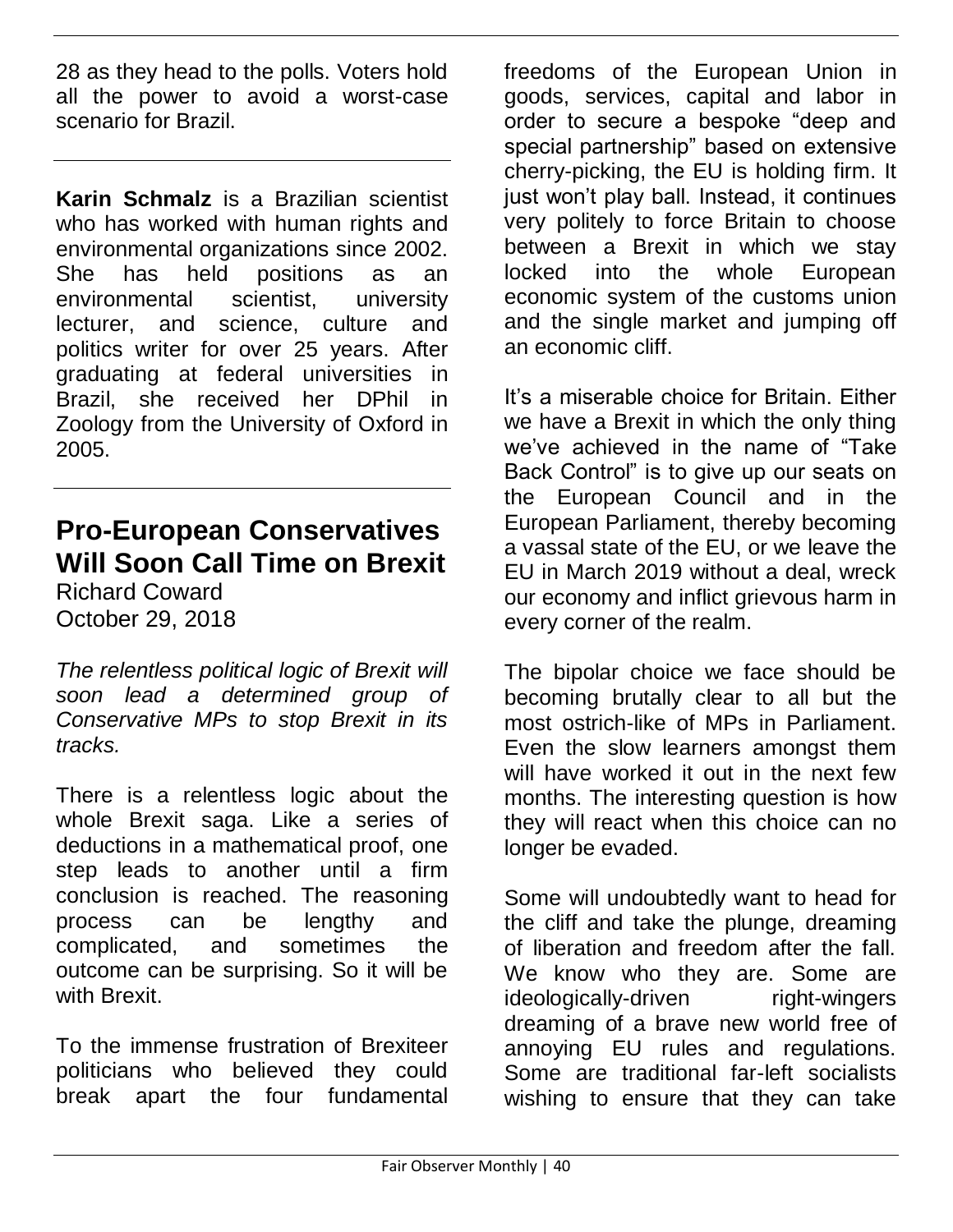control of the means of production, distribution and exchange unhindered by the tedious single market enforcement mechanisms of the EU. Others simply don't like living with a Polish family next door, or at least worry that many of their constituents don't. These odd bedfellows have been dominating the political agenda in the last few years, but this might soon change.

#### **KICKING THE CAN**

If you were to ask the vast majority of MPs which choice they would take the cliff edge or the full European package with which we have lived for nearly half a century — many would initially wriggle and squirm. They would still try rather pathetically to grab a piece of European cake that they could greedily devour. But if you were to force them to choose between the two options, they would choose the European package. Some would do so happily, most rather grumpily, but that is what they would choose.

So how does the majority of MPs rejecting the cliff and therefore by default supporting the European package impose its will on the others? The cliff-jumpers are a powerful faction within the Conservative Party, but even there they are probably not the majority. The current pro-Brexit Labour leadership is already in a weak political position given the overwhelming proremain sentiment in both the party and its electoral base, but jumping might still be seen as the more appealing option

by a small number of Labour MPs. We can therefore be pretty certain that both major parties will stay deeply divided.

And so the metaphorical can continues to be kicked down the road while the literal clock continues relentlessly to tick. A delay here, a fudge there. It's becoming quite an art form in the last few years in Brexit Britain. The most talented practitioner is the prime minister, but Theresa May is certainly not alone in developing this particular skill set. The so-called Chequers deal was really just another example of cankicking, because even its authors knew that the EU would never accept it. Another recent manifestation is a "blind Brexit", whereby the UK enters a surreal "transition period" for nearly two years or perhaps longer as a powerless vassal state of the EU, still safely embedded inside the single market and the customs union. During this time we would not have even the foggiest notion of what might come next.

Political logic dictates it will be the pro-European Conservatives who will finally bring things to a head. When the choice can no longer be evaded, they will urge the prime minister to finally turn her back on the hard-line Brexiteers and accept the European package on offer by the EU in order to avoid the cliff. If she needs more time to negotiate the details, they will urge her to seek a lengthy extension to the Article 50 deadline in order to do so. If she agrees, she will inevitably have to see off a challenge from the committed cliffjumpers in her party. She might or might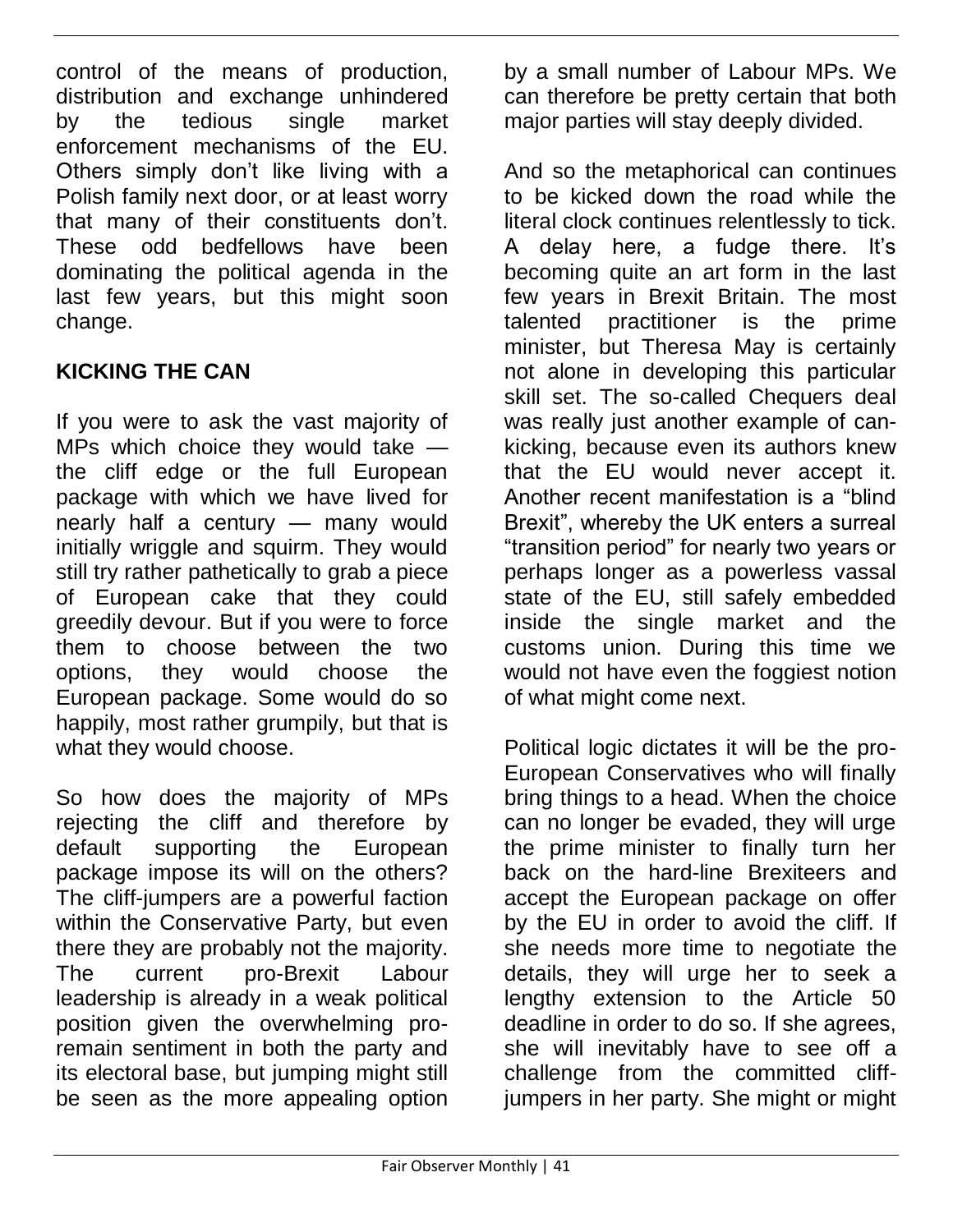not win the resulting vote of no confidence, but either way the Conservative Party will effectively split.

With or without the current prime minister, the pro-European faction within the Conservative Party will then be forced to rely on the support of Labour MPs to win key votes in the House of Commons. These MPs will extract a high price for their support, but they will not refuse. By the time this happens, the stakes will be too high and the time still available to stop the clock too short.

There will no doubt be vocal calls for yet another general election, especially from the Labour leadership, but the last thing the Conservative pro-Europeans will do is support a simple vote of no confidence in Parliament, which might result in Jeremy Corbyn entering Downing Street as prime minister. As a group, they are far too clever for that. The next general election isn't scheduled until 2022, long after the key Brexit decisions will have been made. Pro-European Conservative MPs will therefore insist that it is the responsibility of those elected in the recent 2017 general election to sort out the enormous mess in which the country finds itself.

So, Labour MPs will face a brutal choice between accepting an offer of cooperation with an organized Conservative faction in Parliament on an agreed and negotiated program, or nothing at all.

#### **STOPPING THE CLOCK**

Having possibly tried and failed to persuade Labour MPs to support the program of a minority government led by a Conservative politician, the pro-European Conservative faction will finally be forced to offer Labour and perhaps other parties in Parliament a full coalition government in order to prevent Britain from falling off the cliff. They will present this as a proposal for a "government of national unity" although of course it will be no such thing. It will instead be a government with one central purpose and that is to stop the Brexit clock ticking down to zero at 11pm on March 29, 2019.

Faced with the formal and very public offer of a coalition by the pro-European Conservative faction, Labour MPs will then find themselves faced with a terrible dilemma. If they refuse to support the formation of a new crossparty government of national unity in which they would be the biggest force and, as a direct consequence, Article 50 is neither suspended nor revoked, the Labour Party collectively and each Labour MP individually will be coresponsible for the all the economic consequences of the cliff fall alongside the hard-line Conservative Brexiteers. The vast majority of their voters would never forgive them for this.

So, however reluctantly, they will eventually be forced to accept the offer and enter into formal negotiations leading to the formation of a new government. Even if the Eurosceptic Labour leadership were to decline the offer, there will be a sufficient number of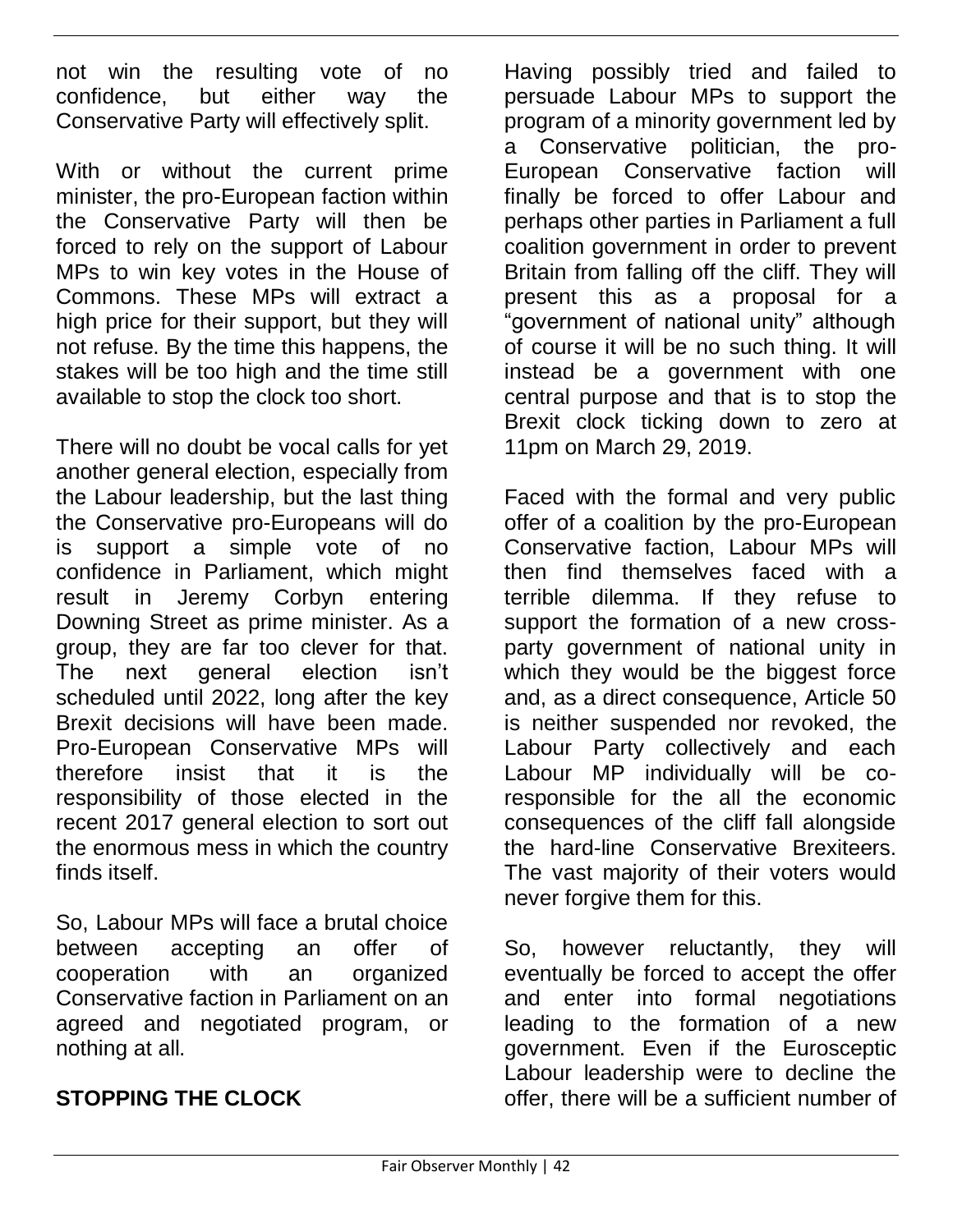Labour, Liberal Democrat and nationalist MPs absolutely determined to protect their constituents and stop the Brexit clock to make up for the inevitable loss of the hard-line Conservative Brexiteer MPs in crucial Parliamentary votes.

A formal coalition agreement will have to be negotiated, just as was the case before the coalition government was formed between the Liberal Democrats and the Conservatives in 2010. It will include large parts of Labour's antiausterity program, watered down by the other elements in the coalition. The negotiations will not be easy, but given the urgency a way will be found. Nobody will get everything they want, but everybody will get something.

Since someone has to do the job, a future prime minister will have to be identified. Even assuming they wanted to participate, the two obvious contenders for the job — Jeremy Corbyn and Theresa May — will both no doubt be ruled out because they would be unable to command sufficiently broad support across the coalition. So a compromise figure will have to be found. Fortunately for Britain, there are a good number of widely-respected and wellknown pro-European politicians who could comfortably fulfil this role, certainly on a temporary basis.

Having formed a new government, the coalition prime minister's first task will be to write to the president of the European Council formally requesting a lengthy extension in the Article 50

deadline in order to allow for further discussions to take place without duress. Following a change of government in Britain, this will be swiftly agreed by the other 27 member states and there will therefore be no need for Britain to attempt to formally revoke Article 50 unilaterally.

The new government will then negotiate a withdrawal agreement, providing for continuing frictionless trade with Europe. This will necessarily incorporate the EU's minimum demands of continuing full UK membership of the customs union and single market outside the EU. This will satisfy those in the coalition who feel it is important that the British electorate, who voted narrowly in June 2016 to leave the political machinery of the European Union, should have a negotiated option to do so. This withdrawal agreement will then be put to a ratification referendum in which the alternative would be to revoke Article 50 and remain as full voting members.

The funny thing about political logic is that it never stops. As so often with mathematical proofs, it just gets a little harder sometimes to see the deductive steps that lie ahead. So it is here. The national coalition that will be formed to take control of the executive and stop us leaving the European economic system will create its own dynamic. It will face enormous political opposition, certainly from the furious forces of the populist right, but also from the far left. The British first-past-the-post system of elections will therefore coerce the major players in the coalition to stand together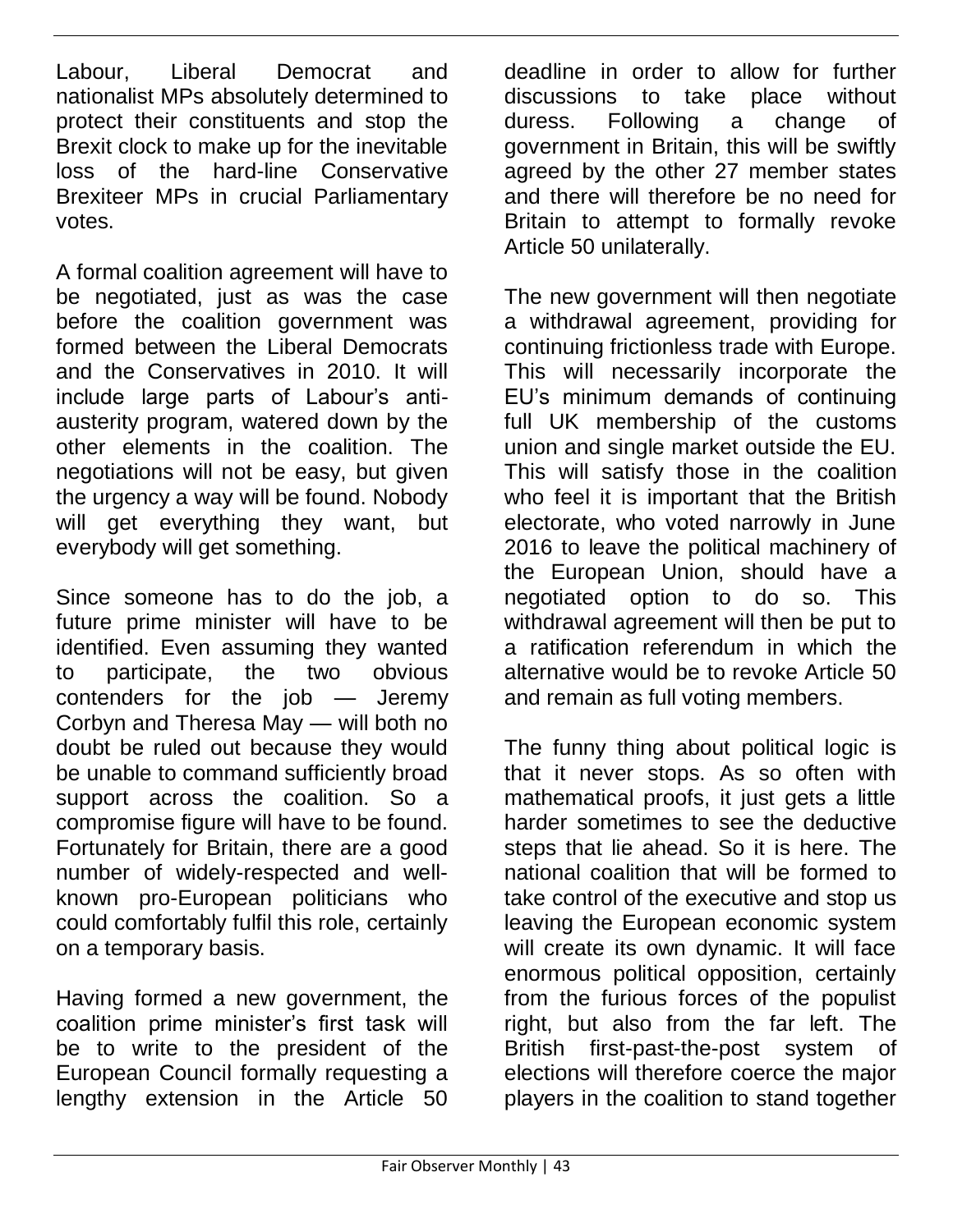when a general election finally arrives, finding a way to field a single national government candidate in every constituency on a common program.

In the electoral meltdown that will then occur, it might look as if anything can happen. But once again, it is political logic that will actually dictate the outcome. But that, as they say, is another story.

**Richard Coward** is an independent commentator on British political affairs. He studied politics, philosophy and economics at Wadham College, Oxford before taking a further degree in economics at the London School of Economics and then briefly worked for the British Foreign Office. Later he taught economics and has written four mystery thrillers. He is a director of studies at EDeeU Education.

#### **What's at Stake in the US Midterm Elections?**

S. Suresh October 30, 2018

*Decency and decorum in American politics will still be a distant dream, even if Democrats win the midterm elections on November 6.* 

The US midterm elections are just a week away as a deeply divided nation anxiously watches whether the Republicans will maintain their majority in Congress, or if the Democrats will pull

off a surprise retake of the House or the Senate. Any pretense of bipartisanship and decency in politics today has completely evaporated, as evidenced in the recently concluded hearings on the allegations of sexual misconduct against Judge Brett Kavanaugh at the Senate Judiciary Committee. Just last week, Americans have resorted to expressing differences of opinions not with words but with bombs.

The person singularly responsible for the demise of decency in American politics, President Donald Trump, paid lip service to condemn the attempted attacks against his critics like Barack Obama, Hillary Clinton and George Soros, among others, stating that "acts or threats of political violence of any kind have no place in the United States of America." He quickly resorted to blaming the media and everyone who is critical of him, continuing to spew the divisive rhetoric that would define his presidency.

On October 25, Trump tweeted: "A very big part of the Anger we see today in our society is caused by the purposely false and inaccurate reporting of the Mainstream Media that I refer to as Fake News. It has gotten so bad and hateful that it is beyond description. Mainstream Media must clean up its act, FAST!" The president's hate-filled words have only deepened the partisan divide in a nation that is already split asunder by ideology-based politics rather than issue-driven discourse. Republican Senators and House Representatives have dispensed with any sense of self-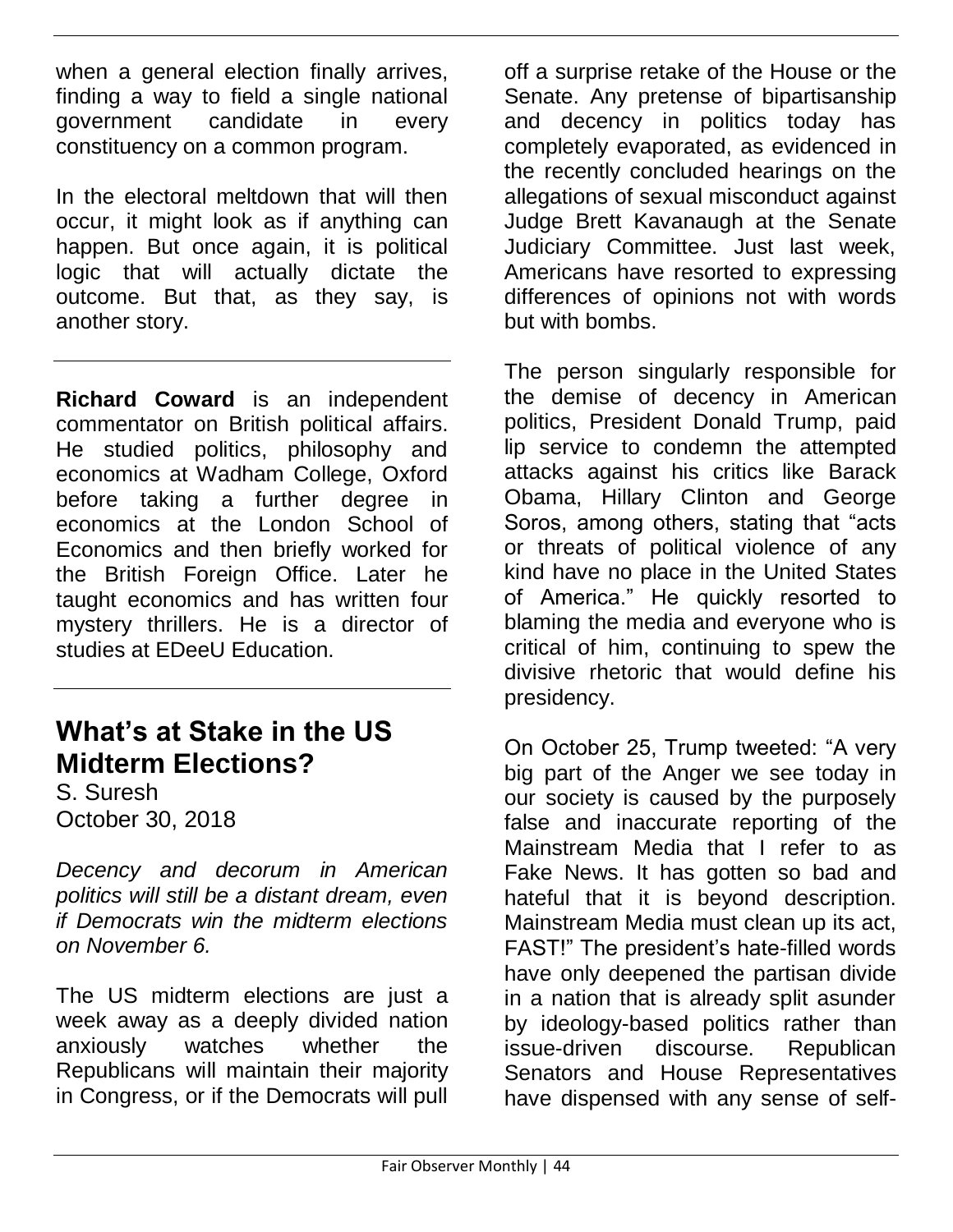respect and propriety to line up meekly behind Trump just to advance their party agenda.

#### **UNDERDOG URGENCY**

Over the last century, Republicans have been the underdogs of American politics. Democrats have had control of the Senate for 66 of the last 100 years. They have also enjoyed a majority in the House for 65 years, including 40 straight from 1954 until 1994. With control of both arms of Congress and the presidency, it is no surprise that underdogs are behaving with a great deal of urgency, rushing through their agenda.

Now, a GOP-controlled Congress successfully passed a tax bill that is projected to increase the national debt by \$1.9 trillion between 2018 and 2028. The tax breaks will primarily benefit corporations and America's superrich, while the fast-dwindling middle class and the poor end up getting crumbs.

In complete defiance of science, the Trump administration has precipitated the problem of climate change by rolling back environmental regulations. The world has just 12 years to apply the brakes on greenhouse gas emissions and limit the rise in Earth's temperature before humanity faces the irreversible effects of global warming in the form of droughts, flooding, extreme heat and poverty.

In his eight years as president, Barack Obama appointed 329 Article III federal

judges, two to US Supreme Court, 55 to the US Court of Appeals, 268 to the US District Courts and four to US Court of International Trade. Thanks to the Republican-controlled Senate that had stalled several Obama nominations since 2015, Trump inherited several vacancies, including the one that allowed him to appoint Judge Neil Gorsuch to the Supreme Court. As of this writing, Trump has appointed 84 Article III judges, including two to the Supreme Court, 29 to the Court of Appeals and 53 to the District Courts, reshaping the complexion of the most important courts in the country.

#### **WHAT ARE THE ODDS?**

The battle to retake the Senate may prove near impossible for the Democrats, with more of them contesting for re-election than their Republican counterparts. To regain the majority, vulnerable Democratic candidates Heidi Heitkamp, Joe Donnelly, Jon Tester and Joe Manchin have to hold on to their seats in the battleground states of North Dakota, Indiana, Montana and West Virginia respectively. In addition, they have to flip two of the three possible seats in Nevada, Arizona and Texas.

While the Democratic incumbents in Indiana, West Virginia and Montana are likely to hold their ground, Heidi Heitkamp is trailing in North Dakota by three points, a deficit that may prove very difficult to overcome following her vote against Kavanaugh's confirmation. Incumbent Republican Ted Cruz holds a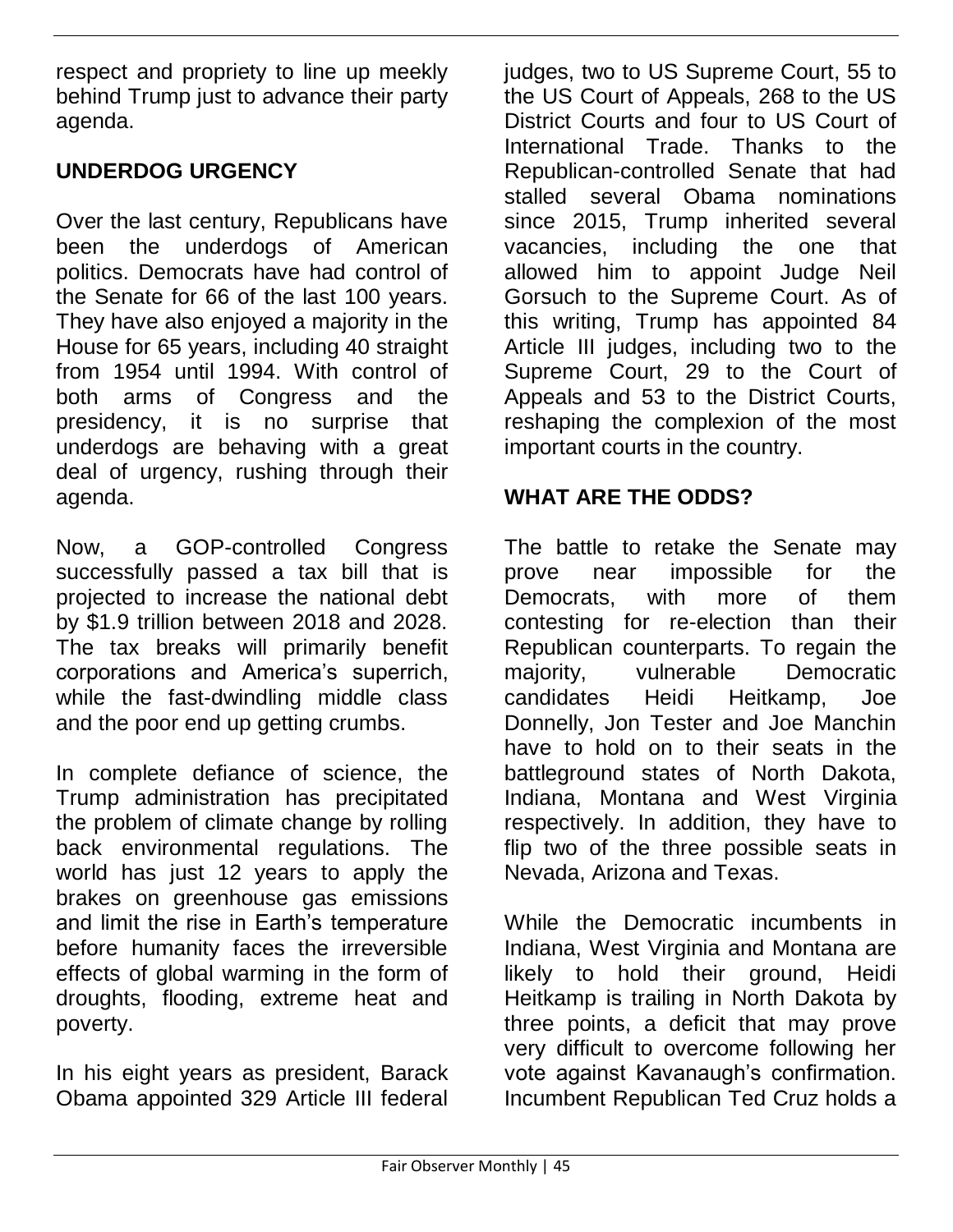comfortable five-point edge over his Democratic rival, Beto O'Rourke, in Texas, but the contest is surprisingly close for a Senate race in the Lone Star State. The Senate race is a toss-up in Nevada. Democrats stand the best chance of an upset in Arizona, where Democrat Kristen Sinema holds a thin lead over Republican Martha McSally. When the dust settles, the final tally may remain exactly what it is today, 51-49 in favor of Republicans, giving them two more years to comfortably fill court vacancies at various levels in the country with conservative judges and altering the complexion of the judiciary for decades to come.

The prospect for Democrats to retake the House majority looks more promising. In order to change the current 194-241 breakdown to a majority, Democrats have to flip at least 24 Republican seats in addition to holding on to their current constituencies. While the number 24 may seem daunting, the House has flipped a majority in the recent past with much larger margins. In 1994 and 2010, Republicans gained a House majority with a swing of 54 and 62 seats respectively. Democrats did that in 2006 with a swing of 32 seats. Regaining the majority in this election season is achievable if the anti-Trump sentiment, especially in key blue states, translates into more voters at the polls.

#### **DECENCY AND DECORUM**

Despite having the highest number of electoral votes, California typically plays

an insignificant role in presidential elections. That is likely to change in these midterm elections as California can singlehandedly give more than a third of the seats needed for the Democrats to retake the House majority. Political pundits and polls show that California does have the ability to transfer as many as eight Republicanheld seats to Democrats in their quest for 24. They are also aided by the millions that former New York mayor Michael Bloomberg is pumping into California to help the cause of winning the House back.

The Garden State, New Jersey, has five Republican incumbents who are vulnerable and is very likely to unseat four of them in preference to their Democratic challengers. New York, Illinois, Virginia Iowa and Pennsylvania are all states with competitive elections that can provide the remaining seats needed by the Democrats. A statistical analysis website FiveThirtyEight projects that the Democrats will retake the House with a 6-in-7 chance.

If the Democrats do gain House majority, Trump, one of America's most scandal-prone presidents, will come under closer scrutiny and may even face impeachment. He and his administration will likely face a slew of investigations that will apply brakes on the Republican legislative agenda for rest of his term, slowing down Trump's destructive policies in the areas of immigration, environment and the rights of marginalized minorities. His threat to end birthright citizenship with an